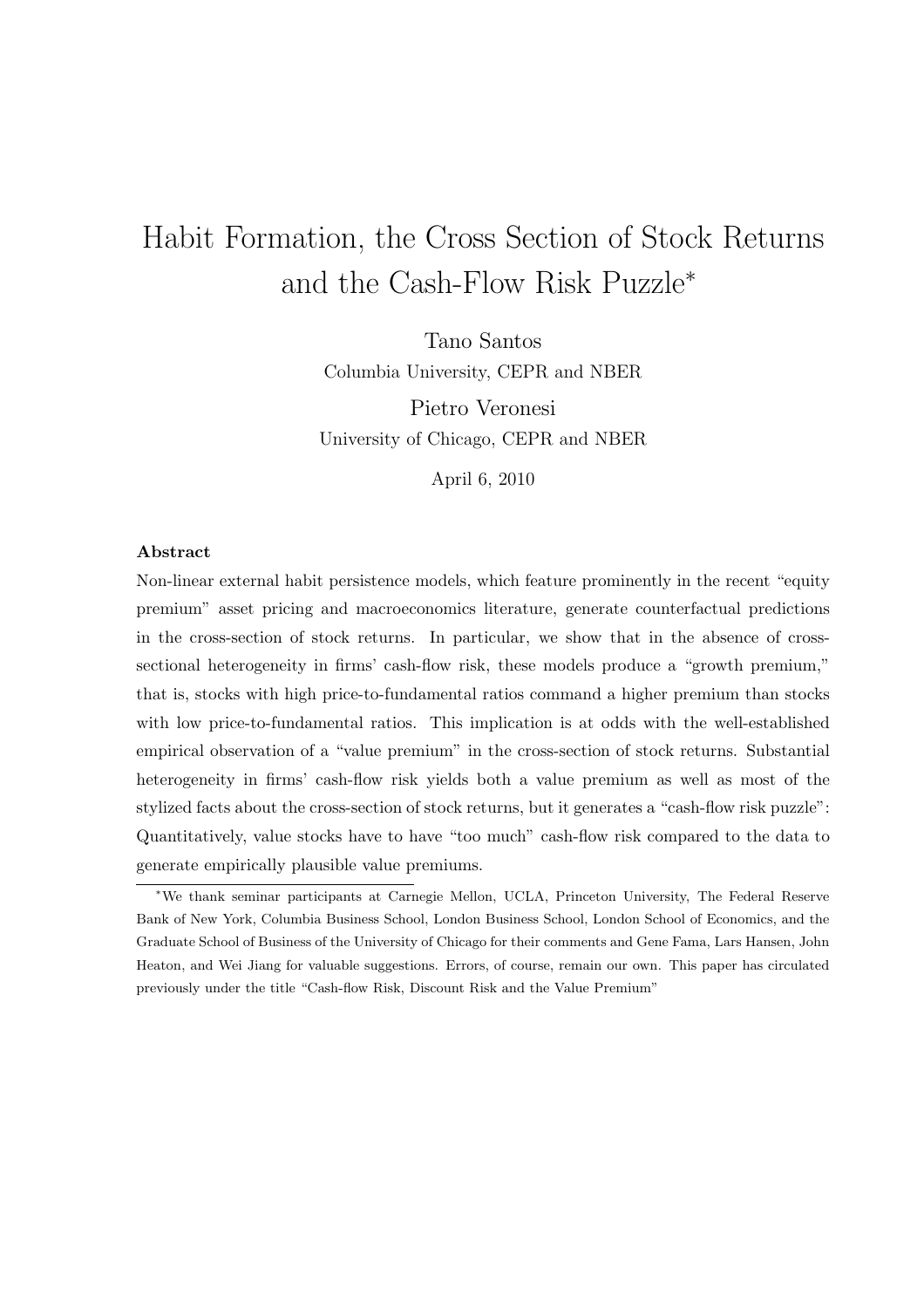# 1 Introduction

The equity premium and the value premium puzzles constitute two of the focal points of the asset pricing literature. As is well-known, the starting point of the first is the inability of standard consumption models to rationalize the observed level of the equity premium, the volatility and predictability of returns, and the low and stable risk-free rate (see Panels A and B of Table 1.) The value premium puzzle is instead concerned with the failure of the Capital Asset Pricing Model (CAPM) to explain the cross-section of average returns of portfolios sorted according to book-to-market (see Panel C of Table 1 and Fig. 1.) Surprisingly, these two puzzles are, for the most part, studied separately. This is unfortunate because, as we argue here, the two puzzles cannot be tackled independently: Any economic mechanism proposed to address one of them immediately has general equilibrium implications for the other.

In this paper, we focus on one important mechanism, habit persistence, which has featured prominently both in the asset pricing literature<sup>1</sup> and in the real business cycle literature.<sup>2</sup> In particular, we investigate a non-linear external habit formation model a là Campbell and Cochrane (1999), a framework particularly successful in addressing the equity premium puzzles described above, and investigate the implications of this model for the established facts in the cross-section of stock returns. We show that these implications are problematic and that for this reason, the success of the non-linear habit formation mechanism has to be put on hold.

In particular, we show that when, importantly as we shall see, firms differ only in their expected dividend growth, habit persistence models counterfactually generate a "growth premium" rather than a "value premium," a point also recently made by Lettau and Wachter (2007). The reason is at the heart of the habit formation model: The variation over time of the market price of consumption risk, which is responsible for the success of the model to explain the properties of the market portfolio, interacts with the timing of cash-flows to generate a term premium. Indeed, assets that pay far in the future are more sensitive to shocks

<sup>1</sup>Sundaresan (1989), Constantinides (1990), Abel (1990), Ferson and Constantinides (1991), Detemple and Zapatero (1991), Daniel and Marshall (1997), Campbell and Cochrane (1999), Heaton (1993,1995), Li (2001), and Wachter (2000). All these papers focus exclusively on the time-series properties of the market portfolio and do not investigate implications for the risk and return properties of individual securities.

<sup>2</sup>For example Boldrin, Christiano, and Fisher (2001) use the habit persistence model of Constantinides (1990) to investigate whether this mechanism can be consistent with both key asset pricing and real business cycle facts. See also, among others, Boivin and Giannoni (2005), Christiano, Eichenbaum, and Evans (2005), Giannoni and Woodford (2004), Ravn, Schmitt-Grohé, and Uribe (2006), and Smets and Wouters (2003,2004).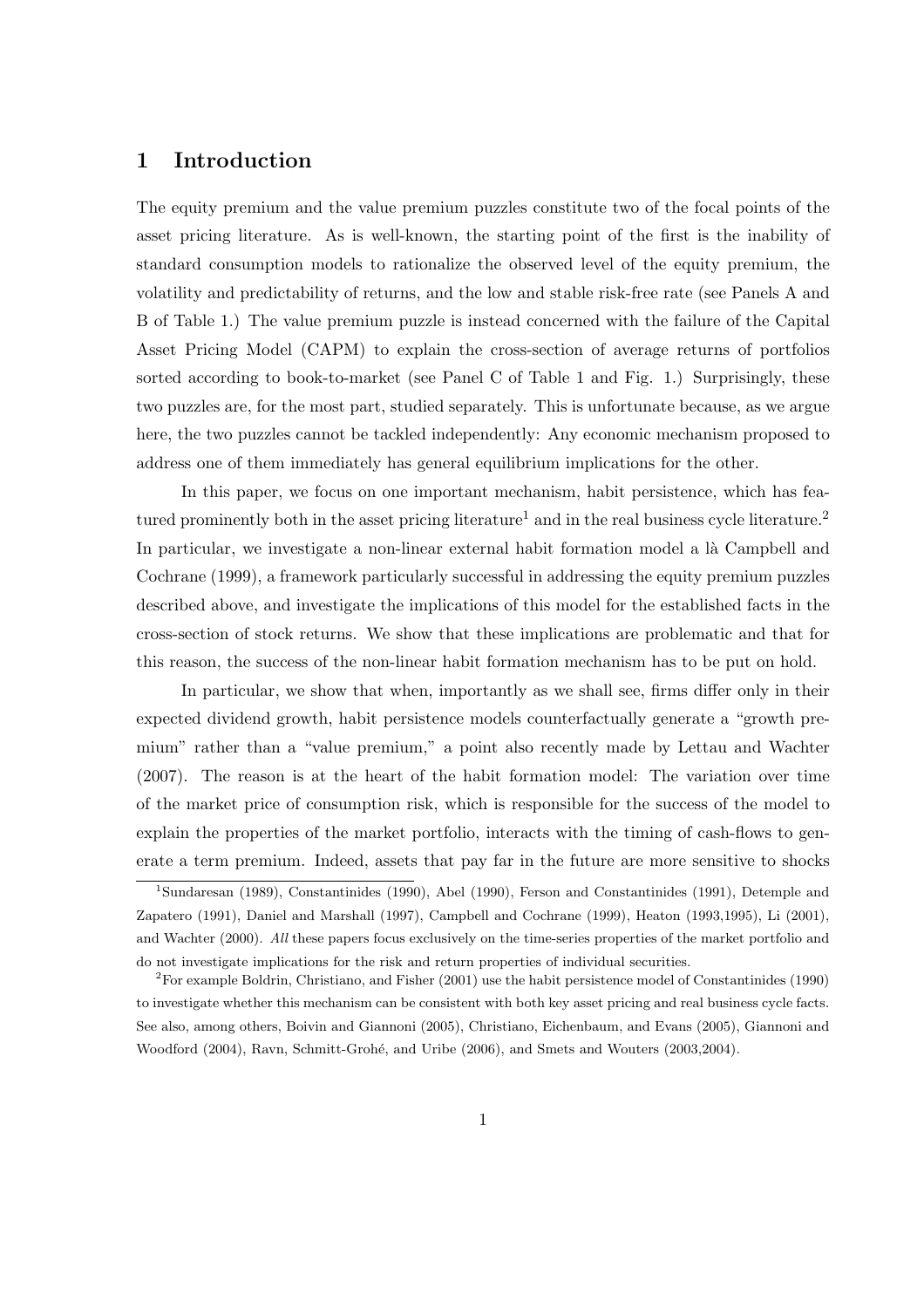in the stochastic discount factor than assets with front-loaded cash-flows. For this reason the former are riskier and command a premium over the latter. We show that "growth stocks" are precisely those that pay far in the future and thus, they command a counterfactual premium over value stocks.

In order to solve this "growth premium puzzle" induced by habit formation preferences, we introduce ex ante heterogeneity in firms' cash-flow risk, that is, firms differ from each other not only in their expected dividend growth, but also in the covariance of their cash flows with consumption growth itself. In this case, we find that the standard sorting procedure used in the literature to allocate stocks to portfolios according to their price-to-fundamental ratio endogenously selects as value stocks those with higher cash-flow risk, an implication empirically confirmed by a series of recent papers.<sup>3</sup> This higher cash-flow risk of value stocks naturally translates into higher expected returns, as investors require a premium to hold stocks whose cash flows fall at the same time as the aggregate consumption. Using simulations, we show that if the heterogeneity in firms' cash-flow risk is sufficiently large, then indeed stocks with low price-dividend ratios, value stocks, do command a substantial premium compared to high price-dividend ratio stocks.<sup>4</sup> That is, a value premium appears. We show that, under these conditions, the model then not only matches the properties of the market portfolio, as Campbell and Cochrane (1999) find, but it is actually able to replicate most, if not all, of the stylized facts about the cross-section of stock returns, including (a) the failure of the CAPM and thus, the value premium *puzzle*, (b) the better performance of the conditional CAPM, and  $(c)$  the better pricing ability of the High-Minus-Low (HML) factor as in Fama and French (1993). In addition, the model also yields a large variation of the value premium over the business cycle, an additional stylized fact that is well-documented in the data.<sup>5</sup>

Obviously the remaining question is then a quantitative one: is the cash-flow risk required to match the cross-section of stock returns consistent with the data? Unfortunately not. The

<sup>4</sup> In our model, "book value" is not well defined and so we use price-dividend ratios in lieu of market-to-book ratios throughout (see Santos and Veronesi, 2006; and Lettau and Wachter, 2007). Fama and French (1996, Table II), Fama and French (1998, Table III), and Lettau and Wachter (2007, Table I) show that sorting by earnings-to-price or cash-flow to price generates as sizable a "'value" premium as sorting by book-to-market.

<sup>5</sup>See for example Lettau and Ludvigson (2001) and Cohen, Polk, and Vuolteenaho (2003).

<sup>3</sup>See Cohen, Polk, and Vuolteenaho (2009), Campbell, Polk, and Vuolteenaho (2005), Bansal, Dittmar, and Lundblad (2005), Parker and Julliard (2005), and Hansen, Heaton, and Li (2008). Also Liew and Vassalou (2000) and Vassalou (2003) show that news about forecasts of Gross Domestic Product (GDP) growth correlate with value stock returns.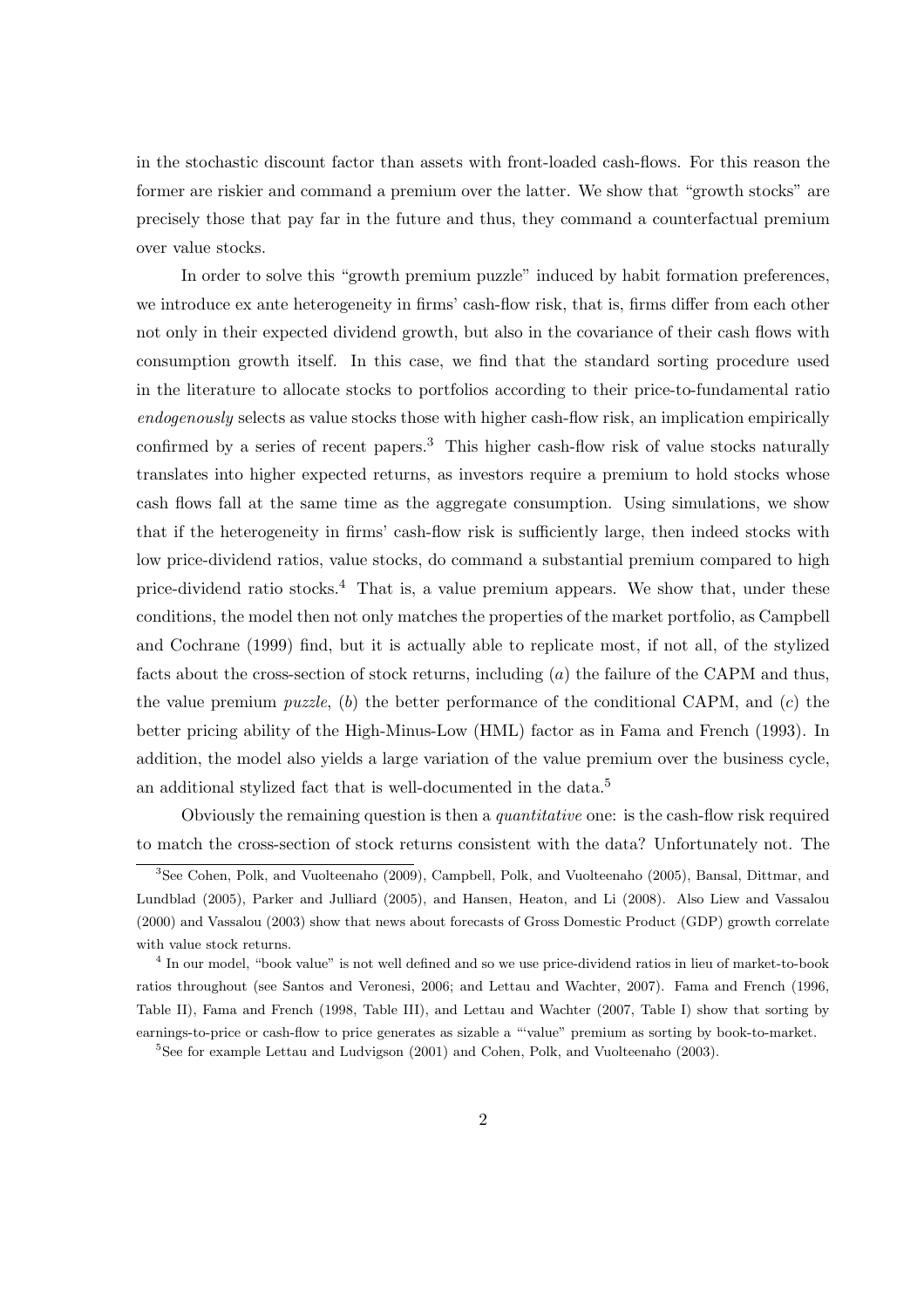external habit persistence model investigated here succeeds in reproducing the times series and cross-sectional properties of asset data at the expense of an implausible high (low) level of cash-flow risk for value (growth) stocks when compared to the data. That is, habit preferences induce a "cash-flow risk puzzle." The intuition is relatively simple: Since habit preferences tend to generate a growth premium when stocks do not differ in cash-flow risk, a large crosssectional difference in cash-flow risk is needed in order to "undo" the growth premium. An extensive simulation exercise highlights the severity of the problem.

Outline of the paper. The article develops as follows. Section 2 introduces a general equilibrium model with multiple securities which is solved for prices and returns in Section 3. This model generalizes the setting put forward in Menzly, Santos, and Veronesi (2004), MSV henceforth, in order to have more flexible preferences and a more manageable process for firms' cash flows while retaining the closed-form solutions that are such an important analytical advantage when dealing with multiple securities. Section 4 investigates qualitatively the implications of the model for the cross-section of stock returns whereas Section 5 does the same quantitatively. It is in Section 5.3 where we introduce the cash-flow risk puzzle. In Section 6 we use our model to shed new light on standard asset pricing models tests. In particular, we use our model to construct an HML factor as in Fama and French (1993) and provide an economic foundation for its success as a cross-sectional predictor. In this section, we also show that the model is able to match to a surprising degree the time-series variation in the value premium, which is at the heart of the recent interest in the conditional CAPM. Section 7 concludes.

Related literature. Our work touches on several recent papers in the literature on the crosssection of stock returns, but differs from them in several respects. First, Santos and Veronesi (2006) and Lettau and Wachter (2007) investigate the effect that cross-sectional differences in cash-flow duration (as defined by the expected dividend growth) have on the cross-section of expected returns. They both find that assets with low duration have high expected returns and low price-dividend ratios whereas the opposite is true for high duration assets, that is the value premium. Our work departs from these two papers in two crucial aspects.

First, both papers make assumptions to avoid the natural growth premium that comes with the variation in the discount rate, which is necessary to match the properties of the market portfolio: Santos and Veronesi (2006) fail to match the volatility of the aggregate stock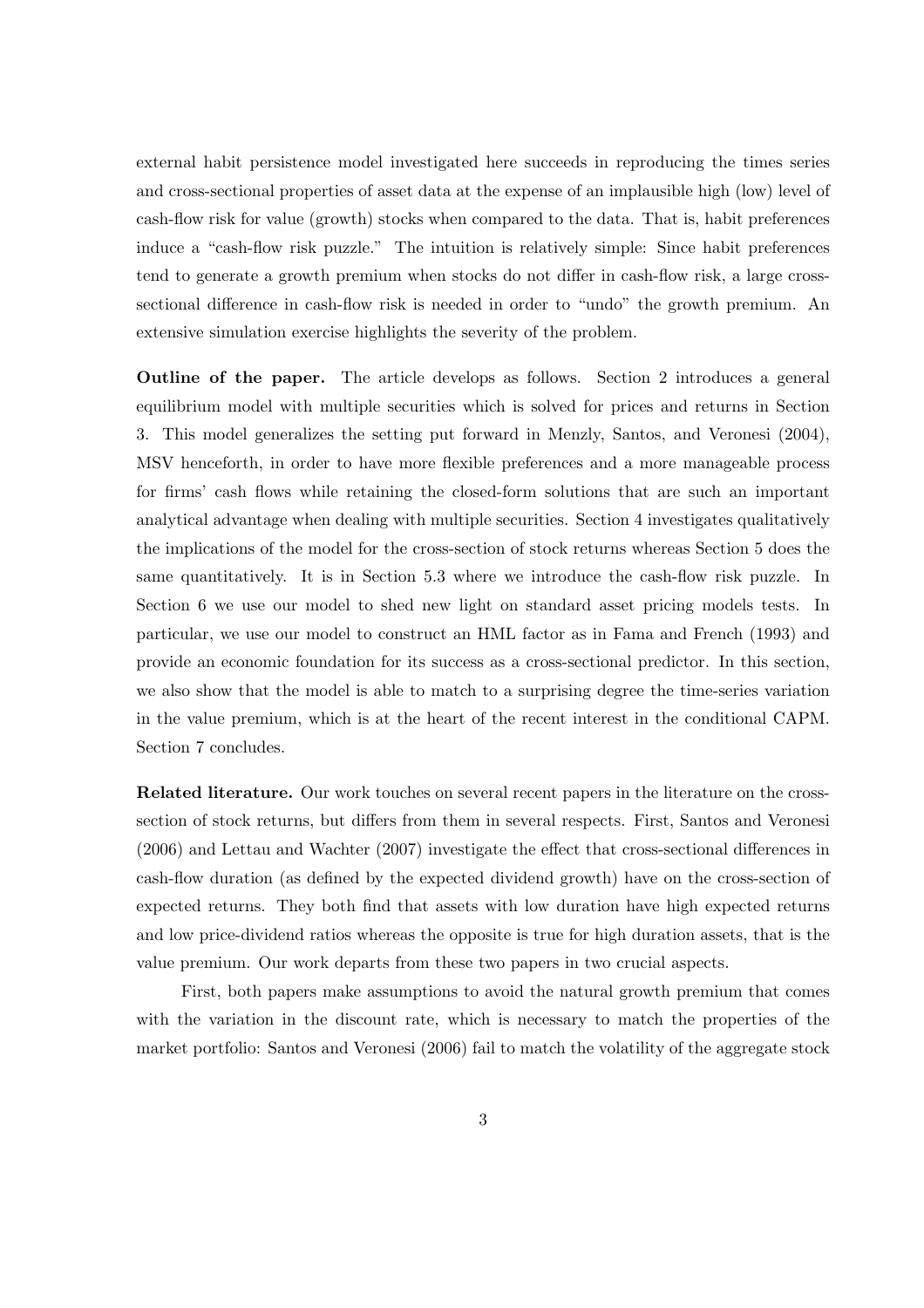returns and Lettau and Wachter (2007) assume away general equilibrium restrictions, and instead assume that the variation in the discount factor is unpriced by market participants. These assumptions ensure that differences in durations generate a value premium. Duration effects are also present in this paper, but the presence of the strong discount effects implied by the Campbell and Cochrane (1999) model make, as explained above, cross-sectional differences in duration generate a growth premium rather than a value premium. Santos and Veronesi (2006) don't have discount effects and Lettau and Wachter (2007) simply assume that they go unpriced.<sup>6</sup> Here, we don't take this stand, but rather, and reasonably in our view, assume that discount effects are both present and priced and some other ingredient is needed to generate the value premium. Cross sectional differences in cash-flow risk are such an ingredient. Second, the combination of cross-sectional differences in cash-flow risk and discount effects generates the empirically documented time-series variation in the value premium, a regularity for which, to the best of our knowledge, there is no extant theoretical explanation. Neither Santos and Veronesi (2006) nor Lettau and Wachter (2007) address this issue.

Our paper also touches on the recent literature emphasizing cross-sectional differences in long-run risk across asset classes. For instance, Parker and Julliard (2005) and Bansal, Dittmar, and Lundblad (2005) use cross-sectional differences in the long-run covariance between returns, consumption growth, and dividend growth, to offer a characterization of cross-sectional differences in one-period returns. Clearly, the long-run components of cash-flow risk are but one contribution to one-period returns; transient components may also be very important. Recognizing this, Hansen, Heaton, and Li (2008) offer a characterization of the long-run trade-off between risk and return. This long-run trade-off is key because transient components, which may be first-order for one-period returns, are negligible in the long-run.<sup>7</sup> In contrast, our definition of cash-flow risk is entirely unrelated to low-frequency components in consumption growth, which are (mostly) absent from our paper, and rather it emphasizes contemporaneous covariances of consumption and dividend growth. More importantly, the discount effects that

 $6$ This is the fundamental reason why duration effects are enough to generate a value premium in these two papers. All assets have identical, and positive, cash-flow risk, but some have their dividends more front-loaded than others. This has two consequences. First, and by assumption, the more front-loaded the dividends, the lower expected dividend growth and thus, the lower the price-dividend ratio. Second, the more front-loaded the dividend, the riskier the asset as it would constitute a larger fraction of current consumption and thus, the higher the premium. Thus, these assets are "value" and a value premium arises in these two papers.

<sup>&</sup>lt;sup>7</sup>More precisely, for these authors, value stocks are riskier because their cash-flow growth process loads relatively more than growth stocks on low-frequency components of consumption growth.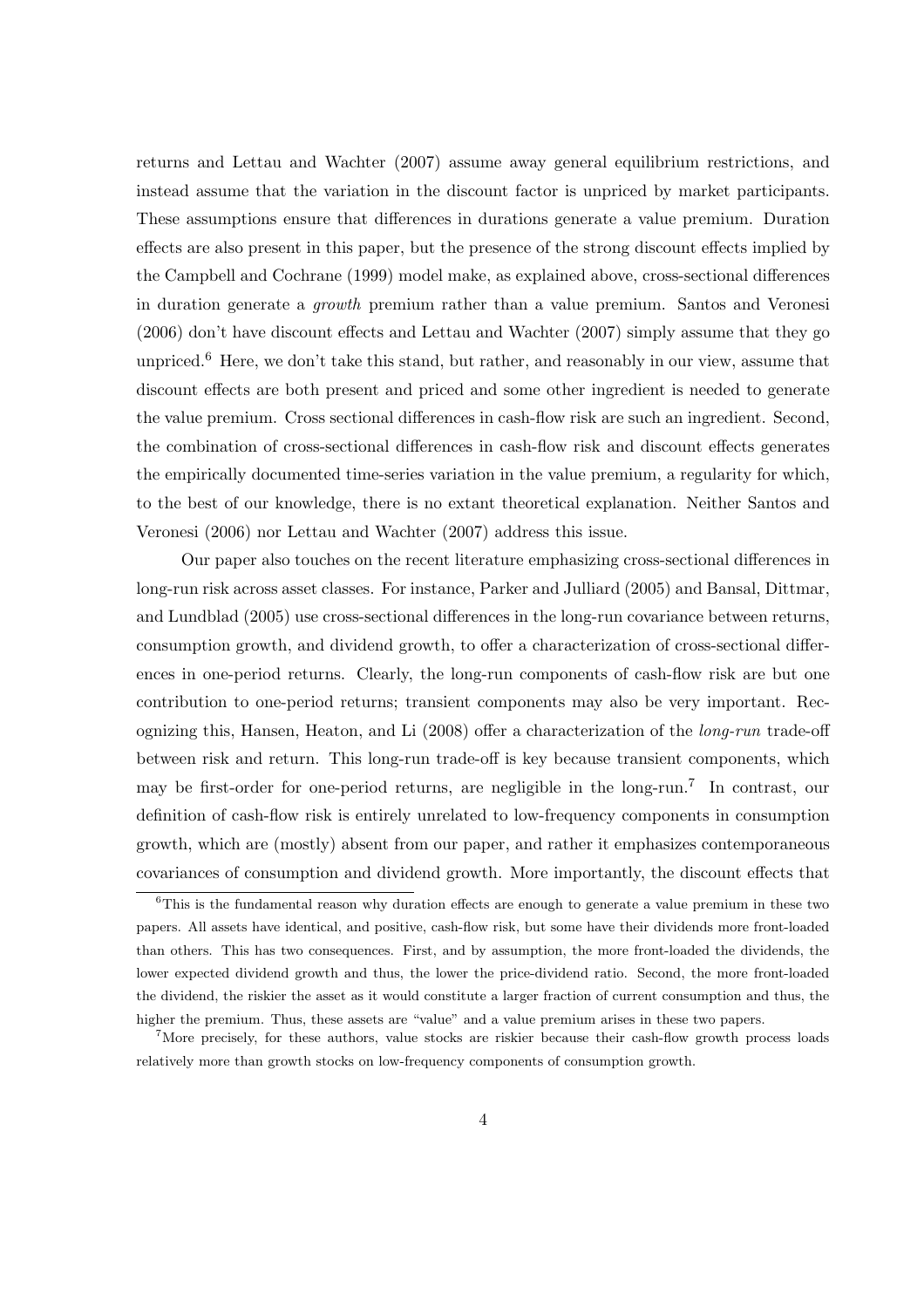play so prominent a role in our calibration are entirely absent in this literature so that, once again, the time-series variation of the value premium cannot be generated in the context of these models. Finally, none of these papers offers an integrated view of the time-series and the cross-section of stock returns but try to relate the properties of the market portfolio with the cross-sectional properties of portfolios that add up to the market itself. We argue here, in contrast with the cash-flow literature, that these two sides of the asset pricing puzzles have to be jointly considered, otherwise the inferences on cash-flow parameters are misleading.<sup>8</sup>

Campbell and Vuolteenaho (2004) decompose shocks to market returns into shocks to expected discount rates and shocks to expected dividend growth rates. They show that value and growth load on these shocks differently and this, combined with the market price of risk associated with these shocks, generates a value premium and its corresponding puzzle. Differently from us, however, they neither connect the time-series properties of the market portfolio with the magnitudes of the cash-flow risk needed to generate a value premium, nor do they address the time-series variation of the value premium.

Our paper also relates to the literature on conditional asset pricing. For instance, Lettau and Ludvigson (2001) show that empirically a conditional version of the CAPM outperforms its unconditional counterpart. Their results provide empirical evidence supporting our model's implication that conditioning variables capture the time-series variation in the value premium. In our setup, as in the data, the conditional CAPM performs better than the unconditional CAPM. Importantly, though, in our model the conditional CAPM is a misspecified asset pricing model, and so, with enough data, it can also be rejected.

The present paper is obviously related to MSV, but there are also many differences with that paper. First, our model is more general than the one in MSV and the additional flexibility is instrumental in the empirical performance of the model. In particular, while MSV only consider the log-utility case and have approximate formulas for the cross-section of prices, in this paper we solve for the power utility case and obtain exact solutions. Second, whereas MSV are concerned with the time-series predictability of industry portfolios, the present paper focuses on the cross-sectional predictability of value-sorted portfolios. This focus allows us also to shed light on the vast literature on cross-sectional predictability, something MSV did

<sup>8</sup>See also Brennan, Wang, and Xia (2004) and Brennan and Xia (2006) for a partial equilibrium model that ties the time-series to the cross-section of stock returns. An investment-based general equilibrium model of the cross-section is also put forward by Gomes, Kogan, and Zhang (2003) who build on the partial equilibrium model of Berk, Green, and Naik (1999). See also Zhang (2005).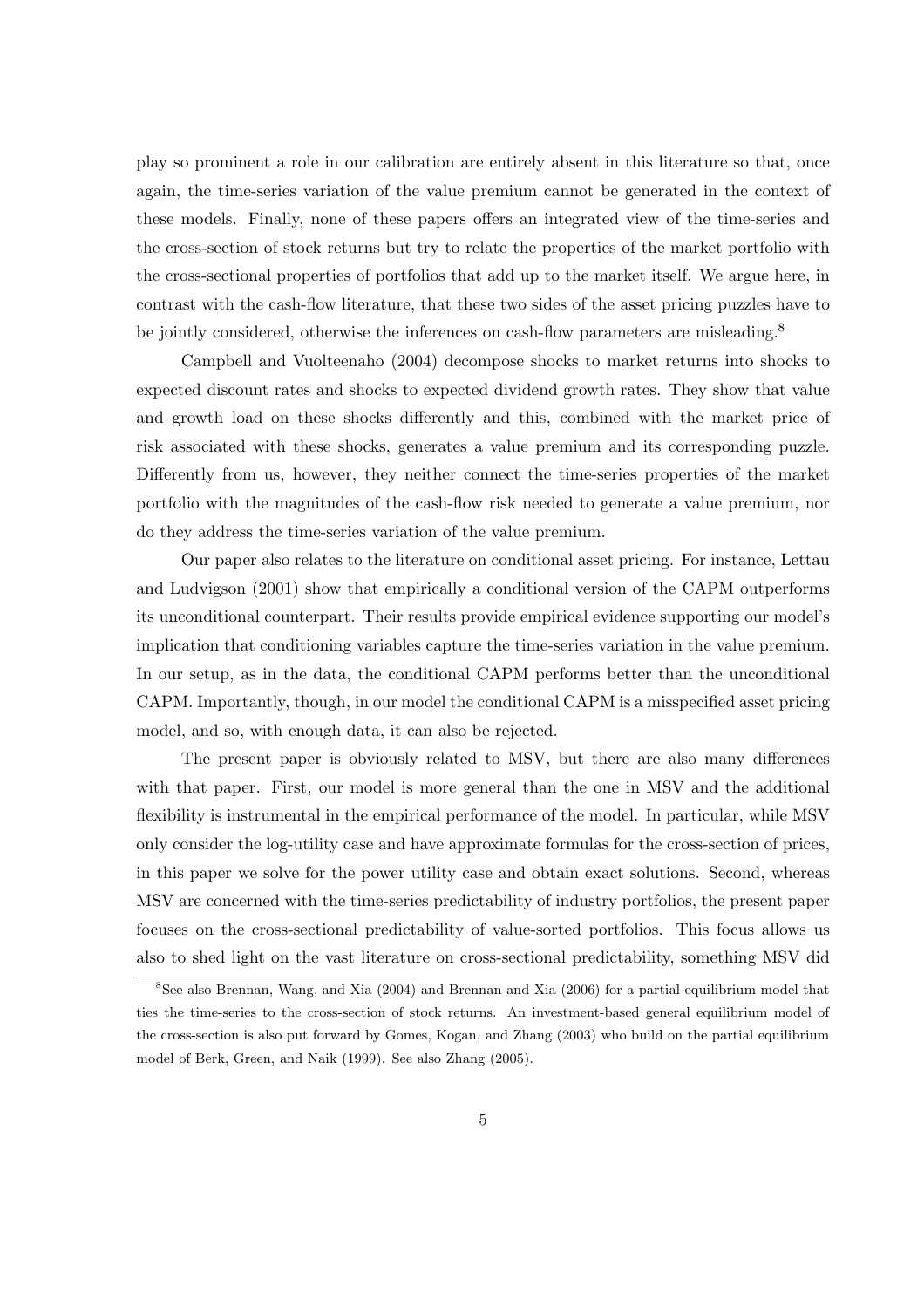not touch upon and, in particular, the present paper is after a quantitative assessment of the cash-flow risk effects needed to generate a plausible value premium.

# 2 The model

We consider an endowment economy with  $n$  financial assets. Each asset has an instantaneous dividend stream denoted by  $D_t^i$ , for  $i = 1, ..., n$ . The consumption good is immediately perishable and non-storable, which yields the equilibrium restriction

$$
C_t = \sum_{i=1}^n D_t^i. \tag{1}
$$

This add-up, general equilibrium restriction is important in our setting, as it breaks the theoretical validity of the CAPM, as discussed below.<sup>9</sup> Unfortunately, even relatively simple processes for  $D_t^i$  imply aggregate consumption processes that are difficult to work with and restrictive assumptions need to be made for tractability (see discussion in MSV; Santos and Veronesi, 2006; Cochrane, Longstaff, and Santa-Clara, 2008; and Martin, 2008). We follow MSV and Santos and Veronesi (2006), and make assumptions about aggregate consumption  $C_t$ , and the joint dynamics of the *shares* of aggregate consumption produced by each asset, denoted by

$$
s_t^i = \frac{D_t^i}{C_t}.\tag{2}
$$

Assumption 1. Aggregate consumption is given by

$$
\frac{dC_t}{C_t} = \mu_c(\mathbf{s}_t) dt + \boldsymbol{\sigma}'_c dB_t,
$$

where  $\mathbf{B}_t$  is an  $n \times 1$  vector of Brownian motions, and

$$
\mu_c(\mathbf{s}_t) = \overline{\mu}_c + \mu_{c,1}(\mathbf{s}_t) \quad \text{and} \quad \mu_{c,1}(\mathbf{s}_t) = \mathbf{s}'_t \ \boldsymbol{\theta}_{CF}. \tag{3}
$$

Above,  $s_t =$ ¡  $s_t^1, ..., s_t^n$  $y', \theta_{CF} =$ ¡  $\theta_{CF}^1, ..., \theta_{CF}^n)'$ , and  $\boldsymbol{\sigma}_c = (\sigma_c, 0, ..., 0)'$ . The specification of  $\theta_{CF}^{i}$  is explained below.

As in Campbell and Cochrane (1999), we assume consumption growth has constant volatility. Unlike them, however, we assume expected consumption growth has a predictable

<sup>9</sup>Several recent articles have emphasized the importance of market clearing conditions in finance, such as Santos and Veronesi (2006), Johnson (2006), Cochrane, Longstaff, and Santa-Clara (2008), and Martin (2008). None of these papers combines habit formation with multiple trees, nor investigates the properties of the crosssection of stock returns, except for Santos and Veronesi (2006), already discussed in the introduction.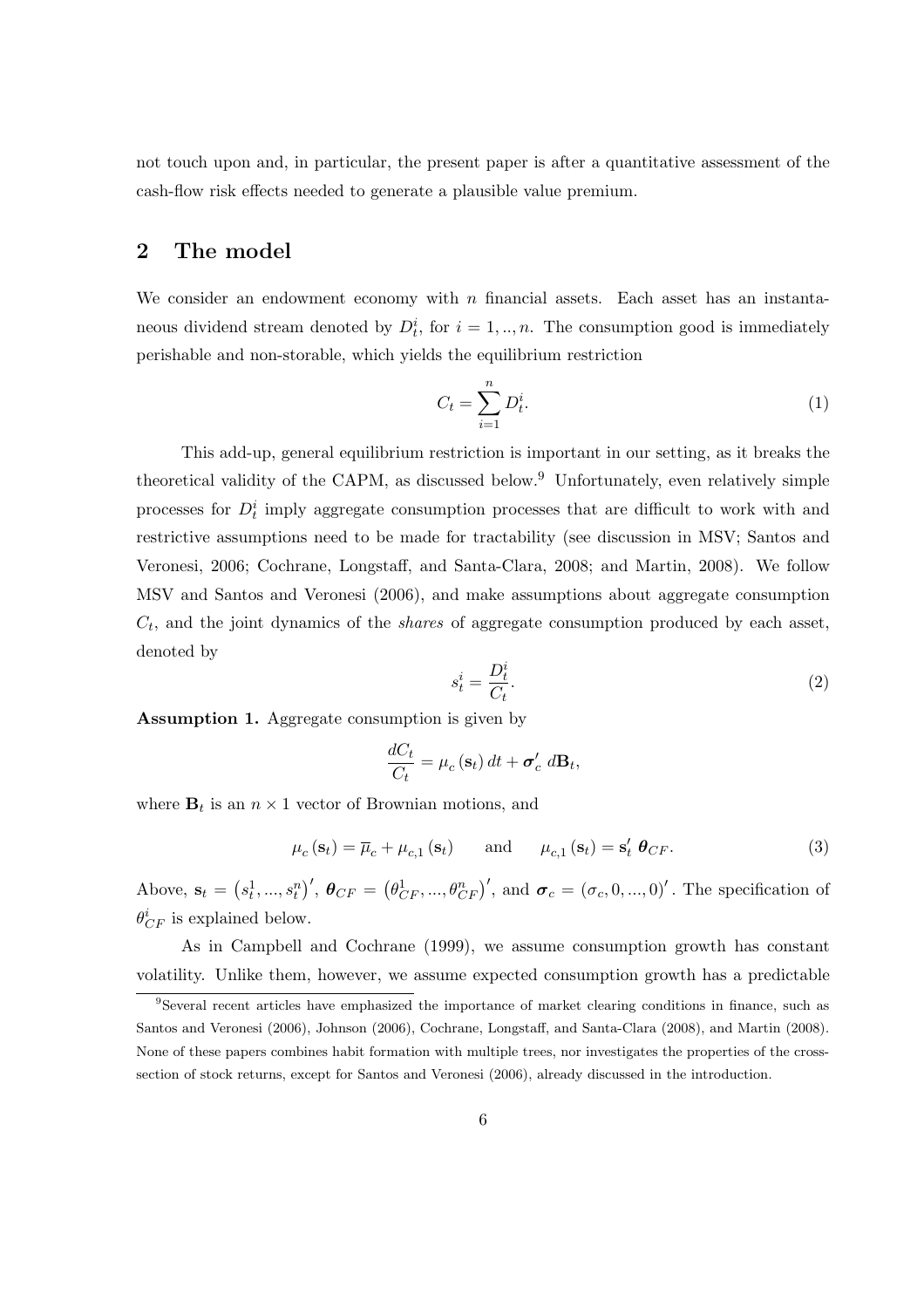component that depends on the distribution of shares. We make this assumption for four reasons: First, it follows naturally from the general equilibrium restriction (1) in any model that has dividend processes as primitives (see Eq.  $(29)$  in the Appendix A).<sup>10</sup> Second, this assumption is consistent with the recent long-run risk literature, which shows a small persistent predictable component in consumption growth (see, e.g., Bansal and Yaron, 2004; Hansen, Heaton, and Li, 2008). In our model, such a predictable component is also small.<sup>11</sup> Third, the specific assumption (3) allows us to obtain analytical formulas for asset prices, an important property given our focus on the cross-section of stock returns with many assets. Finally, in our model the time variation of expected consumption growth breaks the theoretical validity of the CAPM, both conditionally and unconditionally, a property that we exploit to provide insights on the economic meaning of the tests of the CAPM provided in the literature.

**Assumption 2.** For each i, the share  $s_t^i$  follows the mean reverting process

$$
ds_t^i = \phi\left(\bar{s}^i - s_t^i\right)dt + s_t^i \sigma^i\left(\mathbf{s}_t\right)' d\mathbf{B}_t, \tag{4}
$$

where

$$
\boldsymbol{\sigma}^{i}\left(\mathbf{s}_{t}\right)=\boldsymbol{\nu}_{i}-\sum_{j=1}^{n}s_{t}^{j}\boldsymbol{\nu}_{j}.
$$
\n(5)

The cash-flow model (4) imposes a structure on the relative size of firms, where "size" is measured as the fraction of total output produced by a given firm. In particular, it imposes the economically plausible assumption that no firm will take over the economy, as  $s_t^i > 0$  for all i. In addition, the volatility  $\sigma^{i}$  (s<sub>t</sub>) in (5) ensures that  $\sum_{i=1}^{n} s_t^i = 1$  for all t, which in turn implies that (1) is always satisfied. Although the form of the volatility  $\sigma^{i}(s_t)$  in (5) seems ad hoc, it can actually be recovered from first principles in a model with multiple dividend processes each with constant volatility (see Appendix A). Instead, the key simplifying assumption is the mean-reversion component in the drift rate of (4).

# 2.1 Expected cash-flow growth and cash-flow risk

 $10$ Such models also imply that the volatility of consumption is a weighted average of dividend volatilities, which we instead approximate to a constant.

 $11$  We show in simulations below that expected consumption growth fluctuates between a maximum of  $2.22\%$ and a minimum of 1.87%, a very mild variation compared to the 1.5% standard deviation of consumption growth that we assume. Indeed, for our baseline case, which has the maximum variation in expected consumption growth, when we regress future consumption growth on  $\ln(P_t/C_t)$  in artificial data we find  $R^2$ s that are puny, between 0.1% and 0.2% at the three- and four-year horizons, respectively.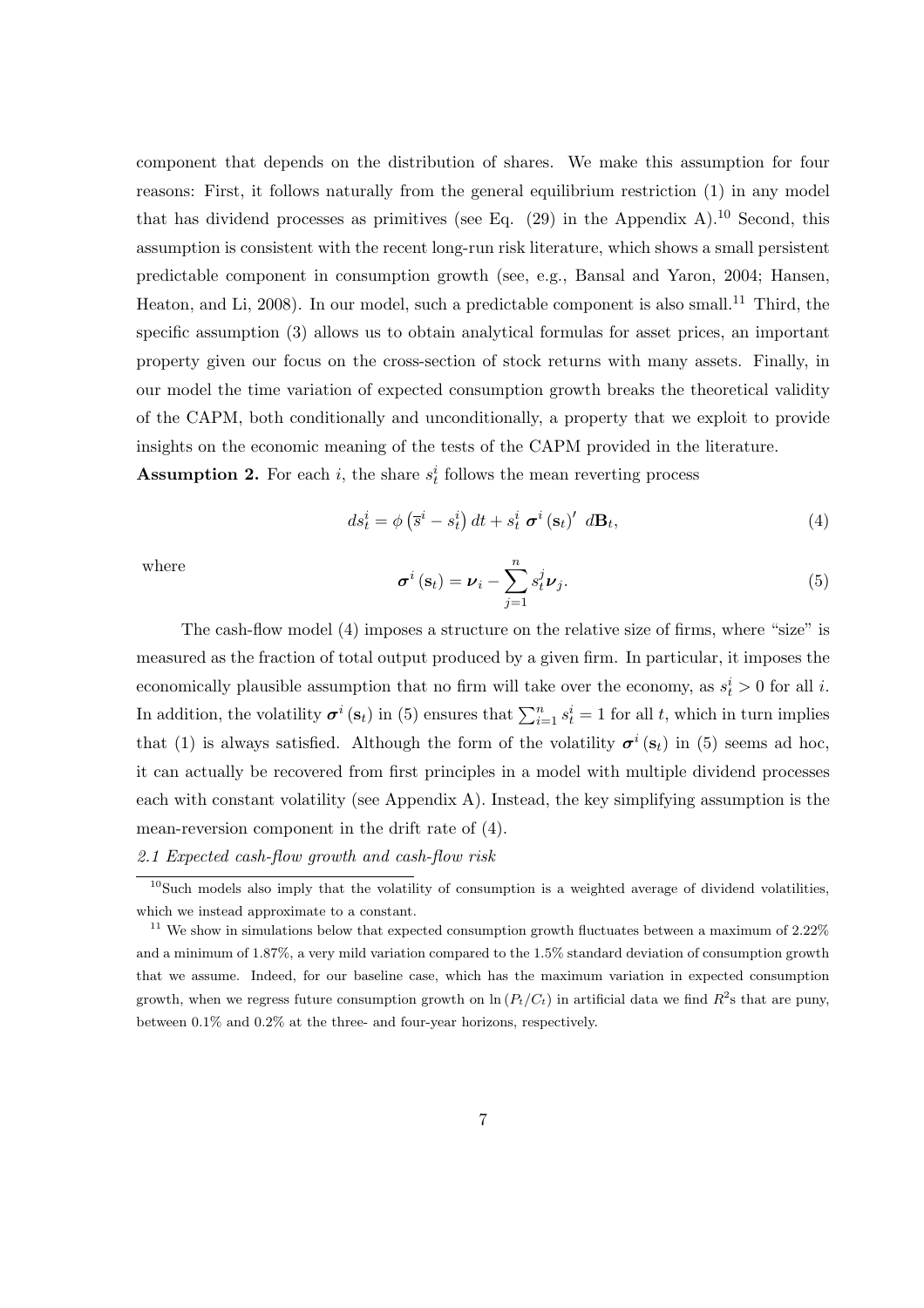Given Assumptions 1 and 2, we can apply Ito's Lemma to  $D_t^i = s_t^i C_t$  and obtain:

$$
\frac{dD_t^i}{D_t^i} = \mu_{D,t}^i dt + \sigma_D^i (\mathbf{s}_t)' d\mathbf{B}_t,
$$
\n(6)

where the dividend drift and volatility are given by

$$
\mu_{D,t}^i = \overline{\mu}_c + \theta_{CF}^i + \phi \left( \frac{\overline{s}^i}{s_t^i} - 1 \right) \tag{7}
$$

$$
\boldsymbol{\sigma}_D^i(\mathbf{s}_t) = \boldsymbol{\sigma}_c + \boldsymbol{\sigma}^i(\mathbf{s}_t). \tag{8}
$$

In these formulas,

$$
\theta_{CF}^i = \boldsymbol{\nu}_i' \cdot \boldsymbol{\sigma}_c.
$$

Two comments are in order: First, Eq. (7) shows that when the asset's relative share,  $\overline{s}^i/s_t^i$ , is high and thus, the asset's relative contribution to total consumption is below its long-term average, the asset has an expected dividend growth higher than the unconditional expected consumption growth  $\bar{\mu}_c$  (adjusted for a small Ito term  $\theta^i_{CF}$ ).<sup>12</sup> In addition, the drift rate of dividends  $\mu_D^i$  depends on a parameter  $\theta_{CF}^i$ , which is asset specific and it depends on the correlation of the stock's share  $s_t^i$  with consumption growth, as shown below. While technically  $\theta_{CF}^{i}$  is simply an Ito term obtained from the definition  $D_t^{i} = s_t^{i}C_t$ , we note that quantitatively it has a minimal impact on the average dividend growth itself: As we show in the calibration section,  $\theta_{CF}^i$  is an order of magnitude smaller than the other two drift components.<sup>13</sup>

Second, in our model the stochastic discount factor is only driven by shocks to consumption growth. Thus, cash-flow risk is measured by the following covariance

$$
\sigma_{CF,t}^i \equiv Cov_t \left( \frac{dD_t^i}{D_t^i}, \frac{dC_t}{C_t} \right) = \sigma_c' \sigma_c + \theta_{CF}^i - \mathbf{s}_t' \ \theta_{CF}.
$$
\n(9)

The conditional cash-flow risk of asset *i*,  $\sigma_{CF,t}^i$ , will play a prominent role in this paper. The term  $\theta_{CF}^i - \mathbf{s}'_t \cdot \theta_{CF}$  is parametrically indeterminate, that is, adding a constant to all  $\theta_{CF}^i$ leaves this term unaffected, as  $\sum_{i=1}^{n} s_t^i = 1$ . Thus, we can impose the identifiability restriction

$$
\sum_{j=1}^{n} \overline{s}^{j} \theta_{CF}^{j} = 0. \tag{10}
$$

 $12$ MSV find strong empirical support for the inverse relation between relative share and dividend growth in industry portfolios.

<sup>&</sup>lt;sup>13</sup>In our model,  $\theta_{CF}^i$ s are uniformly distributed around the interval  $[-\bar{\theta}_{CF}, \bar{\theta}_{CF}]$ . The maximum level of  $\bar{\theta}_{CF} = 0.0035$ , which is much smaller than both the assumed average consumption growth  $\bar{\mu}_c = 2\%$  and the fluctuations in expected dividend growth induced by the third term in (7),  $\phi(\bar{s}^i/s_t^i - 1)$ , which is over 10%.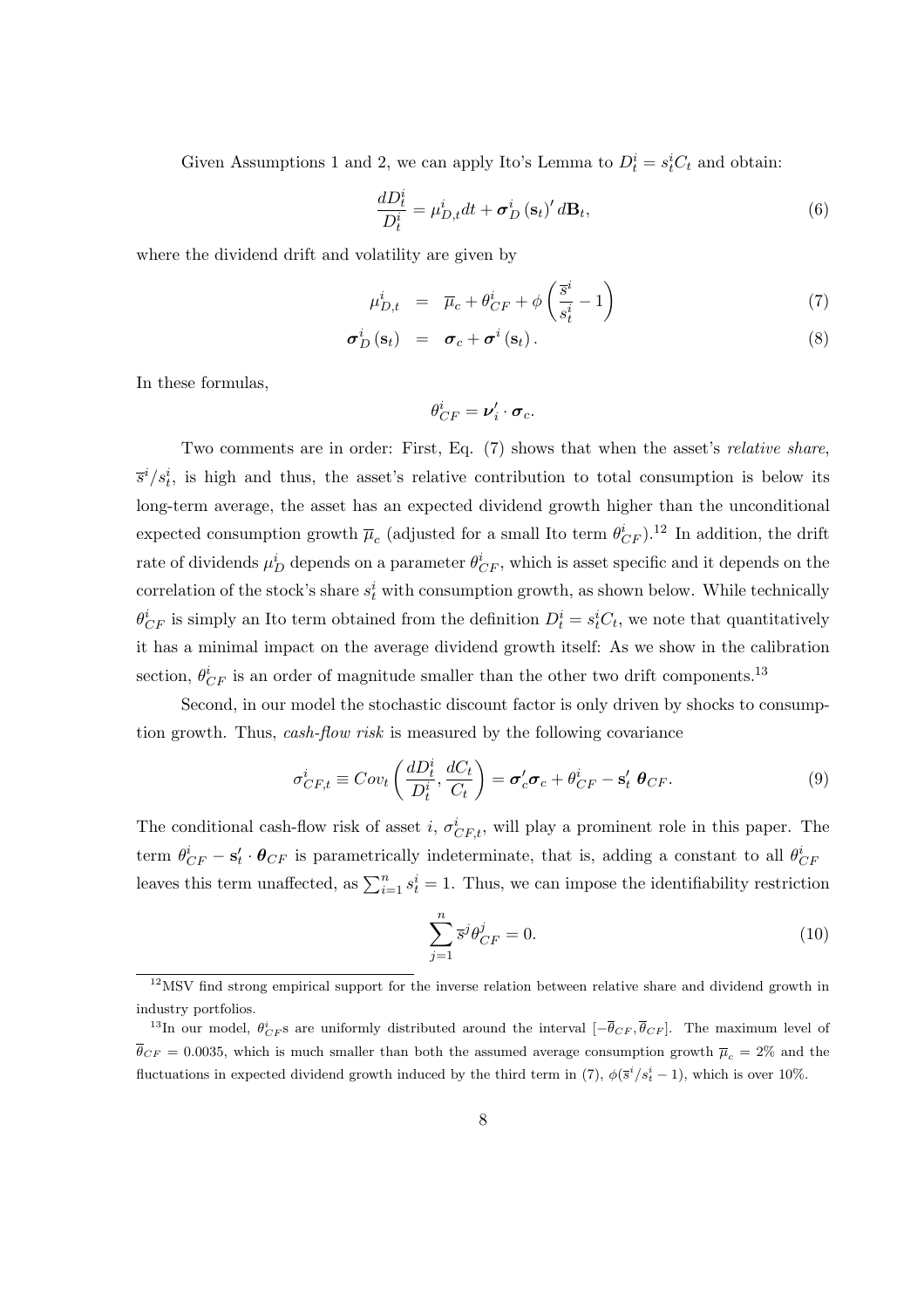The expected covariance between asset i's cash-flow growth and consumption growth is

$$
\overline{\sigma}_{CF}^{i} = E\left[\sigma_{CF,t}^{i}\right] = E\left[Cov_{t}\left(\frac{dD_{t}^{i}}{D_{t}^{i}}, \frac{dC_{t}}{C_{t}}\right)\right] = \sigma_{c}'\sigma_{c} + \theta_{CF}^{i}.
$$
\n(11)

The parameter  $\theta_{CF}^{i}$  then regulates the relative cash-flow risk of individual assets. Notice that the benchmark level of risk of an asset is the riskiness of aggregate consumption: An asset is risky (safe) if its cash-flows are more (less) risky than aggregate consumption. This is a general equilibrium restriction as, by definition, the variance of consumption growth must be a weighted average of its covariances with individual dividend growth. Throughout we refer to either  $\overline{\sigma}_{CF}^{i}$  or  $\theta_{CF}^{i}$  as "cash-flow risk" as there is a one-to-one mapping between them.

We conclude this section by emphasizing that the present framework can be generalized to introduce more realistic features but, clearly, at the cost of additional complexity. For instance, we assume for simplicity that firms are infinitely lived and that agents know the long-term average size  $\bar{s}^i$ . A plausible generalization is one in which  $\bar{s}^i$  is unknown, and agents learn about it over time as they observe different dividend and consumption realizations. In this case, the pricing function, Eq. (20) below, will depend on the expected long-term share  $E_t[\bar{s}^i]$  rather than on  $\bar{s}^i$ . This extension though would largely leave the results unaffected. Indeed, standard filtering results imply that the variation in  $E_t[\bar{s}^i]$  would be *independent* of consumption shocks, as consumption does not yield any additional information on  $\bar{s}^i$  that is not already in the shares themselves (see also Pastor and Veronesi, 2003). It follows that this additional variation would be unpriced and thus, would have no impact on firms' expected returns. Second, since expectations move more slowly than signals, the ratio  $E_t[\bar{s}^i]/s_t^i$  would still tend to move inversely with  $s_t^i$ , exactly as in the case in which  $\bar{s}^i$  is known. Since the ratio  $\bar{s}^i/s_t^i$ , as is formally shown in Propositions 2 and 3, is the key variable affecting the firm's expected dividend growth, its price/dividend ratio, and its expected return, it follows that the cross-sectional relation between price/dividend ratios and expected returns would not change if we were to assume that  $\bar{s}^i$  was unknown. Finally, the learning model also partially addresses our assumption of an infinitely lived firm: assuming  $\bar{s}^i$  are randomly selected at time zero, some firms would then converge to very low "sizes," effectively disappearing from the economy.<sup>14</sup> In summary then, adding learning to the model to account for the fact that the agents are not likely to know the long-run contributions of the different firms to the overall

 $14$ We also solved the model assuming exponential distributed exit times (firm death), which lead to the usual increase in the time discount. The results remain the same, but the model becomes more challenging as to keep it stationary, we must have a flow of firms entering the economy.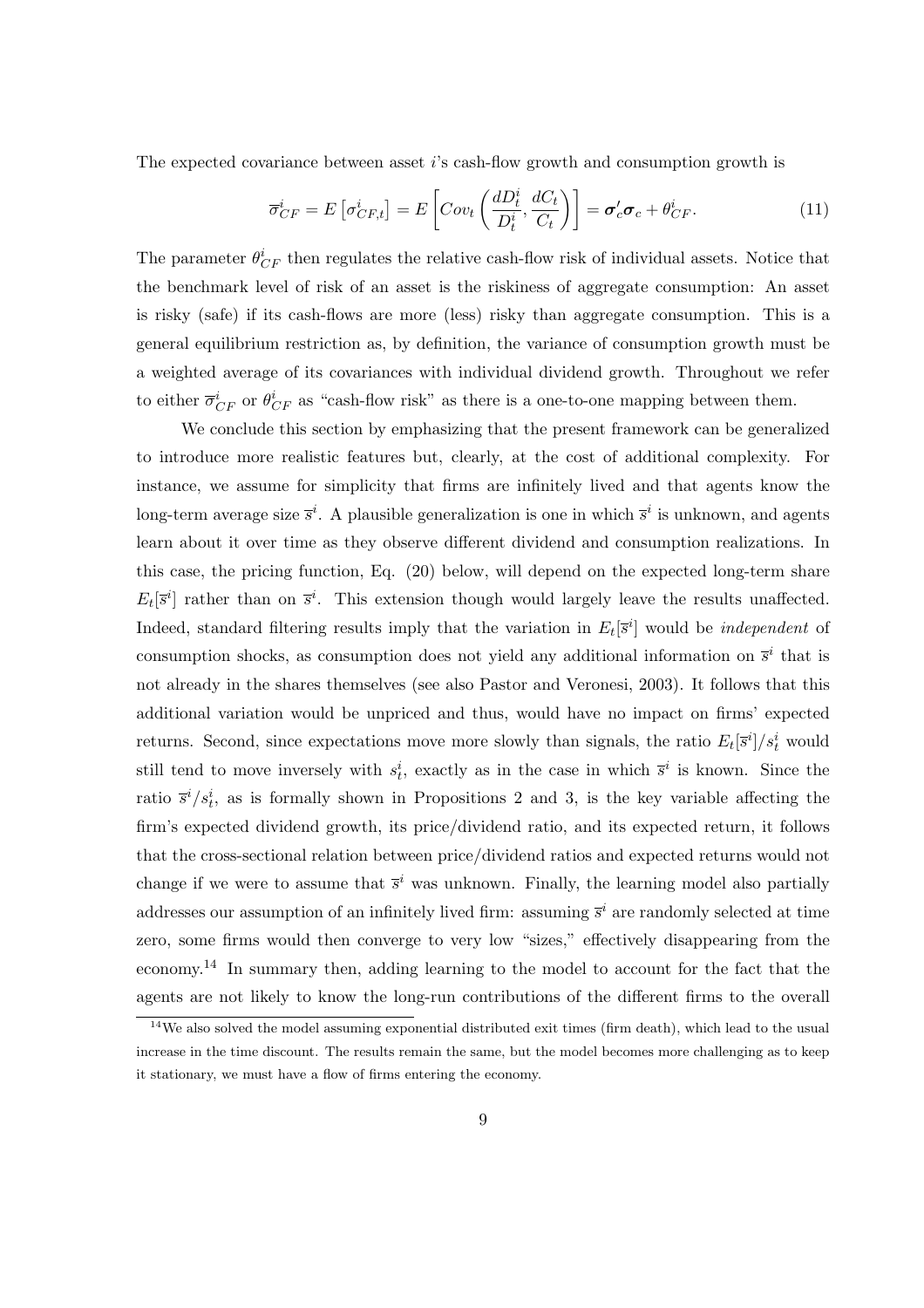economy substantially complicates the analysis without largely affecting the relation between price/dividend ratios and expected returns, which is the focus of this paper.

# 2.2 Preferences and Habit Dynamics

There is a representative investor who maximizes

$$
E\left[\int_0^\infty u\left(C_t, X_t, t\right) dt\right],\tag{12}
$$

where the instantaneous utility function is given by

$$
u(C_t, X_t, t) = e^{-\rho t} \frac{(C_t - X_t)^{1-\gamma}}{1-\gamma}.
$$
\n(13)

In Eq. (13), the variable  $X_t$  denotes an *external* habit level and  $\rho$  denotes the subjective discount rate. In Campbell and Cochrane (1999) the fundamental state variable driving the attitudes towards risk is the *surplus-consumption ratio*,  $S_t = (C_t - X_t) C_t^{-1}$ . To obtain closedform solutions for prices when there are multiple securities, MSV use a log habit model and specify instead the inverse surplus  $S_t^{-1}$  as a mean-reverting process. MSV's modeling device though cannot be applied when  $\gamma > 1$  and, moreover, they only obtain approximate formulas for the case  $\theta_{CF}^i \neq 0$ . The present paper offers a generalization of MSV that allows us to handle a large class of models. The key ingredient in this generalization is to focus on the process  $\overline{a}$  $\sqrt{q}$ 

$$
G_t = \left(\frac{C_t}{C_t - X_t}\right)^{\gamma} = S_t^{-\gamma}.
$$
\n(14)

To obtain a plausible, yet tractable, model for the dynamics of  $G_t$ , consider first the implications for  $G_t$  under the standard assumption that  $X_t$  is an exponentially weighted average of past consumption levels, as in Constantinides (1990) and Detemple and Zapatero (1991),  $X_t = \lambda \int_{-t}^{t}$  $\int_{-\infty}^{t} e^{-\lambda(t-\tau)} C_{\tau} d\tau$ . An application of Ito's Lemma to (14) yields the process

$$
dG_t = \left[\mu_G\left(G_t\right) - \sigma_G\left(G_t\right)\mu_{c,1}\left(\mathbf{s}_t\right)\right]dt - \sigma_G\left(G_t\right)\sigma_c dB_t^1,\tag{15}
$$

where  $\mu_G(G_t)$  and  $\sigma_G(G_t) > 0$  are complicated functions of  $G_t$ , provided in Eq. (31) and (32) in Appendix A. Eq. (15) shows that a higher expected consumption growth  $\mu_{c,1}(\mathbf{s}_t)$  implies a lower drift rate of  $G_t$ . Intuitively, an increase in the expected growth rate of consumption implies a high future level of consumption relative to the current habit  $X_t$  and thus, a higher surplus consumption ratio  $S_t$ , and, given (14), a lower expected  $G_t$ . As in MSV and Campbell and Cochrane (1999), we make specific assumptions on  $\mu_G(G_t)$  and  $\sigma_G(G_t)$  in (15) to obtain a more manageable process. In particular, we assume

$$
\mu_G(G_t) = k(\overline{G} - G_t)
$$
 and  $\sigma_G(G_t) = \alpha(G_t - \lambda)$ . (16)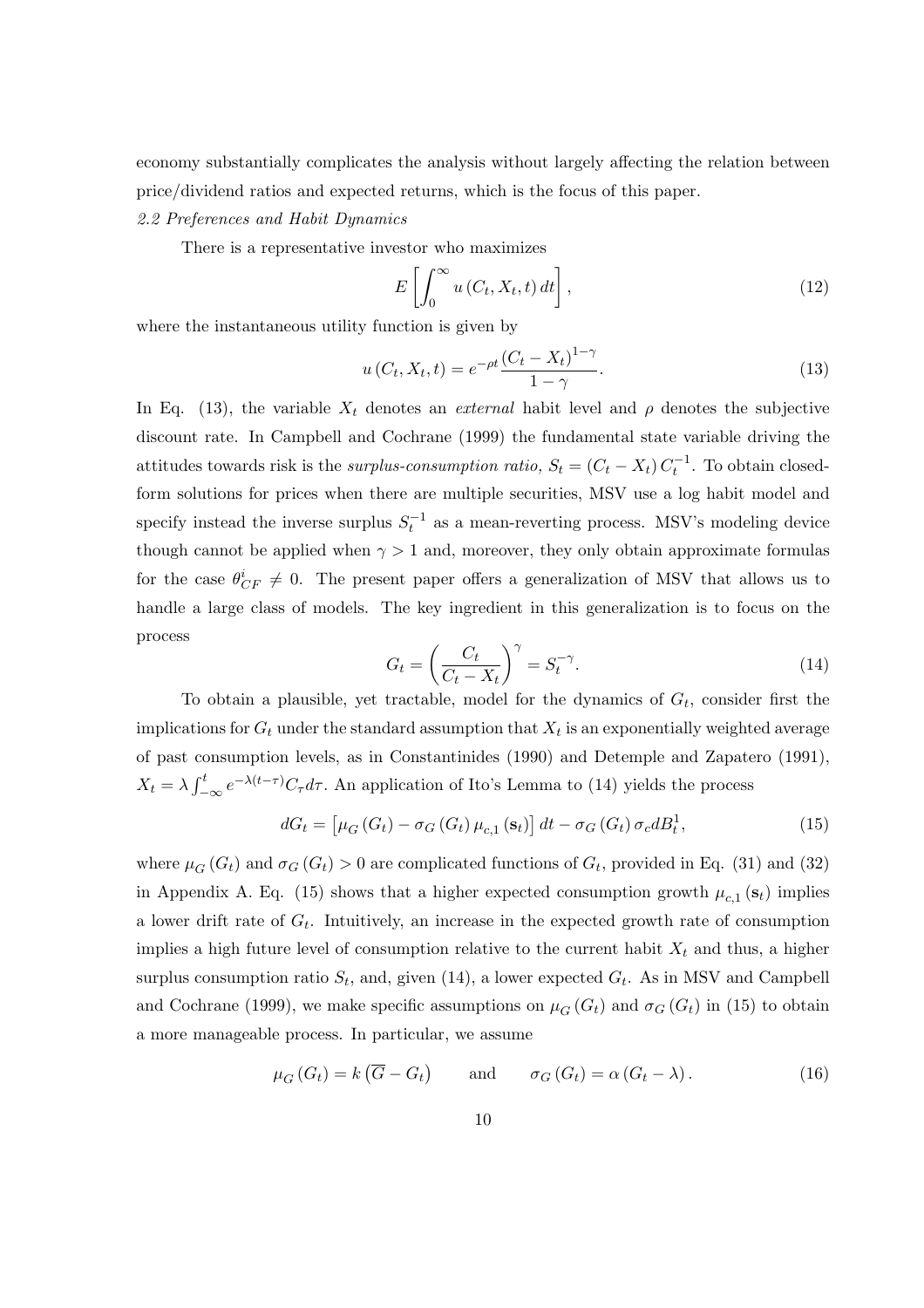The first component of the drift of  $G_t$  is a mean-reversion component and captures the basic idea of habit persistence models, namely that the habit  $X_t$  eventually "catches up" with  $C_t$ . The second component, as discussed above, links the drift rate of  $G_t$  to  $\mu_{c,1}$  (s<sub>t</sub>). As for the diffusion component, and as in MSV,  $\lambda \geq 1$  bounds  $G_t$  from below at  $\lambda$  and  $\alpha > 0$  transmits the innovations in consumption growth,  $dB_t^1$ , to the convexity of the utility function.<sup>15</sup> Note that MSV's model is a special case of (15) and (16) and obtains when  $\gamma = 1$  and consumption growth is i.i.d., which is achieved by setting  $\mu_{c,1}(\mathbf{s}_t) = 0$ .

# 3 Equilibrium asset prices and returns

# 3.1 The total wealth portfolio

The next proposition generalizes the results in MSV to the present model in what concerns the total wealth portfolio, that is, the claim to the aggregate consumption process. Proposition 1. The price-consumption ratio, the expected excess return, and diffusion terms

of the total wealth portfolio are, respectively:

$$
\frac{P_t^{TW}}{C_t} = \alpha_0^{TW}(\mathbf{s}_t) + \alpha_1^{TW}(\mathbf{s}_t) S_t^{\gamma}
$$
\n(17)

$$
E_t \left[ dR_t^{TW} \right] = \left( \gamma + \alpha \left( 1 - \lambda S_t^{\gamma} \right) \right) \left\{ \frac{S_t^{\gamma} \alpha \left( 1 - \lambda S_t^{\gamma} \right)}{f_1^{TW} \left( \mathbf{s}_t \right) + S_t^{\gamma}} \sigma_c^2 + \sum_{j=1}^n w_{jt}^{TW} \sigma_{CF,t}^j \right\} \tag{18}
$$

$$
\sigma_{R,t}^{TW} = \frac{S_t^{\gamma} \alpha (1 - \lambda S_t^{\gamma})}{f_1^{TW}(\mathbf{s}_t) + S_t^{\gamma}} \sigma_c + \sum_{j=1}^n w_{jt}^{TW} \sigma_D^j(\mathbf{s}_t), \qquad (19)
$$

where  $\alpha_0^{TW}(\mathbf{s}_t)$ ,  $\alpha_1^{TW}(\mathbf{s}_t)$ ,  $f_1^{TW}(\mathbf{s}_t)$  and  $\left\{w_{jt}^{TW}\right\}$  are given in Appendix B.

As in Campbell and Cochrane (1999) and MSV, the price-consumption ratio of the total wealth portfolio is increasing in the surplus-consumption ratio  $S_t$ : A high  $S_t$  implies a low local curvature of the utility function, a "less risk-averse" attitude of the representative agent, and thus, a higher price-consumption ratio. Unlike Campbell and Cochrane (1999) and MSV, the price-consumption ratio now depends on the entire vector of shares  $s_t$ . Intuitively, this effect stems from our assumption about consumption growth predictability (see the discussion after Assumption 1). The functions  $\alpha_0^{TW}(\mathbf{s}_t)$  and  $\alpha_1^{TW}(\mathbf{s}_t)$  are typically decreasing in expected

<sup>&</sup>lt;sup>15</sup>Clearly, the assumptions (16) then imply that habit  $X_t$  is no longer the weighted average of past consumption, as above, but a more complicated non-linear function of past consumption shocks. See Campbell and Cochrane (1999) for a discussion. See also Hansen (2008) for a discussion of the risk-return implications of our habit model proposed above.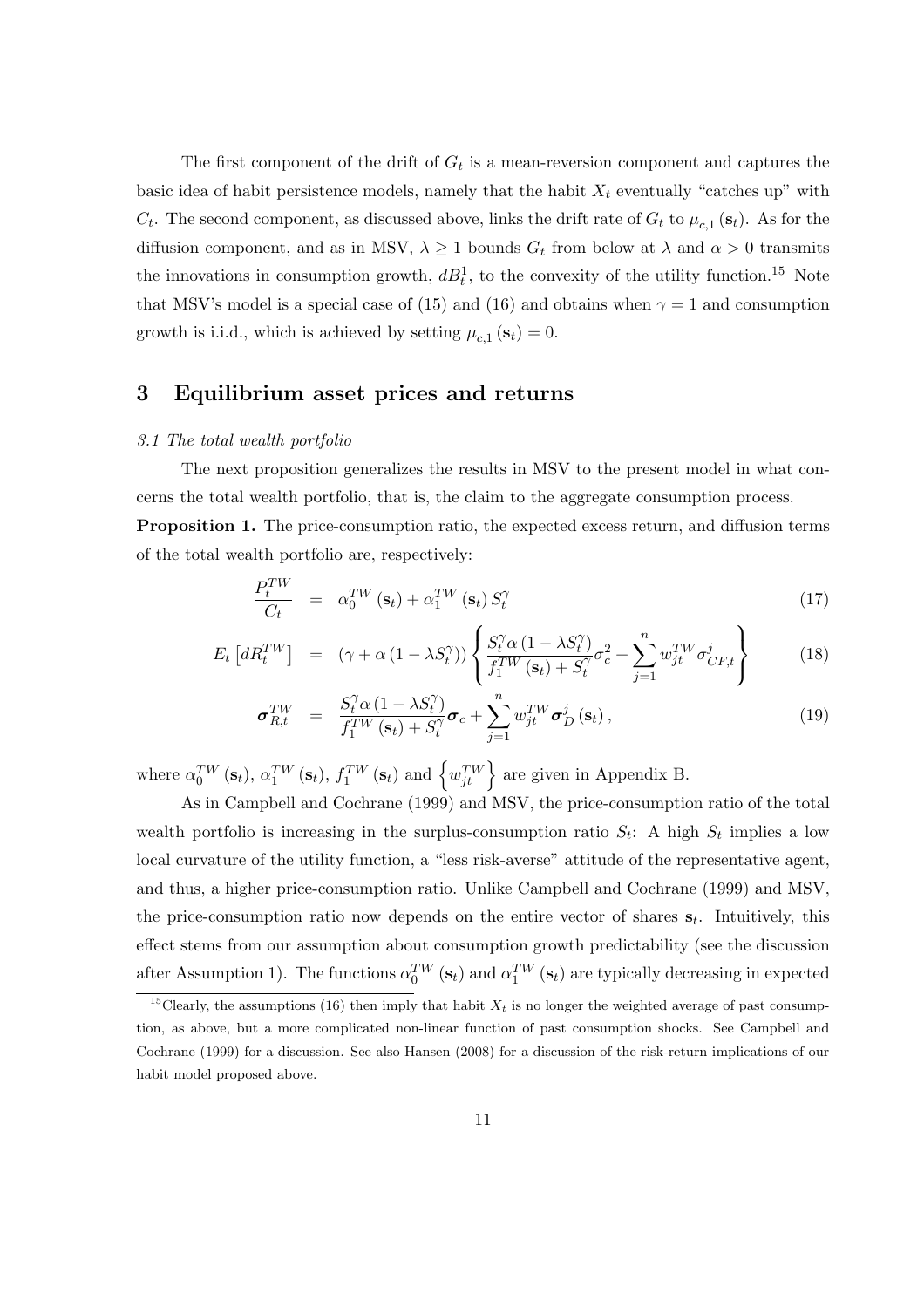consumption growth because in our setup, the elasticity of intertemporal substitution is less than one. Thus, this component implies that an increase in  $\mu_c(\mathbf{s}_t)$  results in lower prices.<sup>16</sup> As for the expected excess returns, (18), and the volatility of returns, (19), we postpone the discussion of the intuition of these expressions until Section 5.2, when we assess quantitatively the implications of the model.

#### 3.2 Prices and returns for individual securities

The next proposition delivers closed-form solutions for individual stock prices:

**Proposition 2.** The price of asset i is given by

$$
\frac{P_t^i}{D_t^i} = \alpha_0^i + \alpha_1^i S_t^{\gamma} + \alpha_2^i \left( \mathbf{s}_t \right) \left( \frac{\overline{s}^i}{s_t^i} \right) + \alpha_3^i \left( \mathbf{s}_t \right) S_t^{\gamma} \left( \frac{\overline{s}^i}{s_t^i} \right),\tag{20}
$$

where  $\alpha_0^i$ ,  $\alpha_1^i$  are positive constants and  $\alpha_2^i$  ( $s_t$ ) and  $\alpha_3^i$  ( $s_t$ ) are positive linear functions of the share vector  $s_t$  given in Appendix B.

As before, a higher surplus-consumption ratio  $S_t$ , which implies lower "risk aversion," or a higher expected dividend growth, as measured by the relative share  $\bar{s}^i/s_t^i$  (see (7)), result naturally in higher price-dividend ratios. The last term in (20) shows that shocks to the surplus-consumption ratio have a stronger effect on the price-dividend ratio the higher the asset's expected dividend growth. This is linked to the duration effect that plays so prominent a role in what follows. Finally, as it was true for the total wealth portfolio and for the same reason, the price of each individual asset also depends on functions of the vectors of shares  $\alpha_2^i(\mathbf{s}_t)$  and  $\alpha_3^i(\mathbf{s}_t)$ .

The next proposition presents a characterization of expected excess returns. The intuition and implications of Proposition 3 are given in depth in Section 4.

**Proposition 3.** The expected excess return of asset  $i$  is given by

$$
E_t\left[dR_t^i\right] = \mu_{i,t}^{DISC} + \mu_{i,t}^{CF},
$$

<sup>&</sup>lt;sup>16</sup>To review the economic reasoning, a low elasticity of intertemporal substitution implies a taste for consumption smoothing. An increase in expected consumption growth yields a higher desire for current consumption, and thus, lower savings. Because stocks and bonds are less desirable now for the representative consumer, prices have to drop in order to encourage him to hold them, resulting, for example, in a decrease of the price-consumption ratio of the total wealth portfolio.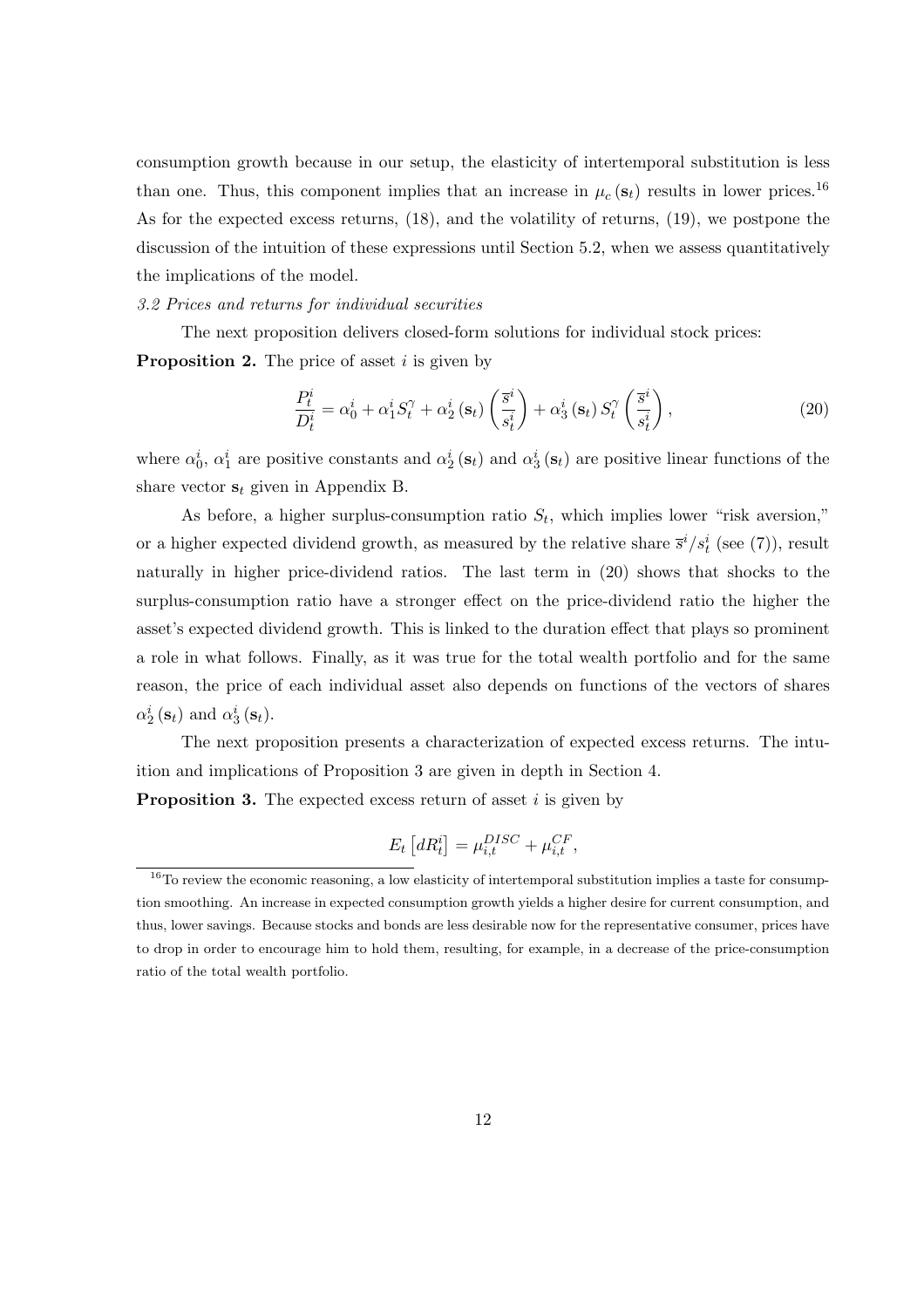where

$$
\mu_{i,t}^{DISC} = (\gamma + \alpha (1 - \lambda S_t^{\gamma})) \left( \frac{S_t^{\gamma}}{f_1^i \left( \frac{\bar{s}^i}{s_t^i}, \mathbf{s}_t \right) + S_t^{\gamma}} \right) \alpha (1 - \lambda S_t^{\gamma}) \sigma_c^2
$$
\n(21)

$$
\mu_{i,t}^{CF} = (\gamma + \alpha (1 - \lambda S_t^{\gamma})) \left[ \left( \frac{1}{1 + f_2^i (S_t, \mathbf{s}_t) \left( \frac{\overline{s}^i}{s_t^i} \right)} + \eta_{it}^i \right) \sigma_{CF,t}^i + \sum_{j \neq i} \eta_{jt}^i \sigma_{CF,t}^j \right],
$$
\n(22)

with

$$
f_1^i\left(\overline{s}^i/s_t^i, \mathbf{s}_t\right) = \frac{\alpha_0^i + \alpha_2^i\left(\mathbf{s}_t\right)\left(\overline{s}^i/s_t^i\right)}{\alpha_1^i + \alpha_3^i\left(\mathbf{s}_t\right)\left(\overline{s}^i/s_t^i\right)} > 0 \quad \text{and} \quad f_2^i\left(S_t, \mathbf{s}_t\right) = \frac{\alpha_2^i\left(\mathbf{s}_t\right) + \alpha_3^i\left(\mathbf{s}_t\right)S_t^{\gamma}}{\alpha_0^i + \alpha_1^iS_t^{\gamma}} > 0,
$$

and  $\eta_{jt}^i$  is given in expression (39) in Appendix B.

# 4 Growth versus value premiums

The key empirical observation in the cross-sectional literature is that growth assets, which are those with high prices relative to fundamentals, say price-dividend ratios, have on average lower returns than assets with low price-dividend ratios, value stocks. In this section we investigate what is required of the model to generate qualitatively this fact. For this we make use of the results in both Propositions 2 and 3 above.

# 4.1 Discount risk effects and the growth premium

We start by focusing on the component of the premiums  $\mu_{i,t}^{DISC}$  in (21), which is the part of the premium that is driven by variation of the aggregate discount–proxied by  $S_t^{\gamma}$  $\hat{i}$ . To interpret this term further, notice first that

$$
\frac{\partial P_t^i / P_t^i}{\partial S_t^{\gamma} / S_t^{\gamma}} = \frac{S_t^{\gamma}}{f_1^i \left( \bar{s}^i / s_t^i, \mathbf{s}_t \right) + S_t^{\gamma}}
$$
(23)

is the elasticity of prices to shocks in the variable driving the aggregate discount, which is  $S_t^{\gamma}$  $_{t}^{\gamma}.$ The volatility of these discount shocks is

$$
\alpha \left(1 - \lambda S_t^{\gamma}\right) \boldsymbol{\sigma}_c, \tag{24}
$$

which is the diffusion component of  $dS_t^{\gamma}/S_t^{\gamma}$ , the inverse of our state variable  $G_t$ , as it follows from a basic application of Ito's Lemma to (15). Clearly, only the component of these shocks that covaries with the shocks to the stochastic discount factor is priced. From Eq. (33) in Appendix B, the diffusion term of the habit stochastic discount factor is

$$
\boldsymbol{\sigma}_{m} = -\left[\gamma + \alpha \left(1 - \lambda S_{t}^{\gamma}\right)\right] \boldsymbol{\sigma}_{c}.
$$
\n(25)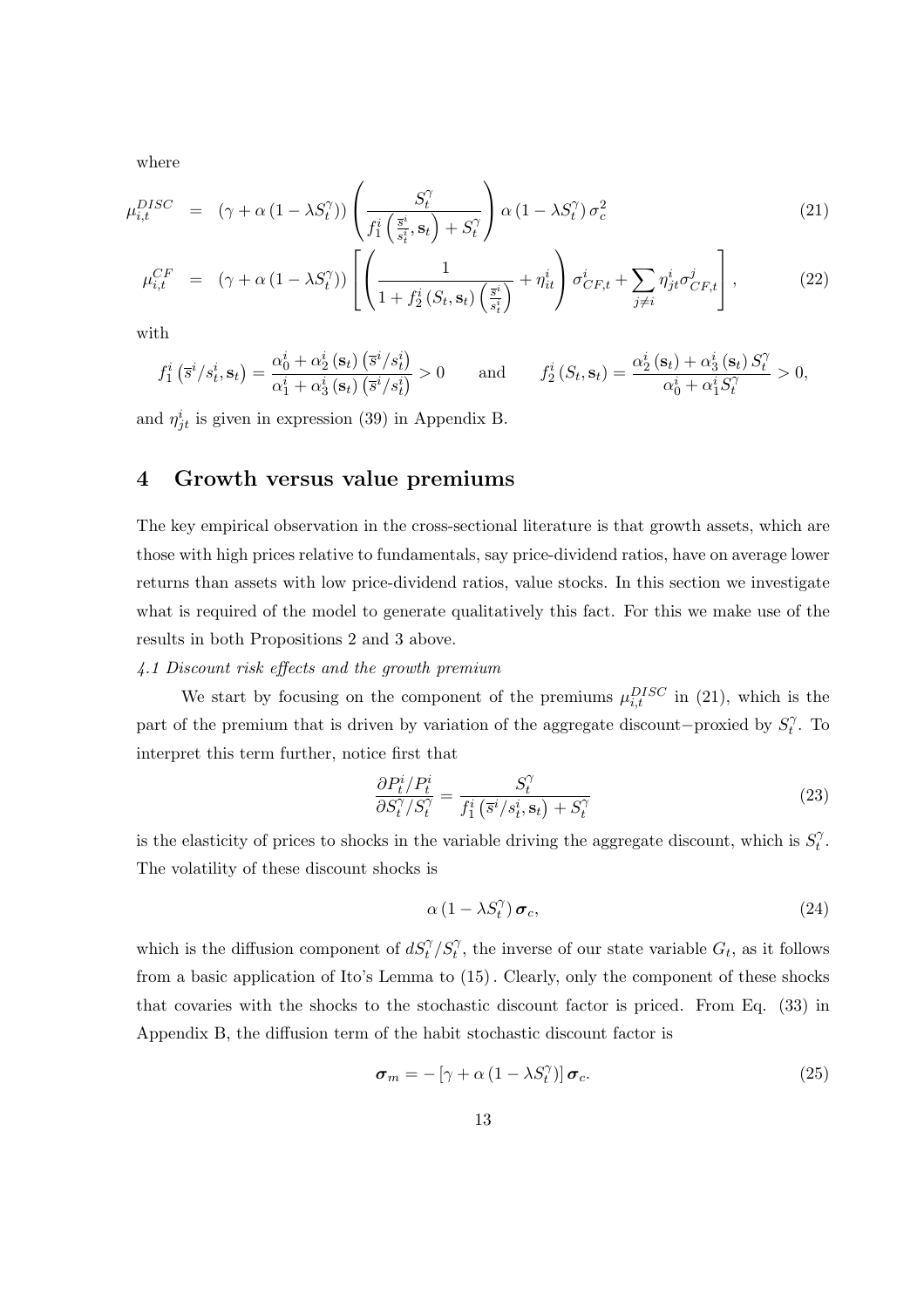The component of the asset's premium that is linked to discount effects is then the product of (23), (24), and (25), which is expression (21) in Proposition 3.

Cross-sectional variation in the discount effects can only be driven by differences in the price elasticity (23), which is in turn driven by the behavior of the function  $f_1$ ¡  $\overline{s}^{i}/s^{i}_{t}, \mathbf{s}_{t}$ ¢ . We have been unable to obtain a general characterization of this function, but for parameter values that are empirically relevant we find that

$$
\frac{\partial f_1^i\left(\overline{s}^i/s_t^i, \mathbf{s}_t\right)}{\partial\left(\overline{s}^i/s_t^i\right)} < 0,
$$

and thus, assets with a higher expected dividend growth, as measured by the relative share  $\overline{s}^i/s_t^i$ , display stronger discount effects. The intuition is straightforward: stocks with a high expected dividend growth pay the bulk of their proceeds far in the future. Thus, minor variations in the aggregate discount rate− through the risk aversion of the representative investor−result in large percentage variations of the price of the asset. This variation is naturally priced and thus, the higher required premium of assets with high relative shares.

# 4.1.1 The growth premium

We can now relate these findings to the observation that when only discount effects are present, a growth premium arises. For this it is useful to turn to Fig. 2, where we plot  $\mu_{i,t}^{DISC}$ , as given by (21), as a function of our proxy for expected dividend growth,  $\bar{s}^i/s_t^i$ , for the case in which all firms have identical cash-flow risk, that is,  $\theta_{CF}^i \approx 0$  for all *i*. To generate this plot, the level of surplus  $S_t$  is set to its steady state value  $\overline{S}$  and the parameters used are those of the calibration exercise discussed in detail in Section 5.1. When all firms have identical cash-flow risk, expression (20) implies that sorting assets according to their price-dividend ratio  $(P/D)$ is akin to sorting them on expected dividend growth,  $\bar{s}^i/s_t^i$ . Since low price-dividend ratio stocks are those with low relative shares  $\bar{s}^i/s_t^i$ , value stocks are those located on the left-hand side of Fig. 2 and thus, have low expected excess returns. Similarly, high price-dividend ratio stocks are those with high  $\bar{s}^i/s_t^i$  and thus, growth stocks are on the right-hand side of Fig. 2 and have high expected excess returns. Thus, if cross-sectional differences in cash-flow risk are "small," so that  $E_t$  $\big[dR^i_t$ ¤  $\approx \mu_{i,t}^{DISC}$  for all stocks, growth stocks command a higher premium than value stocks, that is, a "growth premium" is obtained.

To reinforce this point, we conduct an extensive simulation, that we describe in detail below, to reproduce the sorting procedure that is standard in the literature on the cross-section of stock returns. Our purpose is to replicate Fig. 1, where we plot average (log) market-tobook of value-sorted portfolios versus average excess returns. The equivalent in simulated data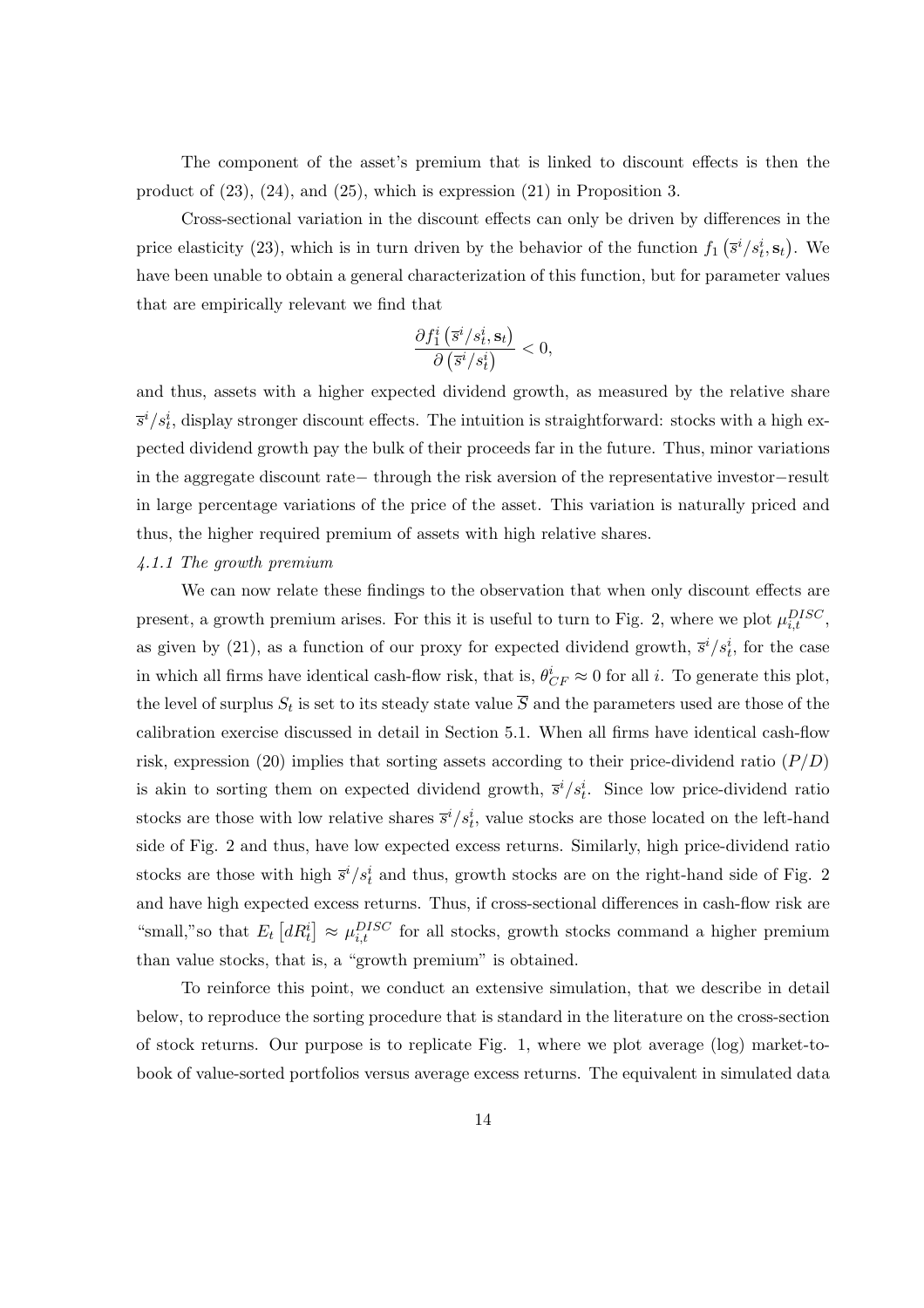for the case in which firms have homogenous cash-flow risk is reported in the top panel of Fig. 3. The figure clearly shows that stocks with high average price-dividend ratios yield a higher average return, in contrast with the data in Fig. 1. To summarize then, if discount effects were to be the only ones present, the cross-section of excess returns would display a growth premium rather than the value premium that is observed empirically.

## 4.2 Cash-flow risk effects and the value premium

The source of premiums related to cash-flow shocks,  $\mu_{i,t}^{CF}$  given in (22), has two components to it. The first is related to shocks in the asset's dividends and the second is related to shocks in the dividends of the rest of the assets in the economy, which, as shown in (20), affect the price of asset  $i$  as well. The logic for the sources of the premiums linked to cash-flow shocks is the same as in the discount effects case. First, it can be easily shown that the elasticity of the price with respect to shocks to its own dividends is,

$$
\frac{\partial P_t^i / P_t^i}{\partial D_t^i / D_t^i} = \frac{1}{1 + f_2^i(S_t, \mathbf{s}_t) \left(\frac{\overline{s}^i}{s_t^i}\right)} + \eta_{it}^i.
$$

Recall also that we denote  $\sigma_{CF,t}^i = cov_t$  $(dD_t^i/D_t^i, dC_t/C_t)$ ¢ (see Eq.  $(9)$ ). The first term of  $\mu_{i,t}^{CF}$  is then the component of the dividend shocks that covaries with shocks to the stochastic discount factor multiplied by the effect that these shocks have on the price of asset  $i$ , as measured by the price elasticity. As for the second term in  $\mu_{i,t}^{CF}$ , it can be shown that

$$
\frac{\partial P_t^i/P_t^i}{\partial D_t^j/D_t^j} = \eta_{jt}^i \quad \text{for} \quad j \neq i.
$$

As before, this component of the premium results from the product of this (cross) elasticity and the priced component of the shock to asset *j*'s dividends,  $\sigma_{CF,t}^{j}$ .

How does the current level of expected dividend growth, as measured by  $\bar{s}^i/s_t^i$ , affect the cash-flow risk component of expected stock returns? Given the conditional covariance of the dividend of asset i with aggregate consumption,  $\sigma_{CF,t}^i$ , the first term of (22) is unambiguous: Since  $f_2^i(S_t, s_t) > 0$ , if the asset is "risky," that is, if  $\sigma_{CF,t}^i > 0$ , then a high expected dividend growth translates in a lower premium stemming from current dividend volatility. The intuition is also clear: a stock that pays more in the future than today has a relatively low dividend compared to the future. Thus, the risk embedded in current dividends,  $\sigma_{CF,t}^{i}$ , has a relatively low impact on the total risk of the stock. In the limit, if the stock does not pay any dividend today, it cannot have any "cash-flow risk,"as there is zero current covariance of dividends with consumption. If instead the asset's dividends covary negatively with consumption growth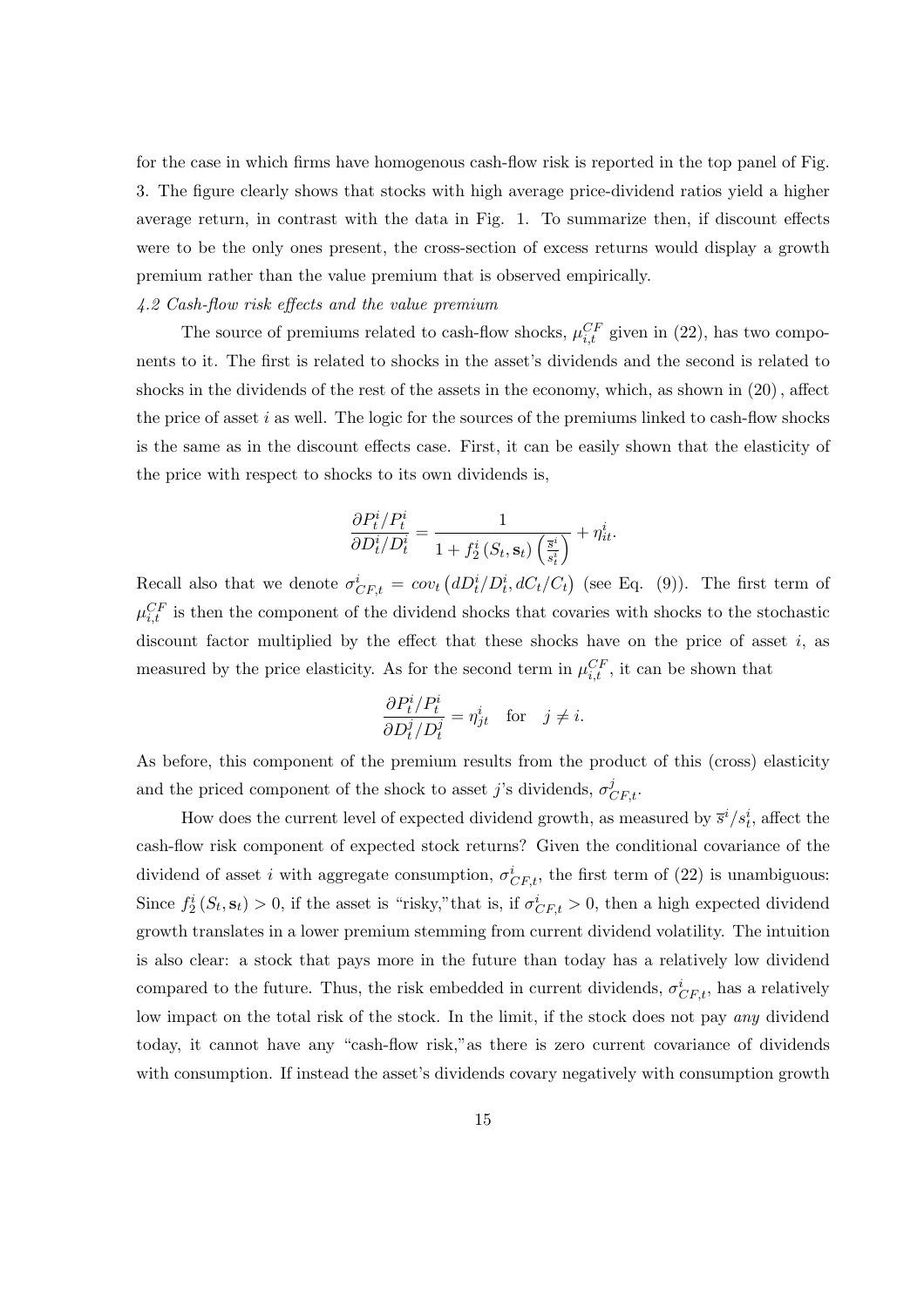$(\sigma_{CF,t}^{i} < 0)$ , then a high expected dividend growth increases the risk premium. The argument, of course, is the converse of the previous one.

The effect that the current expected dividend growth of asset  $i$  has on the second term of the cash-flow risk component of stock return (22) is more difficult to tell. However, we found numerically that, on average, the cash-flow component of expected return is increasing in  $\overline{\sigma}_{CF}^i$ , although variation in shares  $s_t^i$  generate small deviations from this increasing pattern.

Finally, we note that in our model, the risk premium only depends on the relative share  $\bar{s}^i/s_t^i$  and not on the steady state dividend share  $\bar{s}^i$  per se. The reason is that there are two forces at play when considering the effect of  $\bar{s}^i$  on required premiums. First, a stock with a high average dividend share  $\bar{s}^i$  is more exposed to consumption risk, on average, but second, it also has a higher average price. This higher price implies a lower percentage sensitivity of the stock to consumption shocks. Since risk premiums depend on percentage returns, these two forces exactly offset each other in our model.<sup>17</sup> The current level of dividends is instead key in determining the current cash-flow risk, as it is the covariance between consumption growth and current dividends that has a direct bearing on the riskiness of the stock.

## 4.2.1 The value premium

We showed in Section 4.1 that the sole presence of discount effects generates a counterfactual growth premium. To see whether cash-flow effects can produce the desired value premium instead, we turn to Fig. 4. The first two panels report, respectively, the discount,  $\mu_{i,t}^{DISC}$ , and the cash-flow risk component,  $\mu_{i,t}^{CF}$ , of expected returns. Panel C adds up both components to obtain  $E_t$  $\big[dR^i_t$ ¤ . Let us start with Panel A, which reports the same quantity as in Fig. 2,  $\mu_{i,t}^{DISC}$ , but for the case in which  $\theta_{CF}^{i}$  differ across firms. Interestingly, we see that higher cash-flow risk increases the level of the discount component of the expected return. The reason is that a higher cash-flow risk decreases the price of the asset, on average. Thus, shocks to the aggregate discount  $(S_t^{\gamma})$  $t<sub>t</sub>$ ) have a larger percentage impact on the stock price, and thus, imply a higher risk. Nonetheless, for given cash-flow risk level,  $\theta_{CF}^i$ , the relation between  $\mu_{i,t}^{DISC}$  and expected dividend growth  $\bar{s}^i/s_t^i$  is positive, as discussed in the previous section.

Panel B plots the cash-flow component to expected return,  $\mu_{i,t}^{CF}$ , as a function of expected

<sup>&</sup>lt;sup>17</sup>That expected returns are independent of  $\bar{s}^i$  is also a feature of the standard asset pricing model. Indeed, consider the case where the representative consumer has the standard power utility function,  $s_t^i = \overline{s}^i$  for all t and, finally, let  $C_t$  follow a simple geometric Brownian motion. In this case,  $P_t^i = \overline{s}^i C_t K$  where K is a constant. Since the risk premium is  $\mu^i = \gamma Cov \left( dP_t^i / P_t^i, dC_t / C_t \right)$  and  $dP_t^i / P_t^i$  is independent of  $\bar{s}^i$ , the two assets have identical risk premiums, independently of  $\bar{s}^i$ . Finally notice that the asset with a higher  $\bar{s}^i$  has a higher price.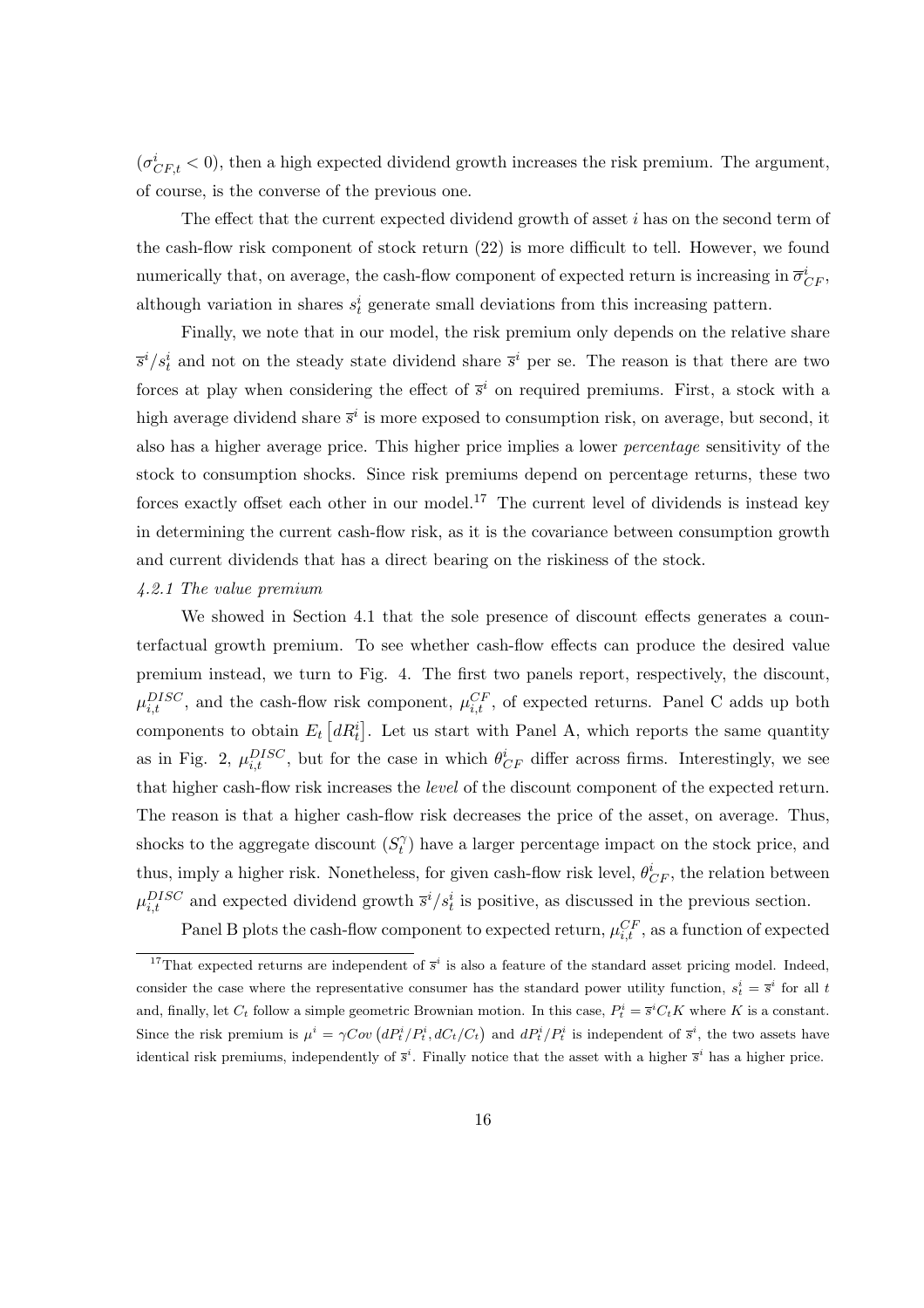dividend growth, as proxied by  $\bar{s}^i/s_t^i$ , for various levels of  $\theta_{CF}^i$  each corresponding to a line in the plot. As explained in the previous section, the cash-flow risk component of expected excess returns is decreasing in the expected dividend growth for stocks with high cash-flow risk.

Panel C reports the total expected return for each asset obtained by adding the cash-flow risk component  $\mu_{i,t}^{CF}$  to the discount risk component,  $\mu_{i,t}^{DISC}$ . Value stocks (assets with low  $P/D$  ratio) have, on average, high risk  $(\overline{\sigma}_{CF}^i)$  and low expected dividend growth  $(\overline{s}^i/s_t^i)$ . This combination corresponds to the area around the top-left corner of the plot in Panel C, that is, to high expected excess return. Conversely, growth stocks (assets with high  $P/D$  ratios) must have a combination of low  $\overline{\sigma}_{CF}^i$  and high  $\overline{s}^i/s_t^i$ . This combination can be found on the bottomright corner of the plot in Panel C, that is, low expected return. As can be seen then, value stocks will command a high premium and growth stocks a low (and even negative) premium. Thus, if cross-sectional differences in cash-flow risk are "large,"then value stocks have higher expected excess returns than growth stocks and a "value premium" is obtained.

To better illustrate this point, the top panel of Fig. 5, as it was the case with Fig. 3, again plots the average price-dividend ratios of price-dividend sorted portfolios against their average excess returns in simulated data, but now for the case in which firms have heterogeneous cashflow risk. Our purpose is to assess to what extent the model can reproduce Fig. 1, which is obtained from historical data. As in Fig. 1 and in contrast with Fig. 3, the presence now of heterogeneity in cash-flow risk generates a value premium: Low price-dividend ratio stocks, value stocks, are those that earn a high average excess return. The model is thus, able to generate a value premium, although, clearly, the question is whether it can do so with a reasonable cross-sectional dispersion of cash-flow risk.

# 4.3 Conditional versus unconditional value premiums

A novel theoretical implication of our framework is that the presence of discount risk effects, which are associated with the time-series variation in risk preferences, affects the dynamics of the value premium, a feature for which there is already some empirical evidence (Cohen, Polk, and Vuolteenaho, 2003, Table V). Essentially, discount risk effects interact with the cross-sectional dispersion in cash-flow risk to induce fluctuations in the value premium, as shown in Fig. 6. This figure plots the expected excess returns of three assets against the surplus-consumption ratio,  $S_t$ . The dotted line shows the expected excess return of the market portfolio; the solid line corresponds to the expected excess return of a representative value stock with high cash-flow risk and low expected dividend growth; finally the dashed line corresponds to the premium of a representative growth stock with low cash-flow risk and high expected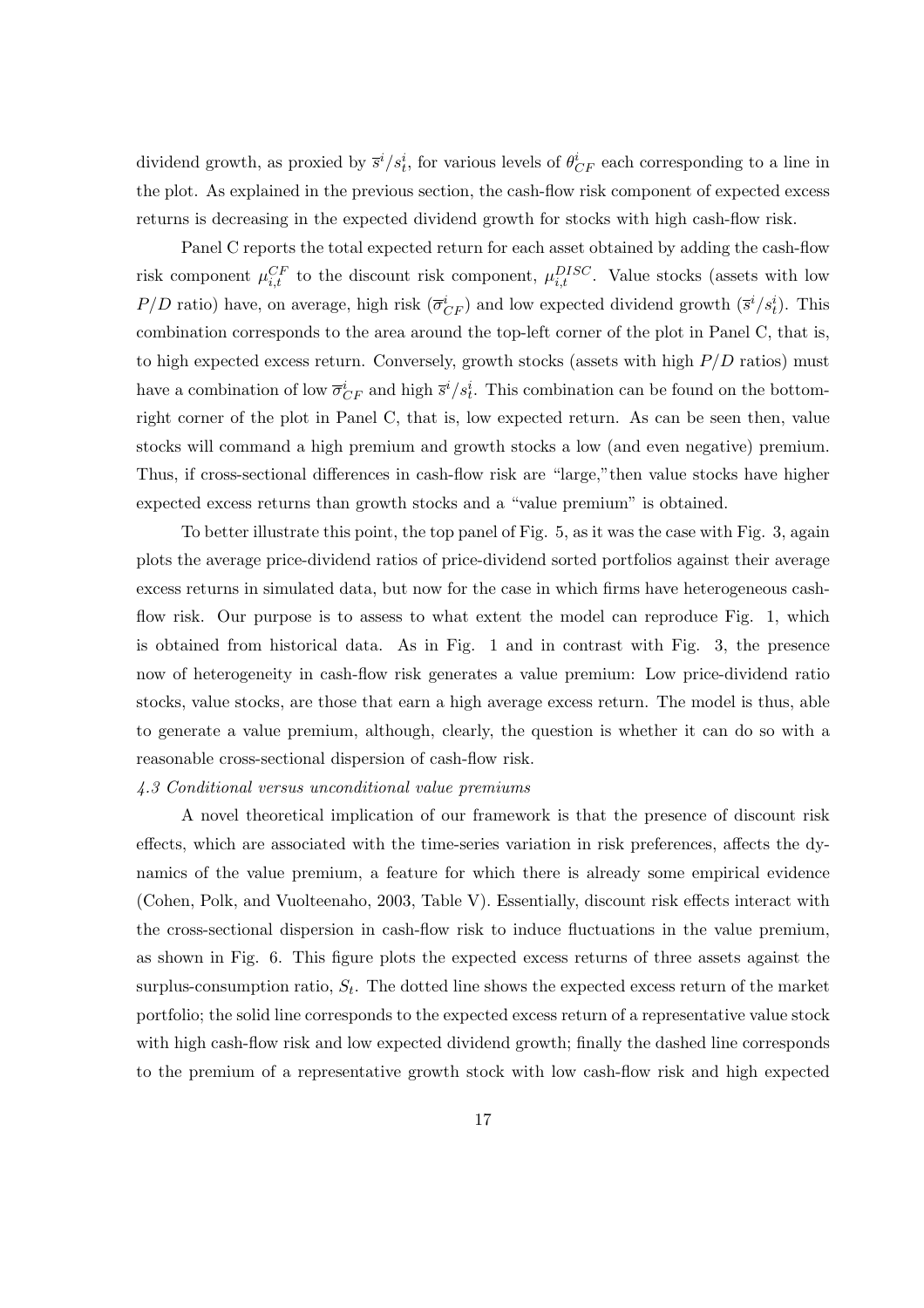dividend growth. As can be seen, when the surplus-consumption ratio is low (high), the value premium is high (low): Assets with a high value of  $\theta_{CF}^{i}$  are particularly *riskier* when the representative agent is highly risk-averse which occurs whenever adverse consumption growth shocks depress the surplus-consumption ratio, increasing in turn the market premium and its dividend yield. Thus, in our model, the value premium has a strong predictable component, being high (low) when the market premium is high (low).

# 5 Quantitative implications of the model

In this section, we conduct a simulation study to evaluate the extent to which the model can match the standard return moments both in the time-series and the cross-section, which can be found in Table 1. The empirical data set is standard and is briefly described in the legend to Table 1. Panel A shows the mean and standard deviation for the returns on the market portfolio and the risk-free rate. Panel B shows the predictability regressions of Fama and French (1988) and Campbell and Shiller (1988) for two different sample periods, which are meant to emphasize the sensitivity of these results to the particular period under consideration. Panel C shows the standard statistics for the cross-section of book-to-market sorted (decile) portfolios. In particular, we report average excess returns for the ten value-sorted portfolios for two sample periods, 1948–2001 (Panel C-1) and 1926–2001 (Panel C-2). The value premium is 5.50% in the 1948–2001 sample, which is very similar to the corresponding one in the longer sample. For the shorter sample, we also report the average market-to-book, the Sharpe (1964) ratio, and the price-dividend ratio, the latter being the variable along which we are going to be sorting portfolios in simulated data as the model lacks a counterpart for the book value. Notice a strong feature of the data: Value stocks have higher Sharpe ratios than growth stocks and indeed, from the highest market-to-book portfolio to the lowest, the Sharpe ratio almost doubles

An important regularity concerns the CAPM alphas and betas of these portfolios. For the postwar sample, there is a flat if not slightly negative correlation between the CAPM betas and average returns, which is at the heart of the value premium puzzle. Indeed, the alphas of value stocks are positive and statistically significant and the extreme growth portfolio is negative and also statistically significant.

The evidence is somewhat different for the prewar sample. Panel C-2 reports the annualized monthly average excess returns for the ten value-sorted portfolios for a sample period going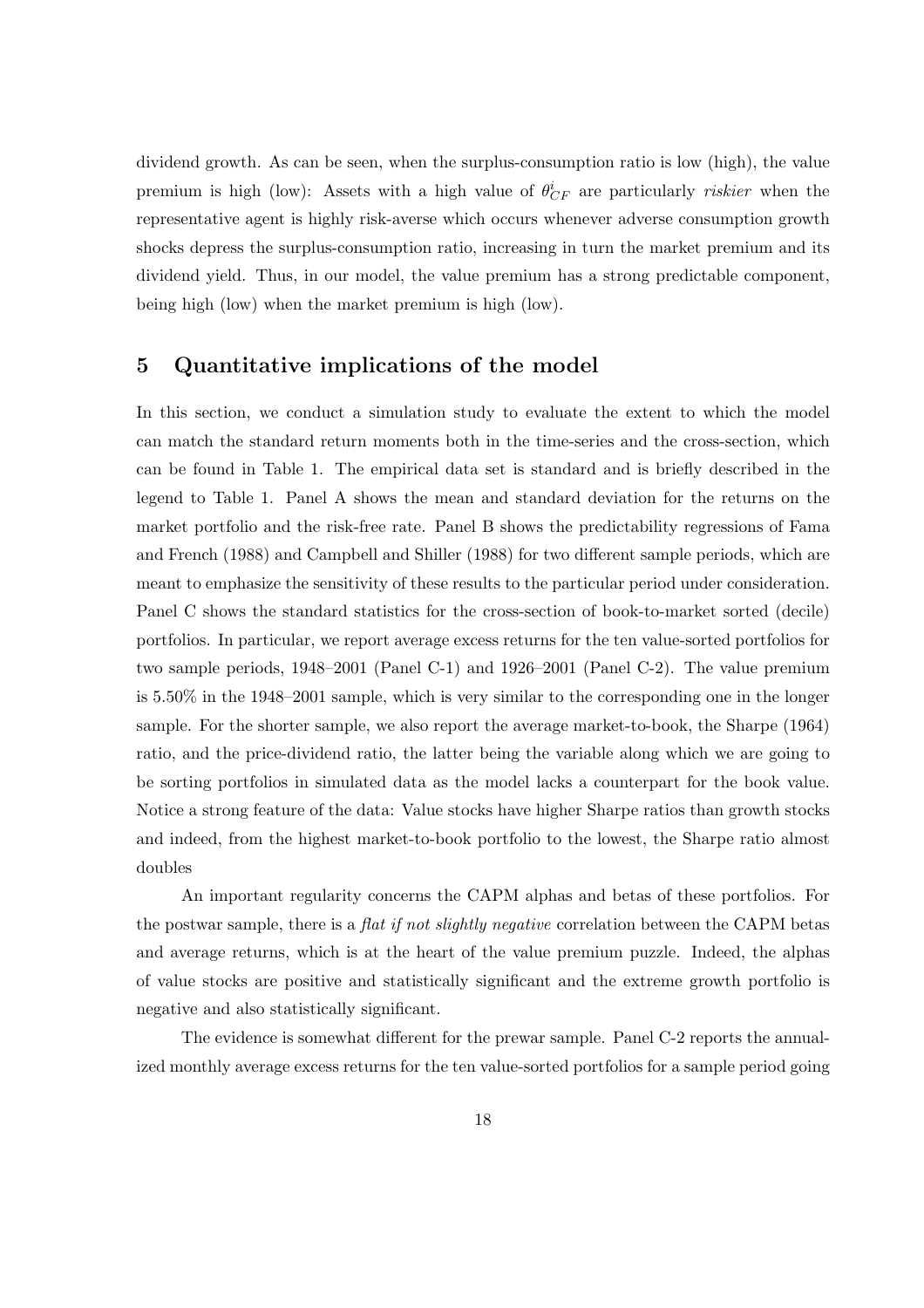back to 1926 as calculated by Ang and Chen (2007, Table 1, Panel A.) Relative to the earlier sample, the CAPM betas correlate *positively* with average returns, rather than negatively, and this gives some hope for the CAPM to address the value premium.<sup>18</sup>

## 5.1 Details of the simulation

We simulate 10,000 years of quarterly data for 200 firms that we then sort into ten portfolios according to their price-dividend ratio (see footnote 4) in an effort to mimic the standard procedure used in the cross-sectional literature. Table 2 contains the parameter values that are used throughout. We set the average consumption growth at 2% and its standard deviation at 1.5%, which should be measured against the value in the postwar sample of 1.22% and the one for the longer sample starting in 1889, which is 3.32% (see Campbell and Cochrane, 1999, Table 2.) We choose  $\gamma = 1.5$ , which is between the values used by MSV,  $\gamma = 1$ , and Campbell and Cochrane (1999),  $\gamma = 2$ . This choice implies a steady state value of the local curvature of the utility function of  $\gamma \overline{S}^{-1} = 48$ , higher than the already high value of Campbell and Cochrane (1999) which is 35. The minimum value of this local curvature is 27.75. Finally the parameters k and  $\alpha$  are similar to the values chosen by MSV.

As for the share process, all our results depend on the ratio  $\bar{s}^i/s_t^i$  and not the level  $\bar{s}^i$ , and so we set  $\bar{s}^i = 1/200 = 0.005$ , without loss of generality. The cross-section of stock returns is sensitive though to parametric choices of other cash-flow parameters,  $\theta_{CF}$ ,  $\phi$ , and  $\nu_i$ . To avoid parameter proliferation, we restrict the share volatility  $v_i = (\nu_{i,0}, 0, ..., 0, \nu_{i,i}, 0, ...)$ . Given a value for the cash-flow risk parameter,  $\theta_{CF}^i$ , the first entry by definition must be  $\nu_{i,0} = \theta_{CF}^{i}/\sigma_c$ . The second entry-the idiosyncratic part-is chosen constant across all assets according to the formula,  $\nu_{i,i}^2 = \overline{\nu}^2 - \max(\nu_{i,0}^2)$ , where  $\overline{\nu}$  is a chosen parameter. In other words,  $\overline{\nu}$  is the maximum share volatility across assets.

We report first the results for our benchmark case where  $\phi = 0.07$ , which is the value that MSV (Table I) estimate for the market portfolio, and  $\overline{\nu} = 0.55$ , and  $\overline{\theta}_{CF} = 0.345\%$ , which as we will show shortly are values that allow us to match the moments reported in Table 1. Section 5.3 contains a thorough discussion of the economic significance of these latter assumptions, focusing especially on their impact on the main trade-off we highlight in this paper: the tension between discount effects and cash-flow risk effects in what concerns the cross-section of stock returns. In what follows, we refer to  $\bar{\theta}_{CF}$  as the cash-flow risk parameter, but the reader should keep in mind that it is the support of the cash-flow risk parameters of

<sup>18</sup>On this point, see also Campbell and Vuolteenaho (2004) and Fama and French (2006), who also show that notwithstanding the evidence above, the CAPM is still rejected in the longer sample.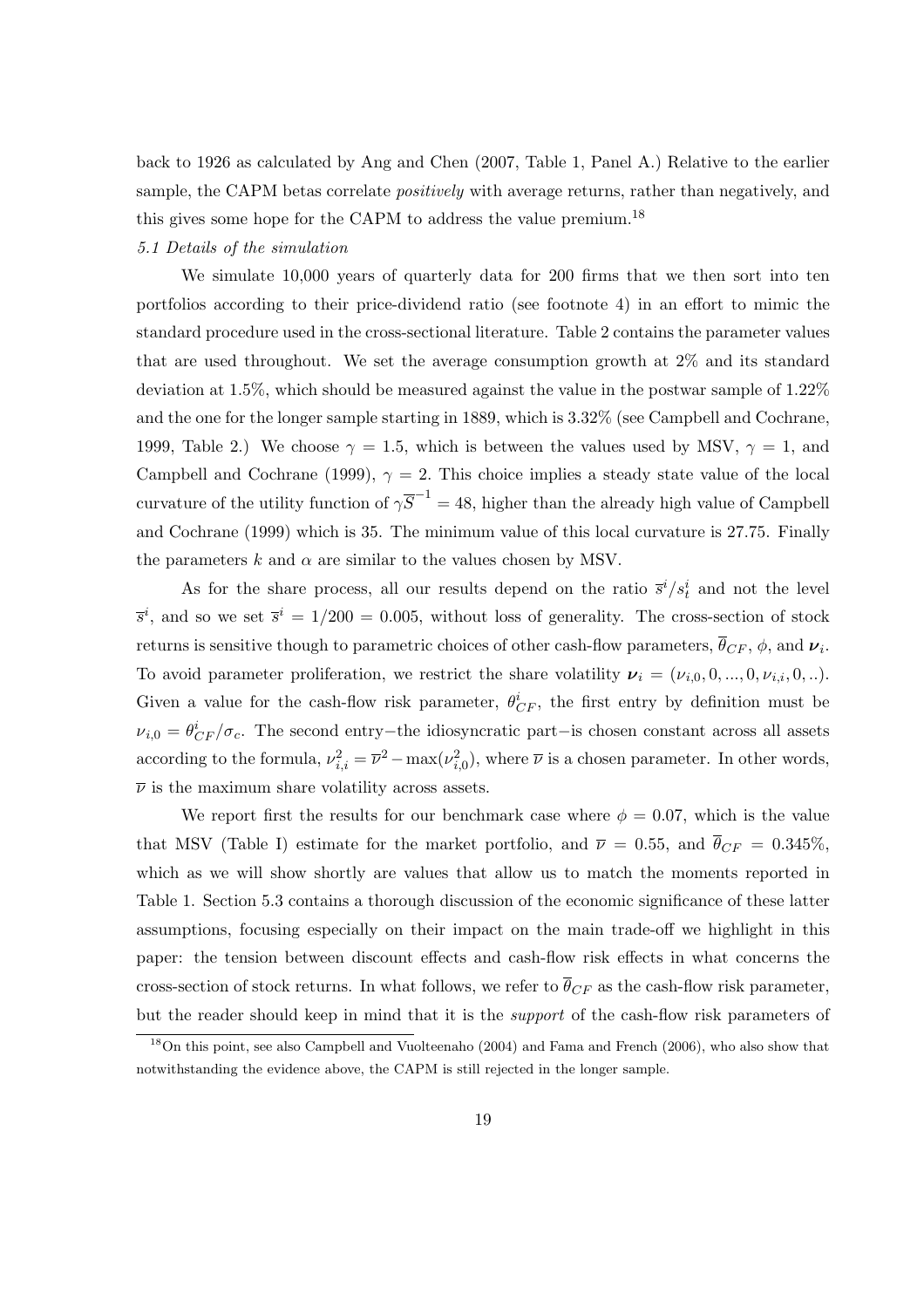### individual assets.

#### 5.2 Simulation of the model

Table 3 is the counterpart to Table 1 but in simulated data.<sup>19</sup> As can be seen the model does a reasonable job at capturing the main patterns of the empirical sample. Panel A shows that the model generates a sizable equity premium, though a bit low compared to other simulations of external habit persistence models, and high volatility of stock returns. As in MSV, the model yields a low risk-free rate though with volatility somewhat higher than its empirical counterpart. Panel B shows that the model produces the predictability at long horizons, though the  $R^2$ s are lower than the ones observed in the empirical data.<sup>20</sup>

Why is the equity premium lower in our model than in other external habit persistence models, such as Campbell and Cochrane (1999) and MSV? This is the result of a feature of our model that is absent from Campbell and Cochrane (1999) and MSV, namely, the small predictable variation in expected consumption growth due to general equilibrium restrictions (see the discussion after Assumption 1.) To gauge the intuition of this result, it is useful to return to Proposition 1. Consider the case where there is a positive shock to consumption growth. This immediately translates into a higher price, which is now a claim to a larger dividend. In habit persistence models, this positive consumption shock gives a second positive jolt to prices through the increase in the surplus-consumption ratio, S, which lowers the representative agent's risk aversion. Because this makes stocks more volatile and riskier, they command a larger premium. This is the standard effect in habit persistence models and it corresponds to the first terms in (18) and (19) for the expected return and volatility, respectively.

In our framework though, shocks to consumption growth and shocks to expected consumption growth are positively correlated. Thus, on average, in the presence of a positive consumption growth shock, expected consumption growth is also high and this makes the total wealth portfolio less desirable to a representative consumer with a strong preference for intertemporal smoothing, as is standard in habit persistence models.<sup>21</sup> This is a negative force on prices which partially undoes the positive effects discussed above. As a result, the volatility

 $19$ We do not report *t*-statistics of simulation results, because the large sample (40,000 quarters) makes them meaningless. We take the simulated values as population moments and compare them with their empirical counterparts.

 $^{20}$ Still, the riskless rate volatility is vastly lower than the one of traditional habit persistence models, such as Abel (1990) and Boldrin et al. (2001), who report a riskless rate volatility of 17.87% and 24.6%, respectively.

 $^{21}$ Yang (2007) proposes a model that combines the Epstein-Zin utility framework with habit persistence precisely to allow for a more flexible specification of the intertemporal elasticity of substitution.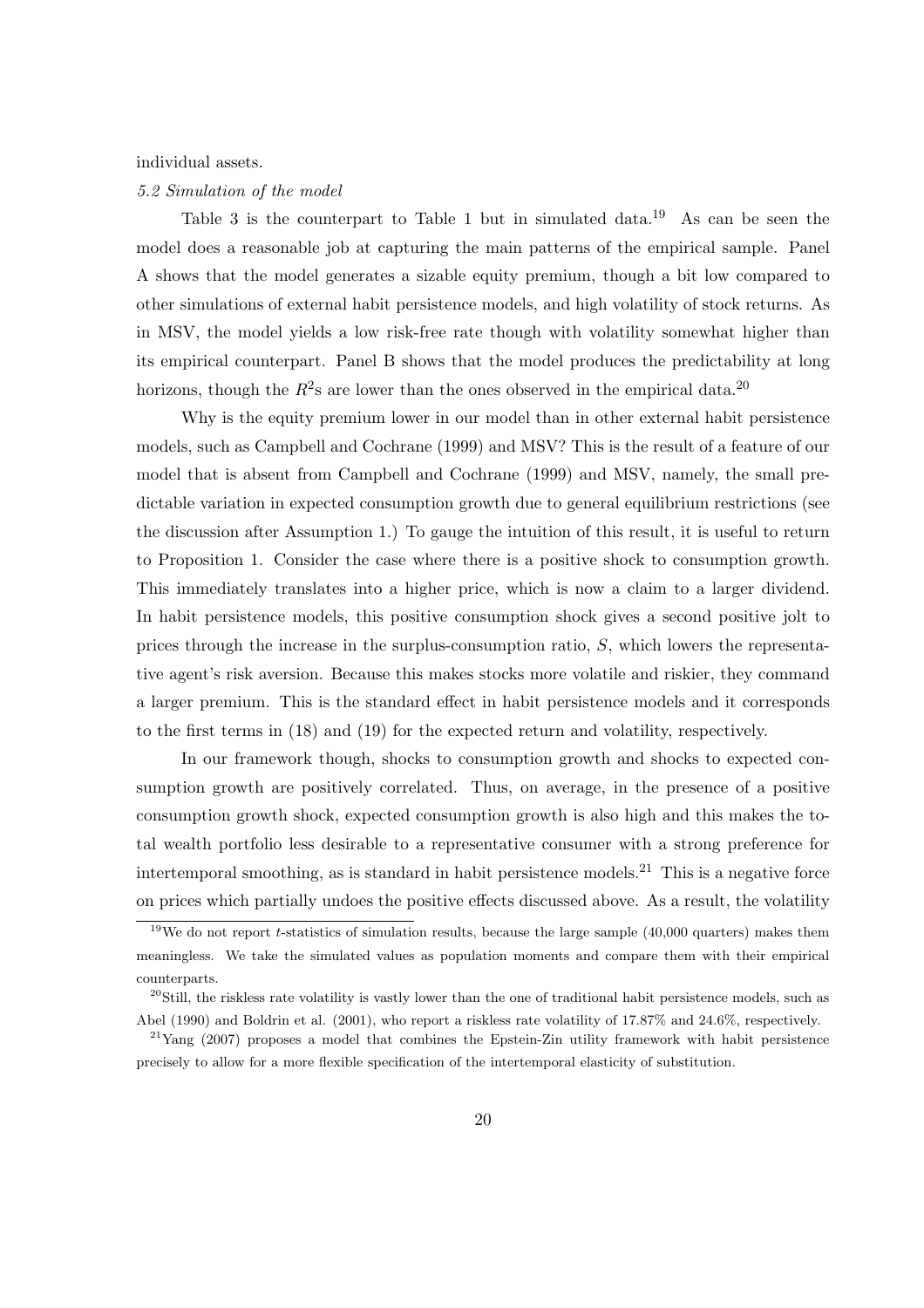is lower and so is the required premium when compared to the standard habit model with i.i.d. consumption growth. This is the second term in both (18) and (19). Notice that this effect is also bound to affect the strength of the predictability regression. It is important to note, however, that our model does not generate too much predictability of consumption growth, as already discussed in footnote 11.

Panel C of Table 3 reports the quantitative implications of the model for the crosssection. The model generates a sizable value premium of a bit above 5%, though the average returns of individual portfolios are off by as much as the equity premium is. Interestingly, Sharpe ratios in simulated data show the same increasing pattern when moving from growth to value as in the empirical sample: Value stocks are good deals according to this metric both in the data and in the model. The model is able to generate not just the value premium but the value premium puzzle as well. Indeed, notice that the CAPM alphas are negative for two growth portfolios (portfolios 1 and 2) and positive for the rest of the portfolios, which matches surprisingly well the empirical sample in Table 1. Importantly though, the CAPM betas covary positively with average returns in the cross-section, a pattern that is consistent with the 1926-2001 sample (see Panel C-2 of Table 1), but not the postwar sample.

Why does the CAPM fail in our setting? As mentioned already, our model features a mild time variation in expected consumption growth through the term  $\mu_{c,1}(\mathbf{s}_t) = \mathbf{s}'_t \boldsymbol{\theta}_{CF}$  in (3). The price/consumption ratio of the total wealth portfolio in (17) is a non-linear function of both the surplus-consumption ratio  $S_t$  and expected consumption growth,  $\frac{P_t^{TW}}{C_t}$  $\frac{t}{C_t} = \alpha_0^{TW} (\mathbf{s}_t) +$  $\alpha_{1}^{TW}\left(\mathbf{s}_{t}\right)S_{t}^{\gamma}$  $t<sub>t</sub>$ . This result shows that general equilibrium restrictions imply that returns on the total wealth portfolio  $P^{TW}$  are determined by two types of shocks. First, consumption shocks  $dC$ , which affect the price  $P^{TW}$  through the level of consumption itself, the surplusconsumption ratio  $S_t$ , and their impact on the systematic component of the variation in shares  $\mathbf{s}_t$ . The second source of variation of the total wealth portfolio  $P^{TW}$  is the component of the variation in expected consumption growth that is orthogonal to consumption shocks. This is induced by the idiosyncratic components of shares  $s_t$ . As these vary, expected consumption growth changes and so does the price  $P^{TW}$ , but this variation is not priced by the habitbased stochastic discount factor. In essence, the idiosyncratic component of the variation in expected consumption growth breaks the perfect correlation between the total wealth portfolio return and the habit stochastic discount factor, which in turn invalidates the CAPM, both conditionally and unconditionally. We emphasize that, as discussed after Assumption 1, in multi-asset models the variation in expected consumption growth results from the general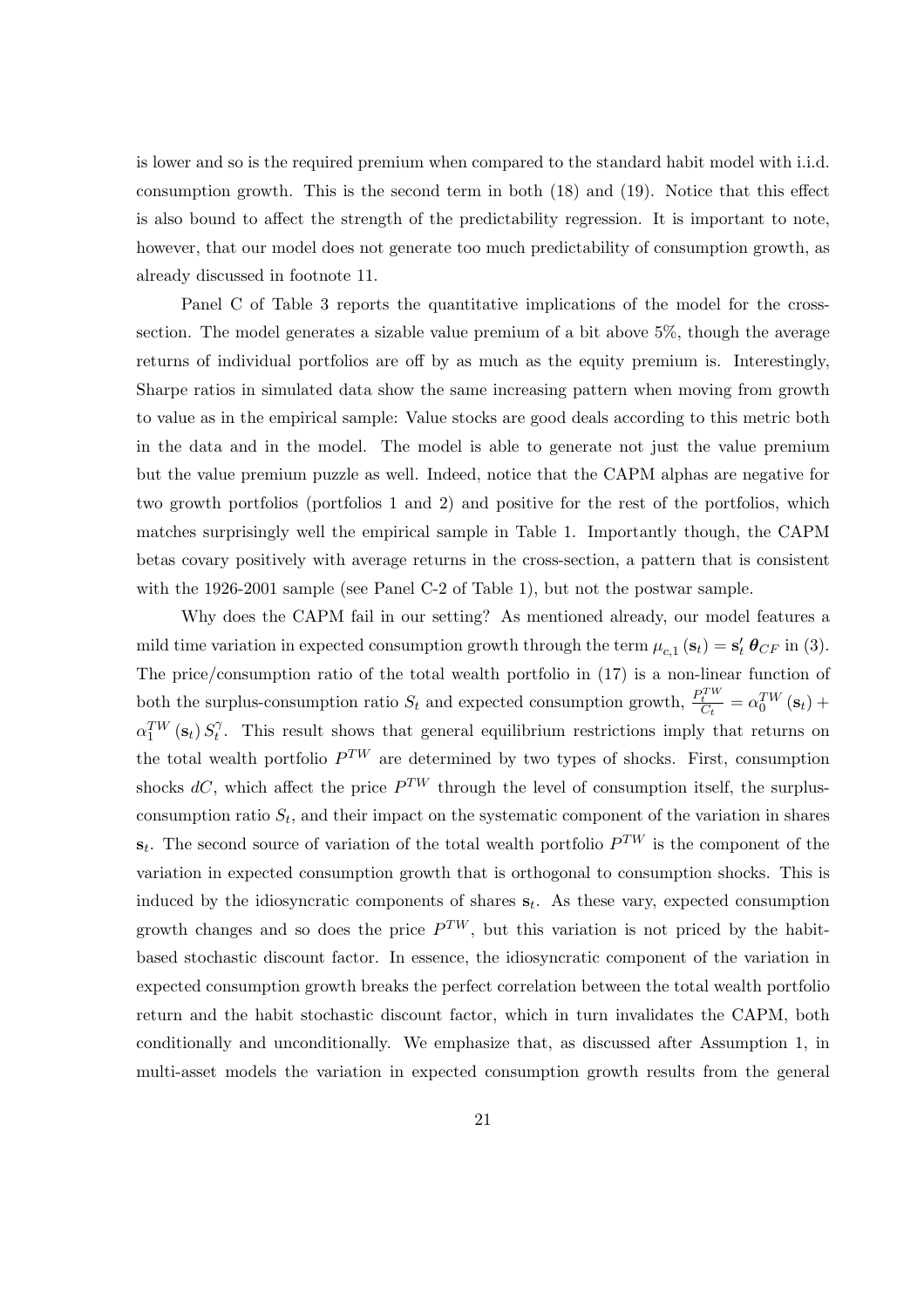equilibrium restriction (1). It follows that, in general, we should not expect the CAPM to hold in a model with multiple trees.<sup>22</sup>

In conclusion, our model is able to capture to a surprising degree the main characteristics of the return distribution both in the time-series and the cross-section and thus, seems a useful lens through which to draw inferences about cash-flow parameters. Specifically, is the value of  $\overline{\theta}_{CF}$  needed to match these moments "high" or "low"? We turn to this question next. 5.3 The cash-flow risk puzzle

In this section, we assess what our choice of the cash-flow risk parameter  $\bar{\theta}_{CF}$  means for the properties of the cash-flow process. Evaluating the assumed magnitude of the cash-flow risk parameter is not easy, as it requires observing asset distributions that accrue to consumers, and then calculate the hard-to-estimate correlation with consumption growth. Here, we get at this question by measuring instead the model implied "cash-flow betas," as defined and estimated in empirical data by Cohen, Polk, and Vuolteenaho (2009), and compare the model-implied values to their empirical counterparts.

Specifically, using data from 1928 to 1999, Cohen, Polk, and Vuolteenaho (2009) regress different measures of firms' cash-flows on the corresponding measures of market cash-flows as in, for example,

$$
\sum_{j=0}^{R-1} \rho_{CPV}^j \Delta d_{t+j,j+1}^p = \beta_{CF,0}^p + \beta_{CF,1}^p \sum_{j=0}^{R-1} \rho_{CPV}^j \Delta d_{t+j}^{mkt} + \varepsilon_{t+R-1}^p
$$
\n(26)

for each time t and each portfolio  $p = 1, ..., 10$ . Here,  $\Delta d_{t+j,j+1}^p$  is the dividend growth at time  $t + j$  of the portfolio p which was formed  $j + 1$  years earlier, that is, at  $t - 1$ . Similarly,  $\Delta d_{t+j}^{mkt}$ is the dividend growth of the market at time  $t+j$ . Finally,  $\rho_{CPV}^j = 0.95$  is a discount, and R is the number of years over which the average growth rate is computed. They call the regression coefficient  $\beta_{\epsilon}^p$  $_{CF,1}^{p}$  the cash-flow beta, as it measures essentially how portfolio cash-flows covary with aggregate cash-flows.

The empirical estimates of Cohen, Polk, and Vuolteenaho (2009) are reported in Table 4 Panel A. Notice first that empirically, irrespective of the cash-flow measure used, value stocks have higher cash-flow betas than growth stocks, though magnitudes differ across measures. If either (accumulated) return on equity,  $\sum_{j=0}^{4} \rho^{j} ROE_{t+j,j+1}^{p}$ , or (accumulated) dividend growth

 $\frac{22}{2}$ We expressed the issue in terms of shares, but this finding is true more generally. Indeed, in the general set up in Appendix A we may assume  $\mathbf{v}^i = [v_1^i, 0, ..., 0, v_i^i, ...].$  Shocks to consumption then depend only on  $dB_1$ , the first Brownian motion, as the others are diversified away. However, expected consumption growth depends on the shares,  $\mu(\mathbf{s}_t) = \sum_i s_t^i \mu^i$ , whose movement *does* depend on an aggregation of the idiosyncratic shocks.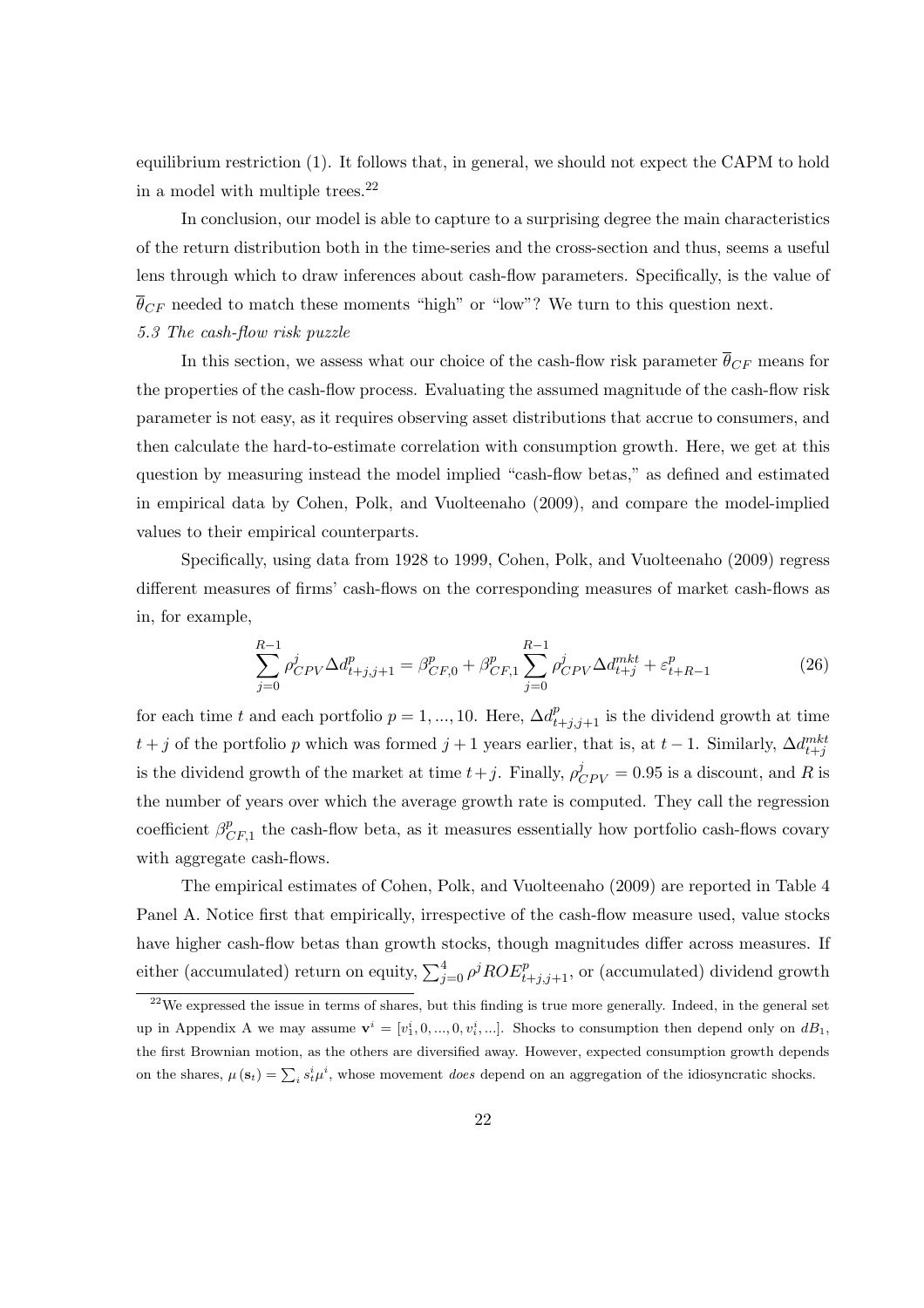is used as a measure of cash-flow growth, the regression coefficients roughly double when we go from growth to value stocks. If instead we use (accumulated) earnings growth relative to ´ go from growth to value steep  $\binom{p}{t-1,0}$  /M $E_{t-1,0}^p$ , the coefficients increase by a factor of ten. Finally if (accumulated) earnings relative to market,  $\sum_{j=0}^{4} \rho^j \left( X_{t+j,j+1}^p / M E_{t+j-1,j}^p \right)$ , is used they  $\ddot{\phantom{0}}$ increase almost by a factor of  $20^{23}$ 

Turning now to the model, the first line of Table 4, Panel B reports the cash-flow betas as estimated from the same regression (26) in simulated data. As one can see, the model generates the striking pattern uncovered by Cohen, Polk, and Vuolteenaho (2009): Cash-flow betas increase with book-to-market (i.e., dividend yield in our model).<sup>24</sup> This result of our model stems from the fact that, on average, the procedure of sorting stocks based on their price/dividend ratio endogenously selects as value stocks those with higher cash-flow risk, as illustrated in Section 4 (see Fig. 4). Indeed, this effect of the sorting procedure can be seen in the second line of Panel B, which shows that the average cash-flow risk parameter  $\theta_{CF}^{i}$  is higher for the value portfolios than for the growth portfolios. We emphasize that the fact that value stocks have a higher cash-flow risk than growth stocks in our model is a result and not an assumption, as it solely stems from the sorting procedure.

The cash-flow risk puzzle, which we highlight in this paper, is the observation that even if the model qualitatively implies that cash-flow betas increase with the dividend yield, quantitatively the estimates of the cash-flow betas in simulated data are too high, in absolute values, relative to their empirical counterparts. Indeed, notice two facts: First, our model produces a spread of cash-flow betas that is comparable to the empirical spread only when cashflows are measured as the ratio of earnings-to-market. For any other measure, the empirically observed spread is much lower. Second, our model generates cash-flow betas for growth stocks that are negative and large in absolute values, which is also at odds with the data, as all empirical cash-flow betas, independently of the measure used, are positive.

<sup>23</sup>Other authors have also found that value stocks have a higher cash-flow risk than growth stocks. For instance, Bansal, Dittmar, and Lundblad (2005) regress market-to-book sorted portfolios' dividend growth on a moving average of consumption growth rates, and find that indeed cash-flow betas are larger for value-sorted portfolios (see Table 1, Panel A). Similarly, Hansen, Heaton, and Li (2008) show that growth stocks have low long-run cash-flow covariation with consumption relative to value. We focus on the Cohen et al. (2009) measure, as it is directly related to our setting, while the measure of cash-flow risk in Bansal et al. (2005) and Hansen et al. (2008) is related to the loading on the small predictable component in expected consumption growth.

 $24$ Cohen, Polk, and Vuolteenaho (2009) argue that this cross-sectional dispersion of cash-flow betas can explain much of the long-horizon returns of value-sorted portfolios.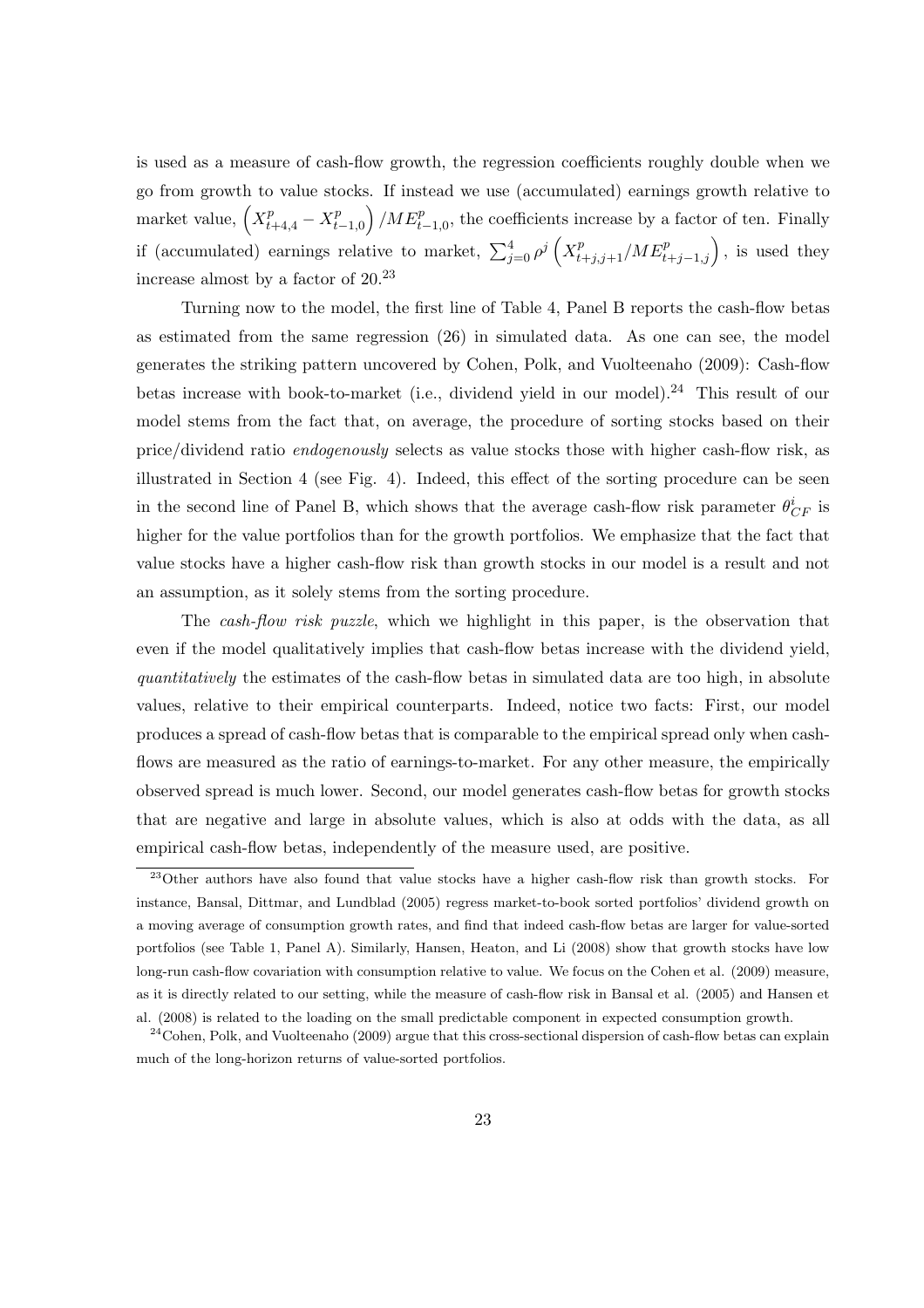Clearly the question is whether our choice of  $\bar{\theta}_{CF}$  can be relaxed in order to reproduce the return moments of interest in the data while at the same time generating estimates of cashflow betas more in line with the data. Tables A.1 and A.2 in Appendix C contain summary results of simulations under several alternative values of the cash-flow parameters ( $\bar{\theta}_{CF}$ ,  $\phi$ ,  $\bar{\nu}$ ), which are also discussed in detail there. Fig. 7 summarizes these results. The figure plots the cash-flow beta spread in simulated data against the corresponding value premium for all these different parameterizations of the cash-flow processes. We also plot Cohen et al's (2009) estimates of these cash-flow betas (in diamonds) against the empirically observed value premium, which is denoted by the vertical dashed line. The key to our model is that there is a positive relation between the spread and the value premium. As we increase the spread in cash-flow risk, as measured by  $\bar{\theta}_{CF}$ , we increase the cash-flow beta spread,  $\beta_{CF,1}^{10} - \beta_{CF,1}^1$ , and the model does a better job at matching the value premium. The point of this paper is that the cash-flow beta spread needed to get the model to the vertical line is too high relative to the empirical measures estimated by Cohen, Polk, and Vuolteenaho (2009). The only exception is when these authors use clean surplus earnings-to-market as their measure of cash-flows. Recall though that even this measure implies positive cash-flow betas for growth stocks whereas our model implies negative ones.

To summarize, a habit formation model calibrated to match the properties of the market portfolio needs too much dispersion in cash-flow risk in order to quantitatively deliver a reasonable value premium; this is what we refer to as the "cash-flow risk puzzle." Although our results depend on the specifics of our model, we believe this is a general result pertaining to external habit formation models a là Campbell and Cochrane (1999), as these models tend to generate a variation in the stochastic discount factor that induces a growth premium on stocks whenever there are no differences in cash-flow risk. Indeed, within a different model, Lettau and Wachter (2007) found a similar result, which they resolve by assuming an unpriced "sentiment" factor that drives the market price of risk. Here, we take a different route. We maintain the habit formation specification, but assume instead that stocks differ in their cashflow risk, which generates several novel implications, such as that value stocks, endogenously, have a larger cash-flow risk than growth stocks, and that the CAPM fails because of the implied time variation in expected consumption growth. Next section highlights additional empirical predictions of the model for the cross-section of stock returns.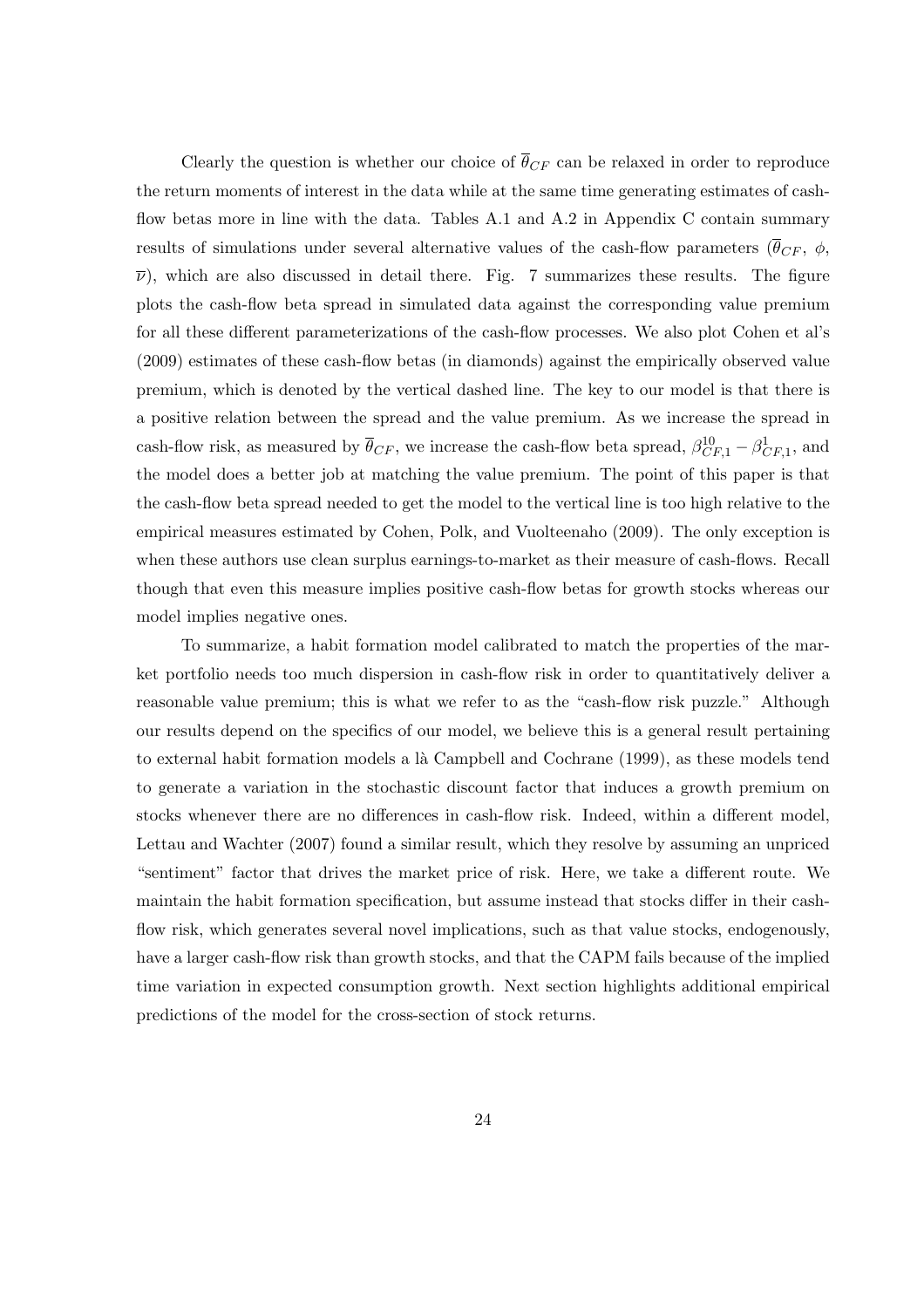# 6 Understanding asset pricing tests

As seen in the previous section, our model is flexible enough to replicate the standard moments of interest both in the time-series and the cross-section of stock returns, although at the expense of a large dispersion of cash-flow risk across firms. Notwithstanding this drawback, which is the analog for the cross-section of the high correlation between returns and consumption shocks in the original Campbell and Cochrane (1999) model (see, e.g., their Table 7 and the discussion therein), we can build on this ability of the model to produce plausible magnitudes in the cross-section to shed light on the economics behind many of the asset pricing tests that have been proposed in the literature, as well as obtain new testable predictions. First, our model features a time varying value premium, a novel implication of our framework, and we start by showing evidence that this is indeed the case in the data and that our model matches to a surprising degree this time-series variation. We then turn to some standard asset pricing tests and reinterpret them in light of our model. Thus, for instance, we use our model to construct an HML like factor, as in Fama and French (1993), and show the reasons for its good performance as a successful predictor in the cross-section. Similarly, we revisit some of the conditional CAPM tests that have been proposed recently in the literature. In our model, the CAPM does not hold either conditionally or unconditionally, but we show that (misspecified) conditional CAPM tests can "look better" than their unconditional counterpart precisely because they capture the time-series variation of the value premium that the model produces as well. In these additional exercises, we use the parameters  $\phi = 0.07$ ,  $\overline{\nu} = 0.55$  and  $\overline{\theta}_{CF} = 0.345\%$ , which is, as discussed, our benchmark case.

# 6.1 The dynamics of the value premium

A novel implication of our framework is the fact that the value premium fluctuates as a result of the interaction of the two key ingredients of the model, the strong discount effects of habit persistence models with the cross-sectional dispersion of cash-flow risk as measured by  $\theta_{CF} > 0$ . To gauge the presence of this time-series variation in the data, Table 5 Panel A shows the average excess return of the first and tenth decile portfolio, as a function of whether the market-to-book ratio of the market portfolio is above or below a certain percentile, denoted by  $\bar{c}$ , for the 1948-2001 sample. Thus, the first line shows that the average excess rate of return of the first decile (growth) portfolio is 13.18% if the market-to-book of the market portfolio is below the 15th percentile of its empirical distribution and that of the tenth decile (value) portfolio is 23.57%. The value premium is then 10.38%. Instead, when the market-to-book is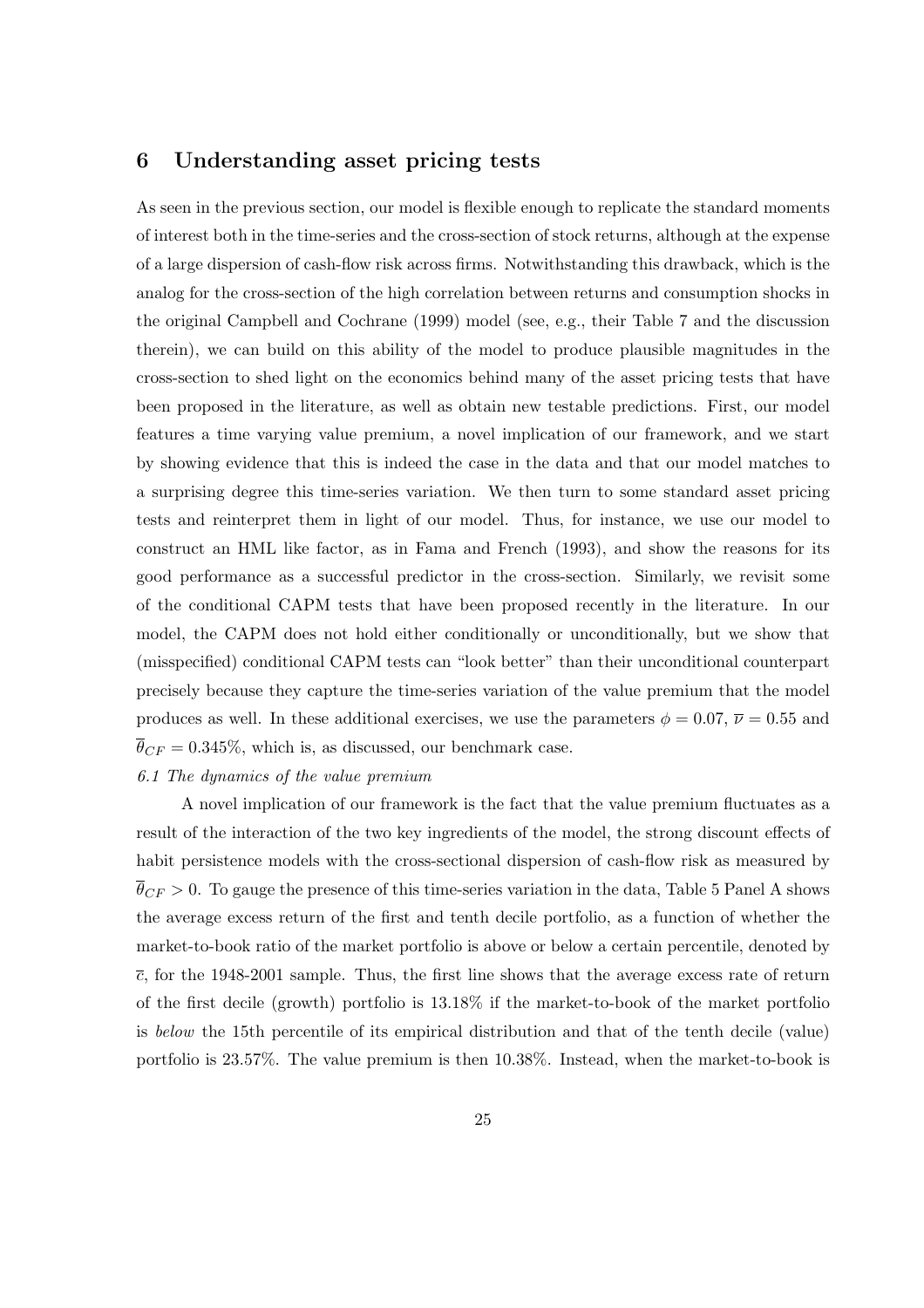above the 15th percentile, the first decile portfolio has an average excess return of 5.73% and the tenth portfolio has one of 10.35% for a total value premium of 4.62%, which is considerably lower than the previous one. This pattern holds for any cut-off point: The value premium is higher whenever the market-to-book of the market portfolio is low, which are also periods where the average excess return of the market is high, as shown in the columns headed by  $\overline{R}^M$ .

Panel B of Table 5 reports the same calculations as in Panel A, but in simulated data. The only difference is that, naturally, instead of using the market-to-book, we use the pricedividend ratio of the market portfolio to identify the state. The pattern is indeed very similar with the only exception of the level of the premiums which is, as already discussed, lower than in the data. The value premium is higher when the price-dividend ratio of the market portfolio is low than when it is high. For instance, when the price-dividend ratio of the market portfolio is below the 15th percentile, the value premium is 10.90% whereas when it is above, it is only 4.15%, very close to their empirical counterparts. In summary then, the discount risk effects needed to replicate the time-series properties of the market portfolio interact with the cross-sectional dispersion in cash-flow risk to generate variation in the value premium: Value stocks are particularly risky during bad times, periods when the aggregate market premium and its dividend yield are high relative to their unconditional mean, both in the data and the model.<sup>25</sup>

#### 6.2 The CAPM and the Fama-MacBeth regressions

As discussed at the beginning of Section 5, the CAPM is not able to price stocks sorted by market-to-book, the value premium puzzle. We already discussed the value premium puzzle in Section 5.2 and the performance of our model then; thus, for brevity, we do not repeat the comments here. However, there is one noteworthy point to make in relation to the standard tests of the CAPM via Fama and MacBeth (1973) cross-sectional regressions. To illustrate the issue, the first line of Panel A of Table 7 reports the classic results about the failure of the CAPM via Fama-MacBeth regressions: the intercept is positive, the market premium is negative, and the cross-sectional  $R^2$  is small. Line 5 of Panel B in the same table reports the performance of Fama-MacBeth cross-sectional regressions in artificial data. As can be seen,

<sup>25</sup>To further investigate the properties of the conditional variation in the value premium, we also ran a regression of the return on HML on the value spread, the difference between the dividend yield of the value and growth portfolio, as in Cohen, Polk, and Vuolteenaho (2003, Table V), and find that the value spread is a statistically significant predictor of the return on HML for several horizons. In the interest of space, we do not report these results, which are available from the authors upon request.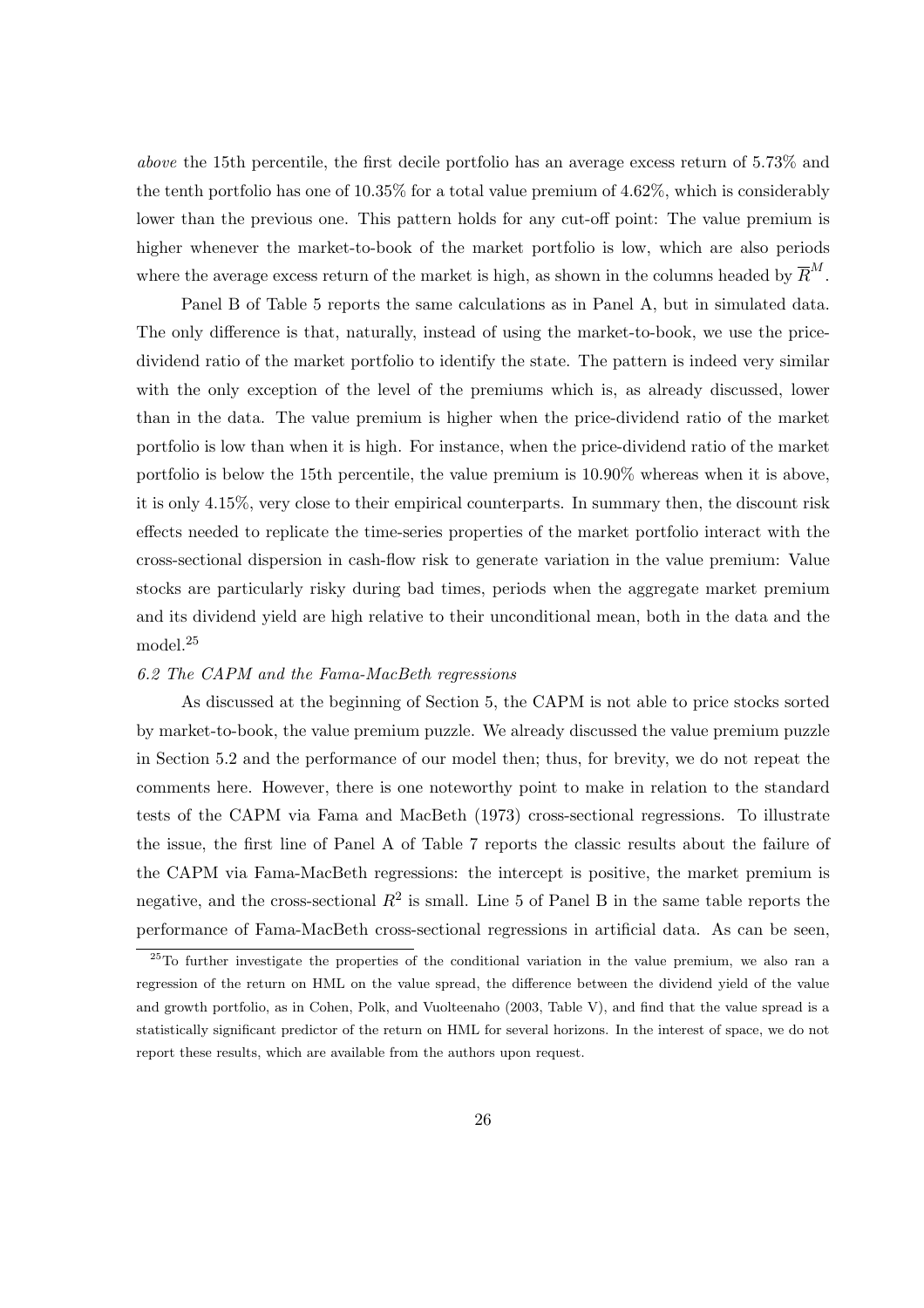the CAPM produces a good fit with an  $R^2$  of 91% and thus, it appears that in our model, the unconditional CAPM works well, in contrast with our earlier findings in Table 3. The reason for this difference is that in our simulated data, the CAPM betas correlate positively with average excess returns (see Table 3 and Fig. 5). Thus, cross-sectional regressions that impose no constraints on the level of estimated market premium tend to induce a good fit as measured by the  $R^2$ . But this is misleading, as the rejection of the model comes from the comparison of the market premium implied by the cross-sectional regression, which is  $10.24\%$  (=  $2.56\% \times 4$ ), and the market premium computed from the time-series of returns, which is 4.35% (see Table 3 Panel A.) That is, in general, the cross-sectional  $R^2$  is a poor indicator of the performance of an asset pricing model. $^{26}$ 

## 6.3 Understanding HML and the Fama and French (1993) model

In their seminal paper, Fama and French (1993) advance a new factor, HML, that is able to correctly price value-sorted portfolios. Since then, the Fama and French (1993) model has become a standard benchmark in asset pricing tests. How well does an HML factor work in our setup? To answer this question, we construct an HML factor in artificial data that is long the three top decile portfolios and short the bottom three. Table 6 presents the results of time-series regressions,

$$
R_t^p = \alpha + \beta_M R_t^M + \beta_{HML} R_t^{HML} + \epsilon_t^p \quad \text{for} \quad p = 1, 2, \cdots, 10.
$$

Panel A shows the results in the case of the empirical data. The results are well-known. The intercepts go down considerably and only one of them is statistically significant; value (growth) stocks have a large (small) loading on HML and the inclusion of HML in the timeseries regression collapses the betas on the market portfolio around 1.0 (see Fama and French, 1993, pp. 21–26).

Panel B shows the time-series regression in simulated data. Turning first to the loadings on the market portfolio, notice that, as it was the case in the empirical sample, adding HML to the time-series regressions has the effect of *reducing* the spread in the estimates of  $\beta^i_M$  and collapse them around 1.0. As Fama and French (1993) note, this pattern is related to the negative correlation between the market and the returns on HML.

 $^{26}$ This message has recently been emphasized by Lewellen and Nagel (2006) and Daniel and Titman (2006): A small but slightly positive cross-sectional covariation between betas and average returns can result in the unwarranted support of asset pricing models that fail to impose economically based restrictions on the size of the premiums of the proposed factors.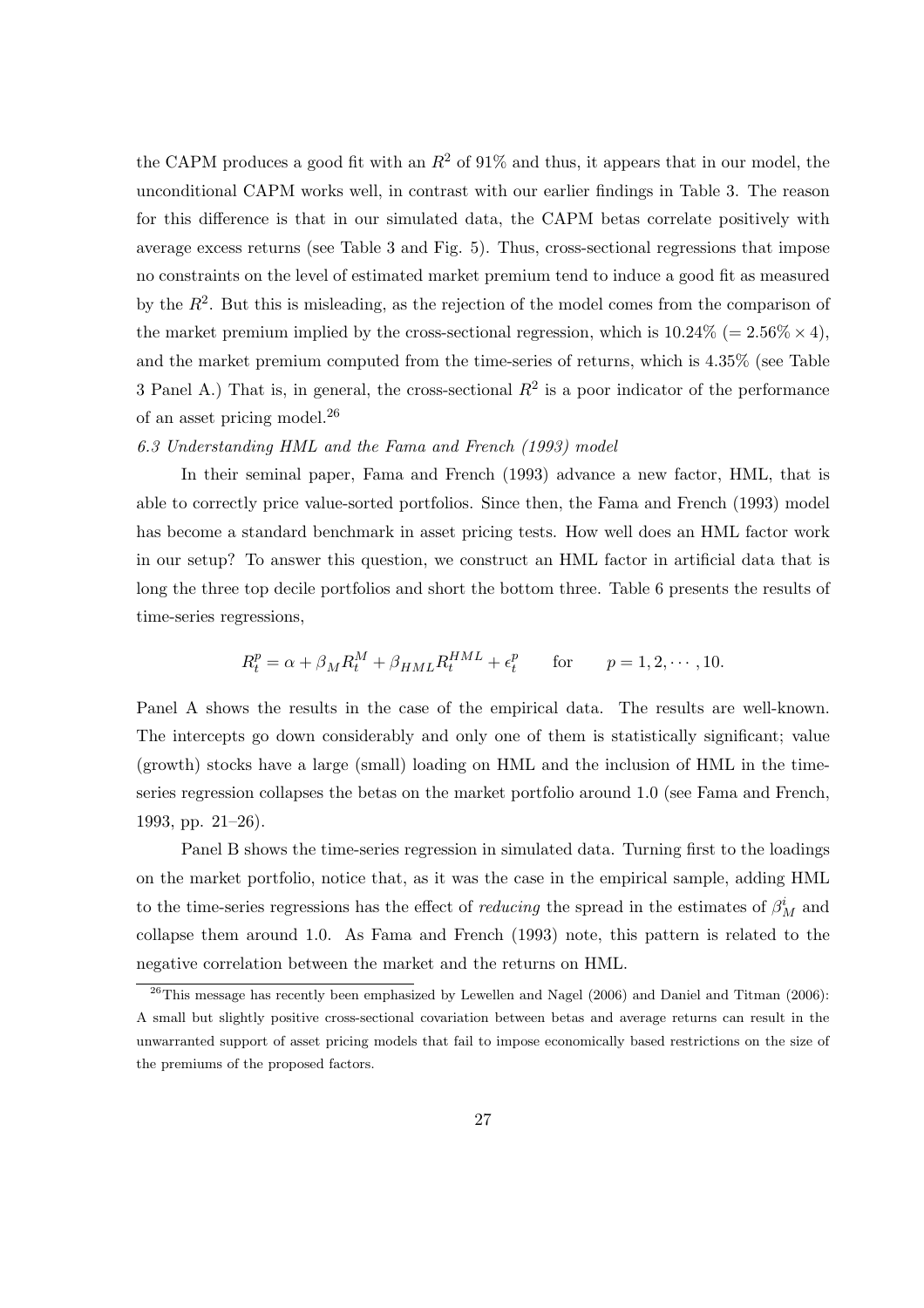As for the loading on the HML portfolio, notice that it has a strong cross-sectional variation which reflects the cross-sectional variation in the underlying cash-flow risk of the different portfolios. Indeed, the loading on HML of the growth portfolio is −0.28, whereas that of the value portfolio is 1.07. Also the size of the intercepts of the time-series regressions drop considerably relative to the size of the intercepts when only the market portfolio is present.<sup>27</sup> Moreover, there is no longer any pattern in the variation of the intercept across decile portfolios, which shows that HML is capturing the systematic pattern of misspricing shown in Panel A.

The evidence in the Fama-MacBeth regression confirms the time-series evidence. Line 2 of Table 7 Panel A shows that HML enters significantly and the estimated size of the premium on HML is very close to the average excess return of the HML portfolio. This is also the case in our simulated regression, which is shown in line 6 of Panel B in Table 7. The coefficient on the loading on HML is very similar to its empirical counterpart and, once annualized, close to our estimated average excess return on the HML portfolio, which is 3.21%. Thus, the inclusion of HML in the cross-sectional regression aligns the portfolios correctly, as the intercept is now close to zero and the (quarterly) market premium equals 1.31%, which annualized is 5.24%, still higher than the average market return in simulation (4.35%), but much smaller than the one obtained for the CAPM case.

#### 6.4 Conditional asset pricing models

Conditional asset pricing models have been proposed recently to address the inability of the CAPM to explain the value premium. The idea, as advanced by Hansen and Richard (1987), is that the CAPM may fail unconditionally, but may hold conditionally, and thus, tests of the CAPM that ignore conditioning information are misspecified. Researchers have reacted to this observation by using as proxies for investors' information set variables that are known to forecast returns in the time-series.<sup>28</sup> Typically, this has led to tests of multifactor models where the additional factor, other than the market, is the market itself interacted with the proposed conditioning variables.

Lines 3 and 4 in Panel A of Table 7 show that conditioning by the dividend yield of the market portfolio and the cay variable of Lettau and Ludvigson (2001) results also in a

 $^{27}$ Notice that the value-weighted sum of the alphas should be equal to zero. Given that the only negative alpha is that of the growth portfolio, it must be the case that some of the assets in the growth portfolio must have extreme prices. We thank Gene Fama for pointing this out to us.

<sup>&</sup>lt;sup>28</sup>See, among others, the conditional asset pricing models of Jagannathan and Wang (1996), Ferson and Harvey (1999), Lettau and Ludvigson (2001), and Santos and Veronesi (2006).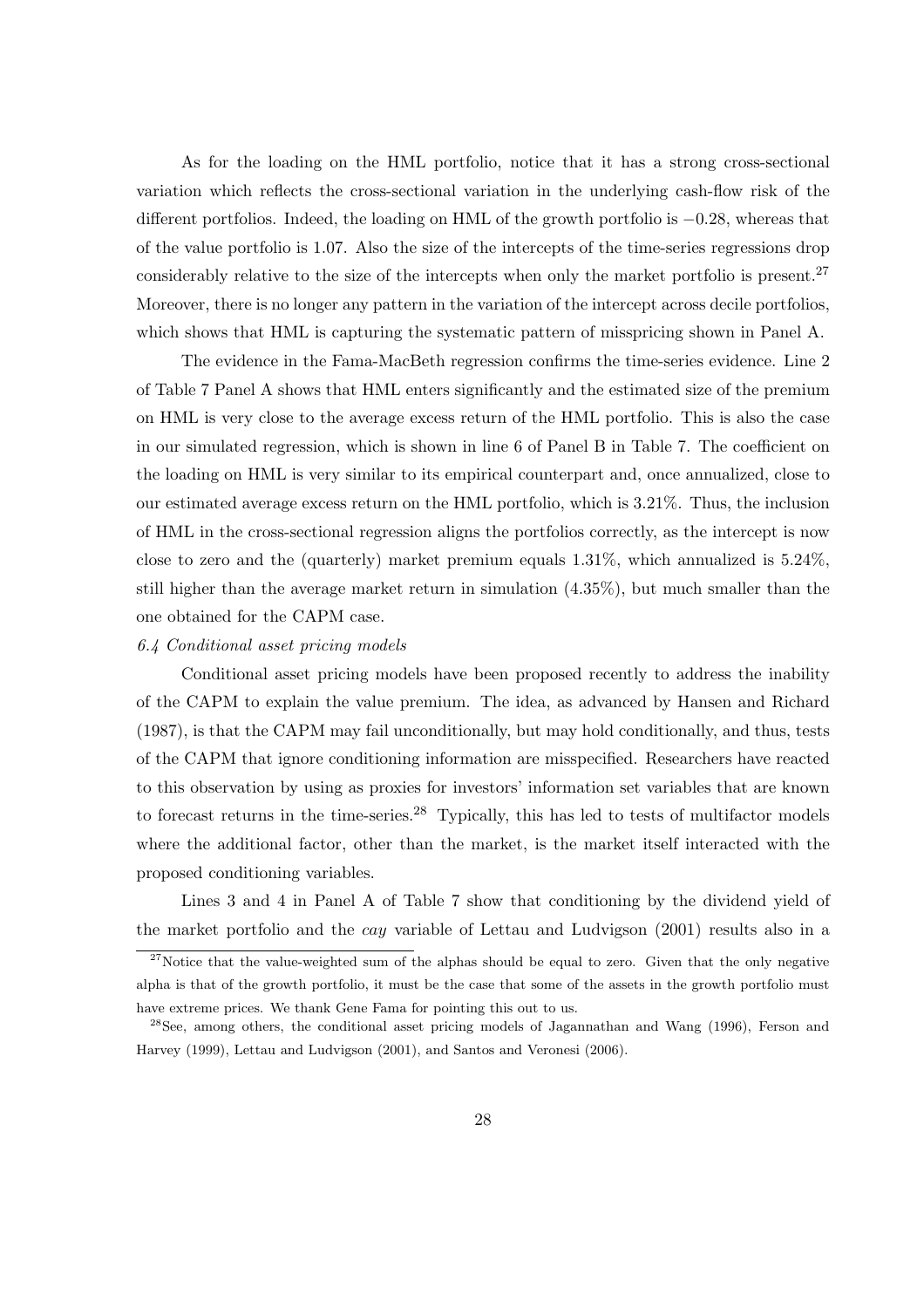coefficient for the instrumented market that is strongly significant. In addition, the  $R^2$  is an impressive 83% and 81%, respectively. Line 7 of Panel B shows that our model does well also in this dimension. When we interact the returns of the market portfolio with the simulated dividend yield of the market portfolio, we obtain a coefficient of similar magnitude to its empirical counterpart.<sup>29</sup> These conditional asset pricing models capture the fact that value stocks become relatively riskier in bad times, a feature for which our model provides an explanation, as shown in Table 5 and Fig. 6. In our setup, the conditional CAPM does not hold, but it does better than its unconditional counterpart because it captures the conditional effects that arise out of the interaction of discount effects with the cross-sectional dispersion in  $\theta_{CF}^i$ .

# 7 Conclusions

Two sources of risk combine to determine the time-series properties of the market portfolio and the cross-sectional properties of stock returns: discount risk and cash-flow risk. Campbell and Cochrane (1999) argue that time variation of the market price of risk−i.e., discount risk−is important to reconcile many empirical facts about the aggregate market portfolio. We show that this channel though imposes tight restrictions on the cash-flow properties of value versus growth stocks. Specifically, the natural growth premium that habit formation preferences generate on firms that only differ in their expected dividend growth requires a large crosssectional dispersion in cash-flow risk across firms to generate a value premium.

Under this restriction, the model performs well, yielding most of the stylized facts about the time-series and the cross-section of stock returns. In particular, besides matching the conditional properties of the market portfolio, as in Campbell and Cochrane (1999), our model also generates a sizable value premium, a countercyclical value premium, the failure of the CAPM, and the better performance of factor models and conditional CAPM models.

Yet, in order to match the properties of both the aggregate market portfolio and the crosssection of stock returns, the large dispersion of cash-flow risk that we must assume generates a "cash-flow risk puzzle": In our simulations, as in the data, value stocks have (endogenously) higher cash-flow risk than growth stocks, but too much dispersion in cash-flow risk is required to generate the value premium observed in the data. The cash-flow risk puzzle may arise from various sources, such as the much larger noise in the cash-flow data compared to our simulated

<sup>&</sup>lt;sup>29</sup>We do not report the results for *cay* as in our setting, *cay* is perfectly correlated with  $log(D/P)$ .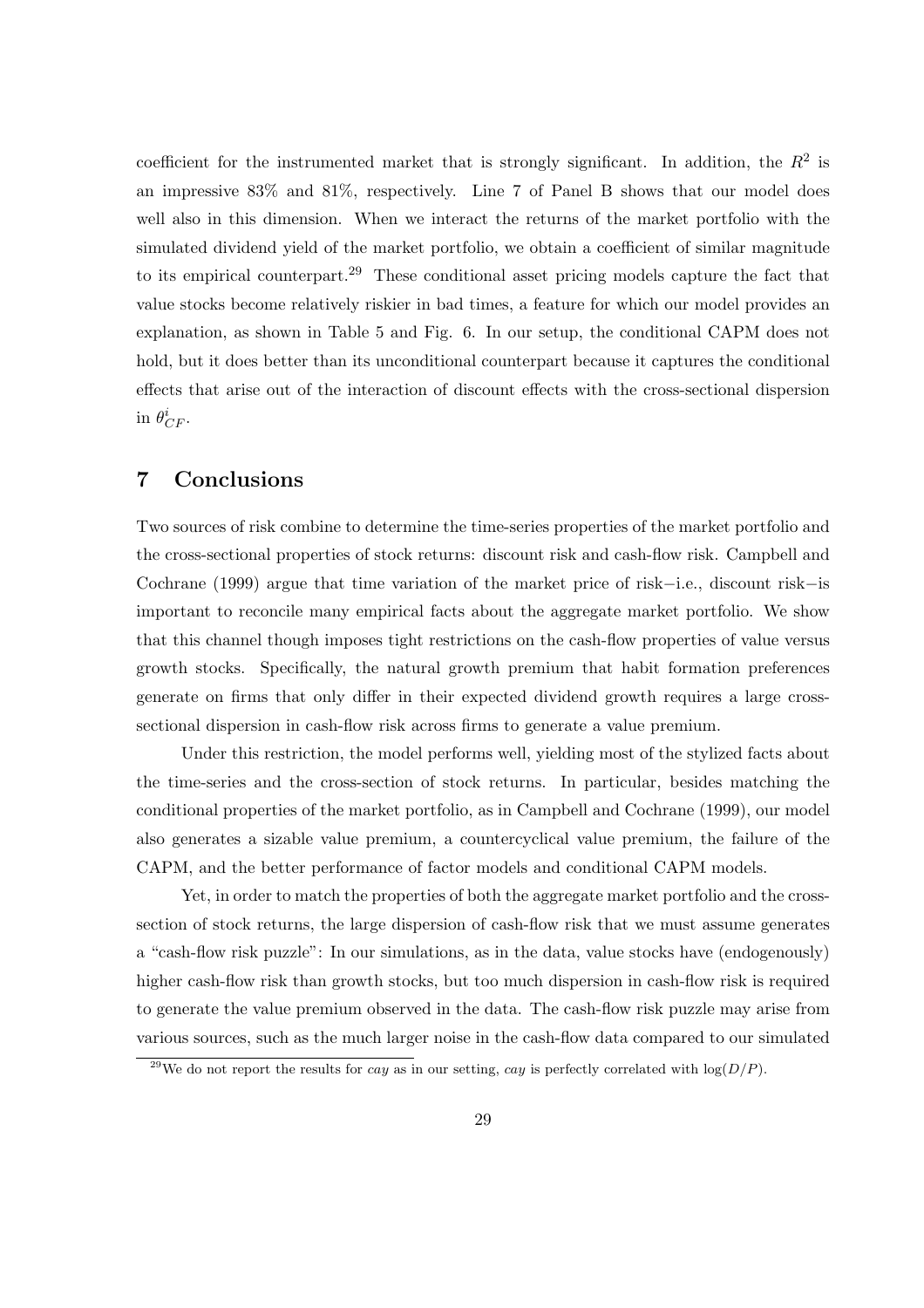data, which would tend to decrease the size of the "cash-flow beta" due to attenuation bias. We view our model as a first step into understanding the sources of risk that explain both the time-series and the cross-section of stock returns. Indeed, an important message of this paper is that we cannot study one set of empirical facts independently of the other: any story that attempts to quantitatively explain the cross-section of stock returns must also be consistent with the time-series properties of the market portfolios. Otherwise, the parameterization that is used to obtain quantitative predictions at the cross-sectional level may be quite misleading.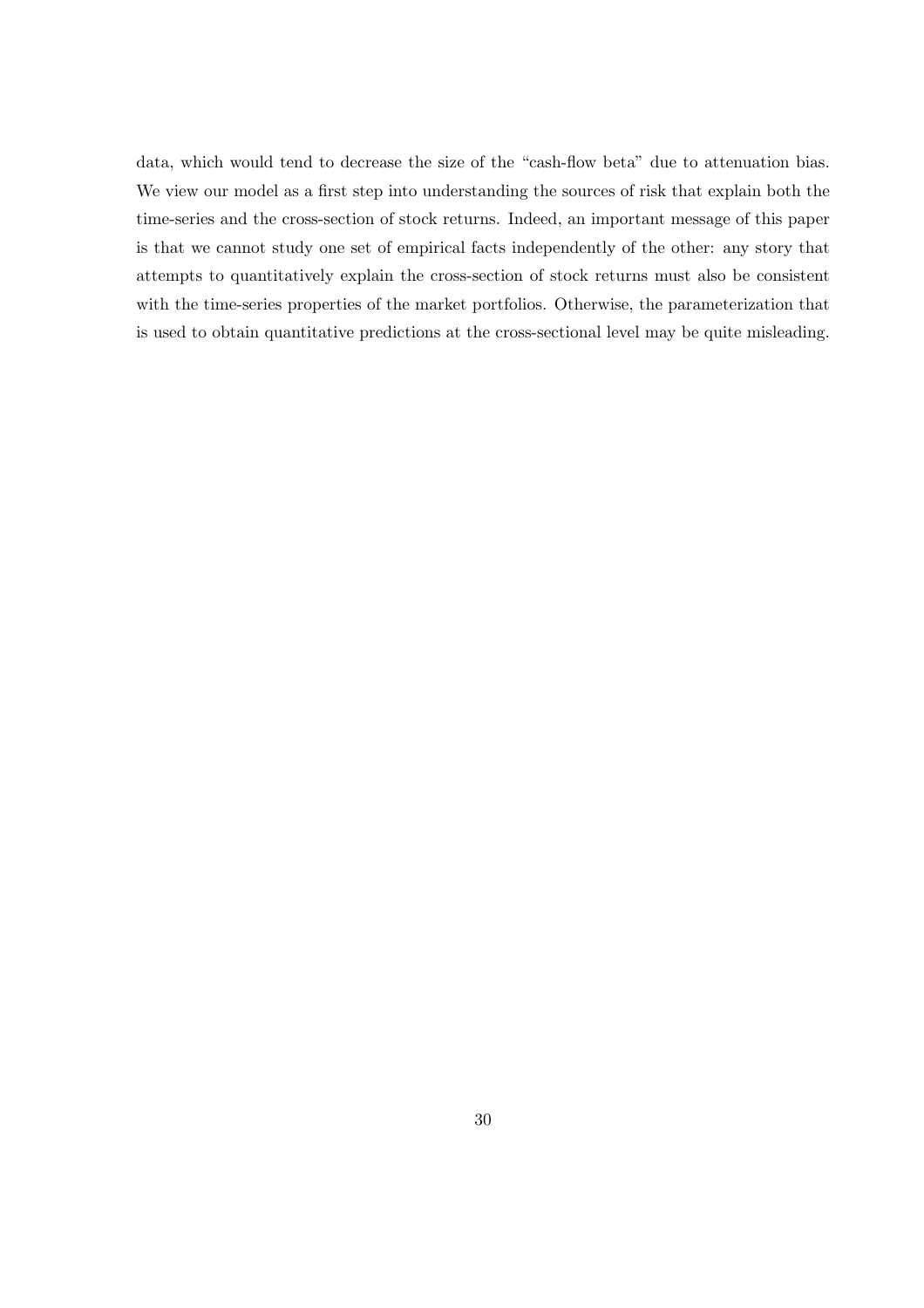# References

Abel, A., 1990. Asset prices under habit formation and catching up with the Jones. American Economic Review 80, 38–42.

Ang, A., and Chen, J., 2000. CAPM over the long run: 1926-2001. Journal of Empirical Finance 14, 1–40.

Bansal, R., Yaron, A., (2004). Risks for the long run: A potential resolution of the asset pricing puzzles. Journal of Finance, 59, 1481–1509.

Bansal, R., Dittmar, R., Lundblad, C., 2005. Consumption, dividends, and the cross-section of stock returns. Journal of Finance 60, 1639–1672

Berk, J., Green, R., Naik, V., 1999. Optimal investment, growth options, and security returns. Journal of Finance 54, 1553–1607.

Boivin, J., Giannoni, M., 2005. Has monetary policy become more effective. Unpublished working paper. Columbia University.

Boldrin, M., Christiano, L., Fisher, J., 2001. Habit persistence, asset returns, and the business cycle. American Economic Review 91, 149–166.

Brennan, M., Xia, Y., 2005. Risk and valuation under an intertermporal capital asset pricing model. Journal of Business 79, 1–36.

Brennan, M., Wang, A., Xia, Y., 2004. Estimation and test of a simple model of intertermporal capital asset pricing. Journal of Finance 59, 1743–1775.

Campbell, J., Shiller, R., 1988. The dividend-price ratio and expectations of future dividends and discount factors. Review of Financial Studies 1, 195–227.

Campbell, J., Cochrane, J., 1999. By force of habit: A consumption based explanation of aggregate stock market behavior. Journal of Political Economy 107, 205–251.

Campbell, J., Vuolteenaho, T., 2004. Bad beta, good beta. American Economic Review, 94, 1249–1275.

Campbell, J., Polk, C., Vuolteenaho, T. 2005. Growth or glamour? Review of Financial Studies 23, 305–344.

Christiano, L., Eichenbaum, M., Evans, C., 2005. Nominal rigidities and the dynamic effects of a shock to monetary policy. Journal of Political Economy 113, 1–45.

Cochrane, J., Longstaff, F., Santa-Clara, P. 2008. Two trees. Review of Financial Studies 21, 347–385.

Cohen, R., Polk, C., Vuolteenaho, T., 2003. The value spread. Journal of Finance 58, 609–641.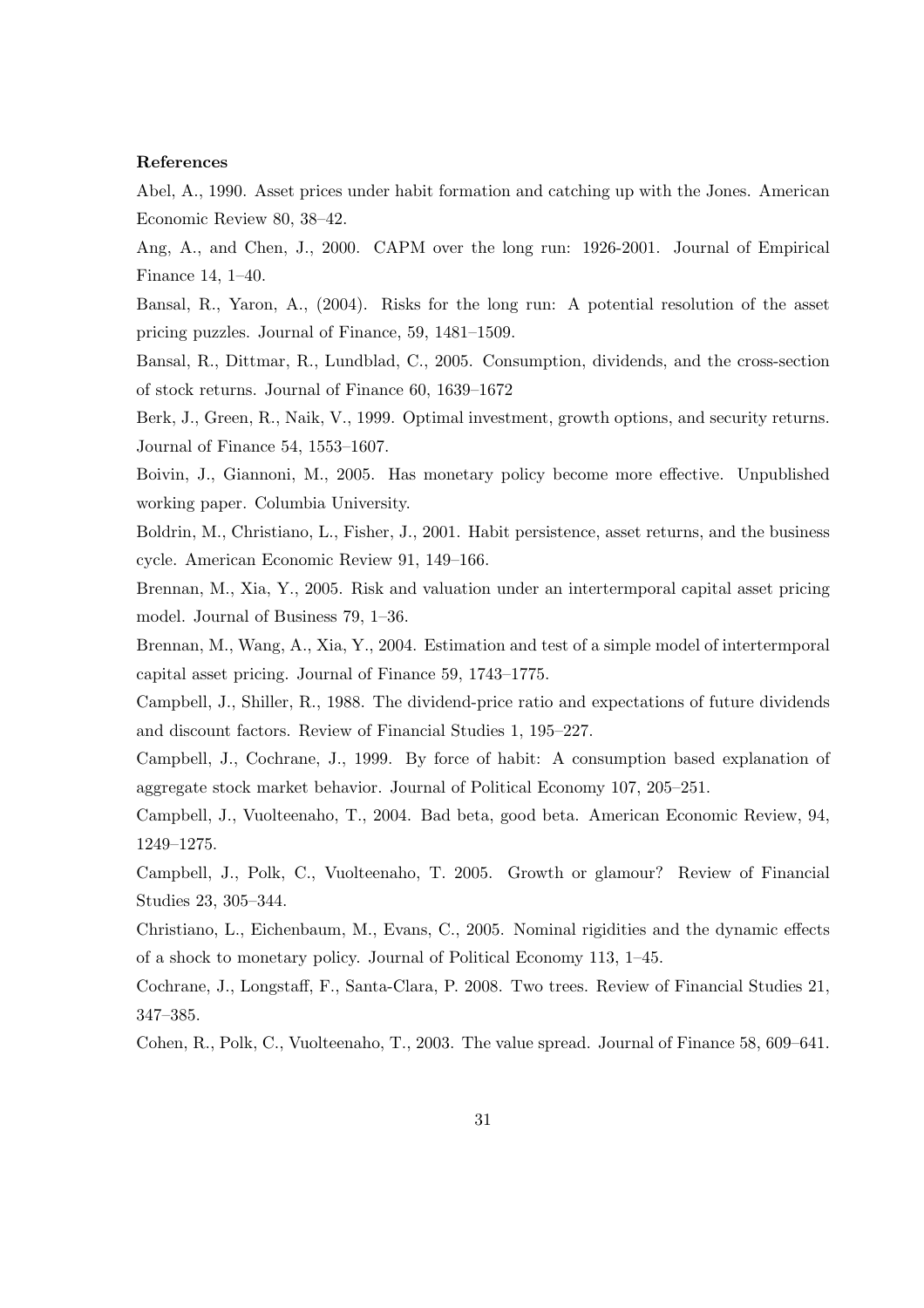Cohen, R., Polk, C., Vuolteenaho, T., 2009. The price is (almost) right. Journal of Finance 64, 2739–2782.

Constantinides, G., 1990. Habit formation: A resolution of the equity premium puzzle. Journal of Political Economy 98, 519–543.

Daniel, K., Marshall, D., 1997. The equity premium puzzle and the risk-free rate puzzle at long horizons. Macroeconomic Dynamics 1, 452–484.

Daniel, K., Titman, S., 2006. Testing factor-models explanations of market anomalies, Unpublished working paper. Kellogg School of Management, Northwestern University.

Detemple, J., Zapatero, F., 1991. Asset prices in an exchange economy with habit formation. Econometrica 59, 1633–1657.

Fama, E., French, K., 1988. Dividend yields and expected stock returns. Journal of Financial Economics 22, 3–27.

Fama, E., French, K., 1992. The cross-section of expected stock returns. Journal of Finance 47, 427–465.

Fama, E., French, K., 1993. Common risk factors in the returns on stocks and bonds. Journal of Financial Economics 33, 3–56.

Fama, E., French, K., 1996. Multifactor explanations of asset pricing anomalies. Journal of Finance 51, 55–84.

Fama, E., French, K., 1998. Value versus growth: The international evidence. Journal of Finance 53, 1975–1999.

Fama, E., French, K., 2006. The value premium and the CAPM. Journal of Finance 61, 2163–2186.

Fama, E., MacBeth, J., 1973. Risk return and equilibrium: Empirical tests. Journal of Political Economy 71, 607–636.

Ferson, W., Constantinides, G., 1991. Habit persistence and durability in aggregate consumption: Empirical tests. Journal of Financial Economics 29, 199–240.

Ferson, W., Harvey, C., 1999. Conditioning variables and the cross-section of stock returns. Journal of Finance 54, 1325–1361.

Giannoni, M., Woodford, M., 2004. Optimal inflation-targeting rules. In: Bernanke, B., Woodford, M. (Eds.), The Inflation Targeting Debate. University of Chicago Press, Chicago, pp. 93–162.

Gomes, J., Kogan, L., Zhang, L., 2003. Equilibrium cross-section of returns. Journal of Political Economy 111, 693–732.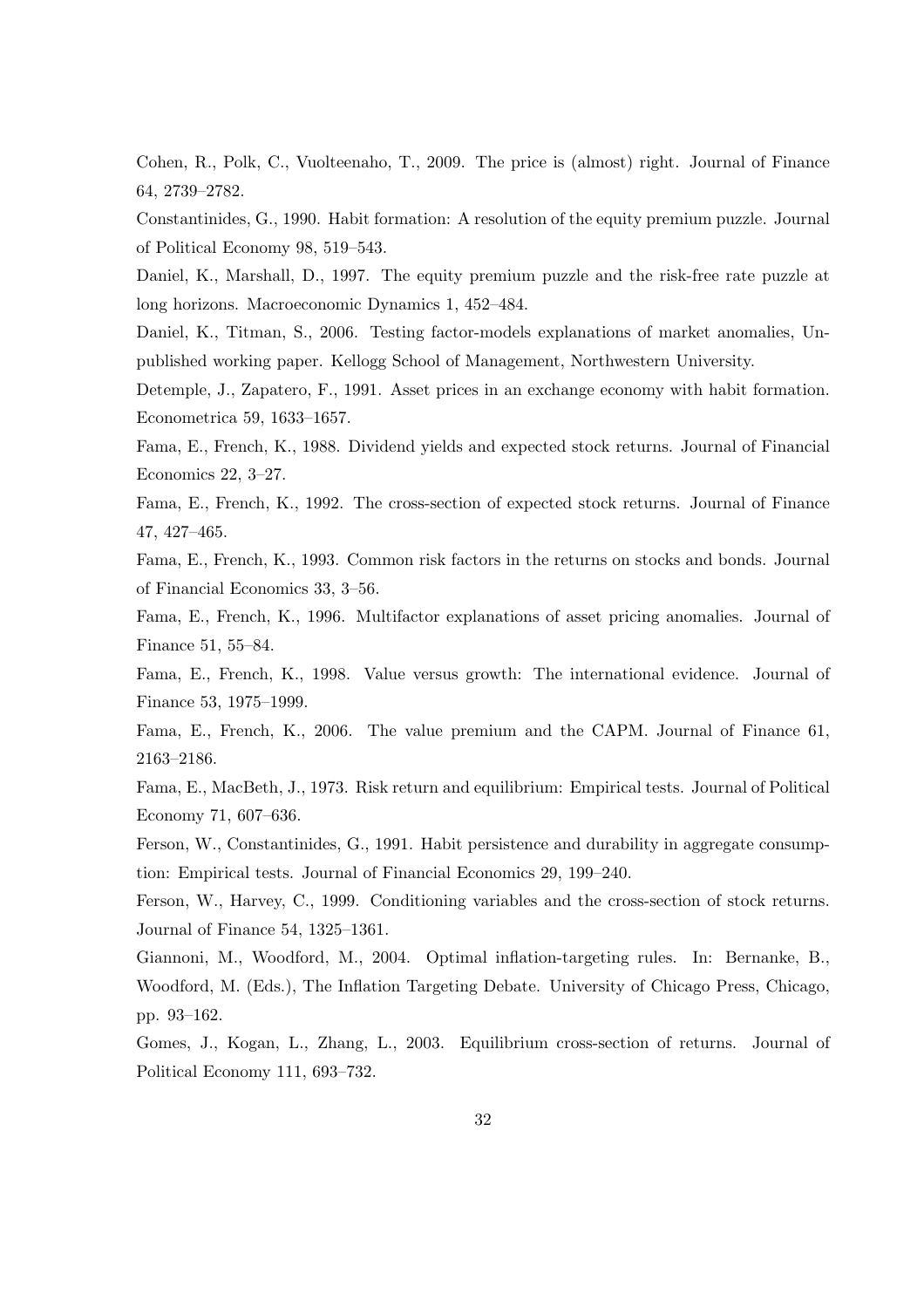Hansen, L., 2008. Modeling the long run: Valuation in dynamic stochastic economies. Unpublished working paper. University of Chicago.

Hansen, L., Richard, S. 1987. The role of conditioning information in deducing testable restrictions implied by dynamic asset pricing models. Econometrica 50, 1269–1288.

Hansen, L., Heaton, J., Li, N., 2008. Consumption strikes back? Measuring long run risk. Journal of Political Economy 116, 260–302.

Heaton, J., 1993. The interaction between time-nonseparable preferences and time aggregation. Econometrica 61, 353–385.

Heaton, J., 1995. An empirical investigation of asset pricing with temporally dependent preference specifications. Econometrica 63, 681–717.

Jagannathan, R., Wang, Z., 1996. The conditional CAPM and the cross-section of stock returns. Journal of Finance 51, 3–53.

Johnson, T., 2006. Dynamic liquidity in endowment economies. Journal of Financial Economics 80, 531–562.

Lettau, M., Ludvigson, S., 2001. Resurrecting the (C)CAPM: A cross-sectional test when risk premia are time-varying. Journal of Political Economy 109, 1238–1287.

Lettau, M., Wachter, J., 2007. Why is long-horizon equity less risky? A duration-based explanation of the value premium. Journal of Finance 62, 55–92.

Lewellen, J., Nagel, S., 2006. The conditional CAPM does not explain asset-pricing anomalies. Journal of Financial Economics 82, 289–314.

Li, Y., 2001. Expected returns and habit persistence. The Review of Financial Studies 14, 861–899.

Liew, J., Vassalou, M., 2000. Can book-to-market, size, and momentum be risk factors that predict economic growth. Journal of Financial Economics 57, 221–245.

Martin, I. 2009. The Lucas orchard. Unpublished working paper. Stanford University.

Menzly, L., Santos, T., Veronesi, P., 2004. Understanding predictability. Journal of Political Economy 112, 1–47.

Parker, J., Julliard, C., 2005. Consumption risk and the cross-section of expected returns, Journal of Political Economy 113, 185–222.

Pastor, L., Veronesi, P., (2003) Stock valuation and learning about profitability. Journal of Finance 59, 1749–1789.

Ravn, M., Schmitt-Grohé, S., Uribe, M., 2006. Deep habits. Review of Economic Studies 73, 195–218.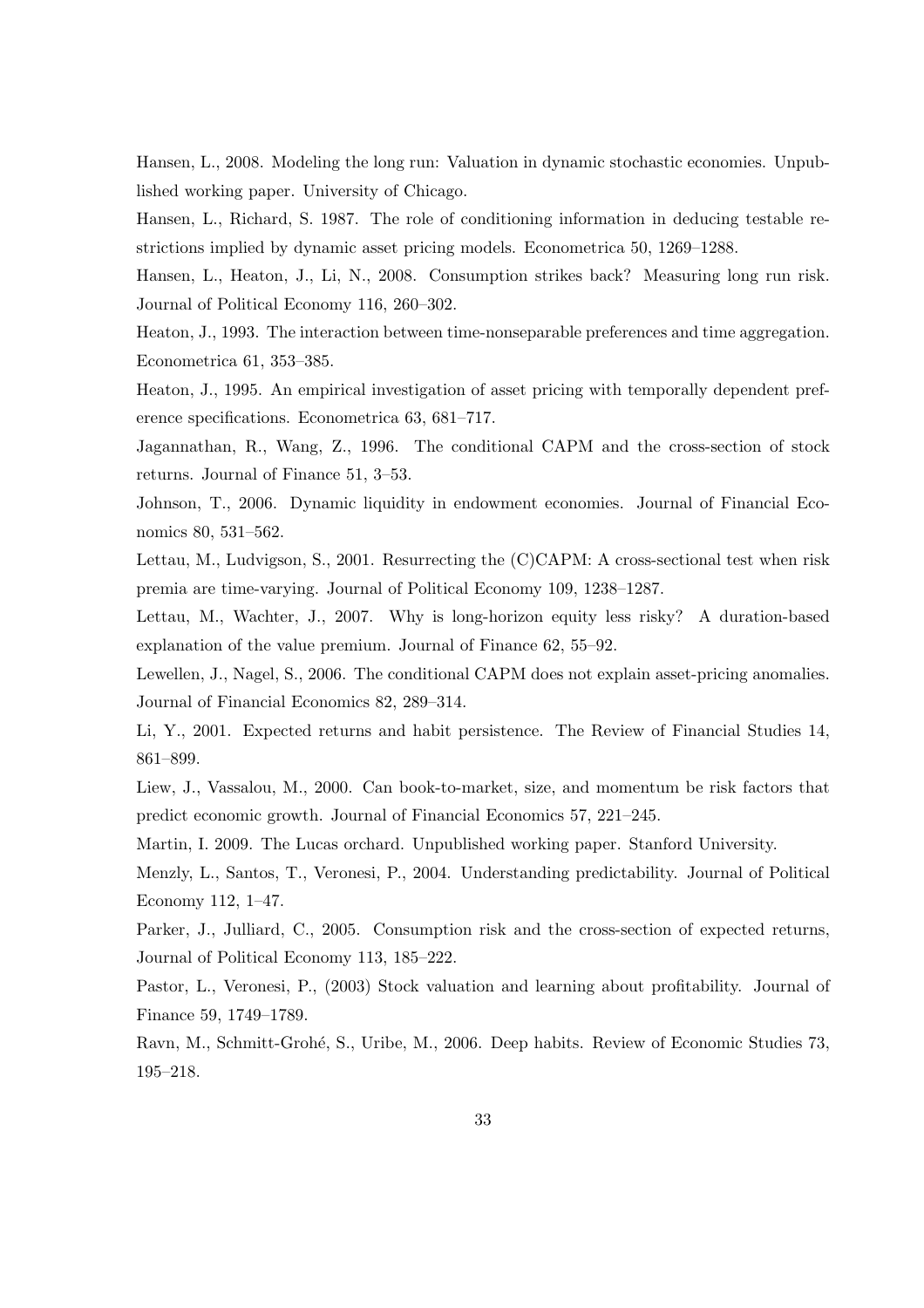Santos, T., Veronesi, P., 2006. Labor income and predictable stock returns. The Review of Financial Studies 19, 1–44

Sharpe, W., 1964. Capital asset prices: a theory of market equilibrium under conditions of risk. Journal of Finance 19, 425–442.

Smets, F., Wouters, R., 2003. An estimated stochastic dynamic general equilibrium model for the euro area. Journal of the European Economic Association 1, 1123–1175.

Smets, F., Wouters, R., 2004. Shocks and frictions in US business cycles: A Bayesian DSGE approach. Unpublished working paper. European Central Bank.

Sundaresan, S. 1989. Intertemporal dependent preferences and the volatility of consumption and wealth. The Review of Financial Studies 2, 73–88.

Vassalou, M. 2003. News related to future GDP growth as a risk factor in equity returns. Journal of Financial Economics 68, 47–73.

Wachter, J. 2000. Habit formation and the cross-section of asset returns. Unpublished doctoral dissertation, Ch. 4. Department of Economics. Harvard University.

Yang, W. 2007. Habit persistence in the Epstein-Zin utility. Unpublished working paper. University of Rochester.

Zhang, L. 2005. The value premium. Journal of Finance 60, 67–104.

#### Appendix A. Some additional results

The Aggregation Problem: It is useful to see the nature of the difficulty of imposing a general equilibrium restriction  $C_t = \sum_{j=1}^n D_t^j$  when working with multiple assets. To understand these restrictions and the nature of our Assumptions 1 and 2, define  $\mathbf{D}_t = (D_t^1, ..., D_t^n)'$  and assume that

$$
\frac{dD_t^i}{D_t^i} = \mu_D^i \left(\mathbf{D}_t\right) dt + \nu_i^{\prime} d\mathbf{B}_t \tag{27}
$$

for some generic drifts  $\mu_D^i(\mathbf{D}_t)$ . Assume that  $\nu_i$  is an  $n \times 1$  constant vector, and  $d\mathbf{B}_t$  is a  $n \times 1$  vector of Brownian motions. From the general equilibrium restriction  $C_t = \sum_{j=1}^n D_t^j$  and Ito's Lemma, the process for aggregate consumption is

$$
\frac{dC_t}{C_t} = \mu_c(\mathbf{s}_t) dt + \boldsymbol{\sigma}_c(\mathbf{s}_t)' d\mathbf{B}_t,
$$
\n(28)

where  $\mathbf{s}_t = (s_t^1, ..., s_t^n)' = (D_t^1/C_t, ..., D_t^n/C_t)$  are shares of consumption produced by dividends, and

$$
\mu_c(\mathbf{s}_t) = \sum_{i=1}^n s_t^i \mu_D^i \quad \text{and} \quad \boldsymbol{\sigma}_c(\mathbf{s}_t) = \sum_{i=1}^n s_t^i \boldsymbol{\nu}_i. \tag{29}
$$

The main difficulty in obtaining tractable expressions for asset prices lies in the dependence of  $\mu_c(\mathbf{s}_t)$  and  $\sigma_c$  (s<sub>t</sub>) on the shares s<sub>t</sub>. Assumptions 1 and 2 in the body of the paper restrict the volatility of consumption to a constant, but retain the time variation in the drift rate of consumption, although in a specific form. Our specific assumptions not only allow us to obtain closed-form solutions for assets, but the mild predictability in expected consumption growth also invalidates both the conditional and unconditional CAPM.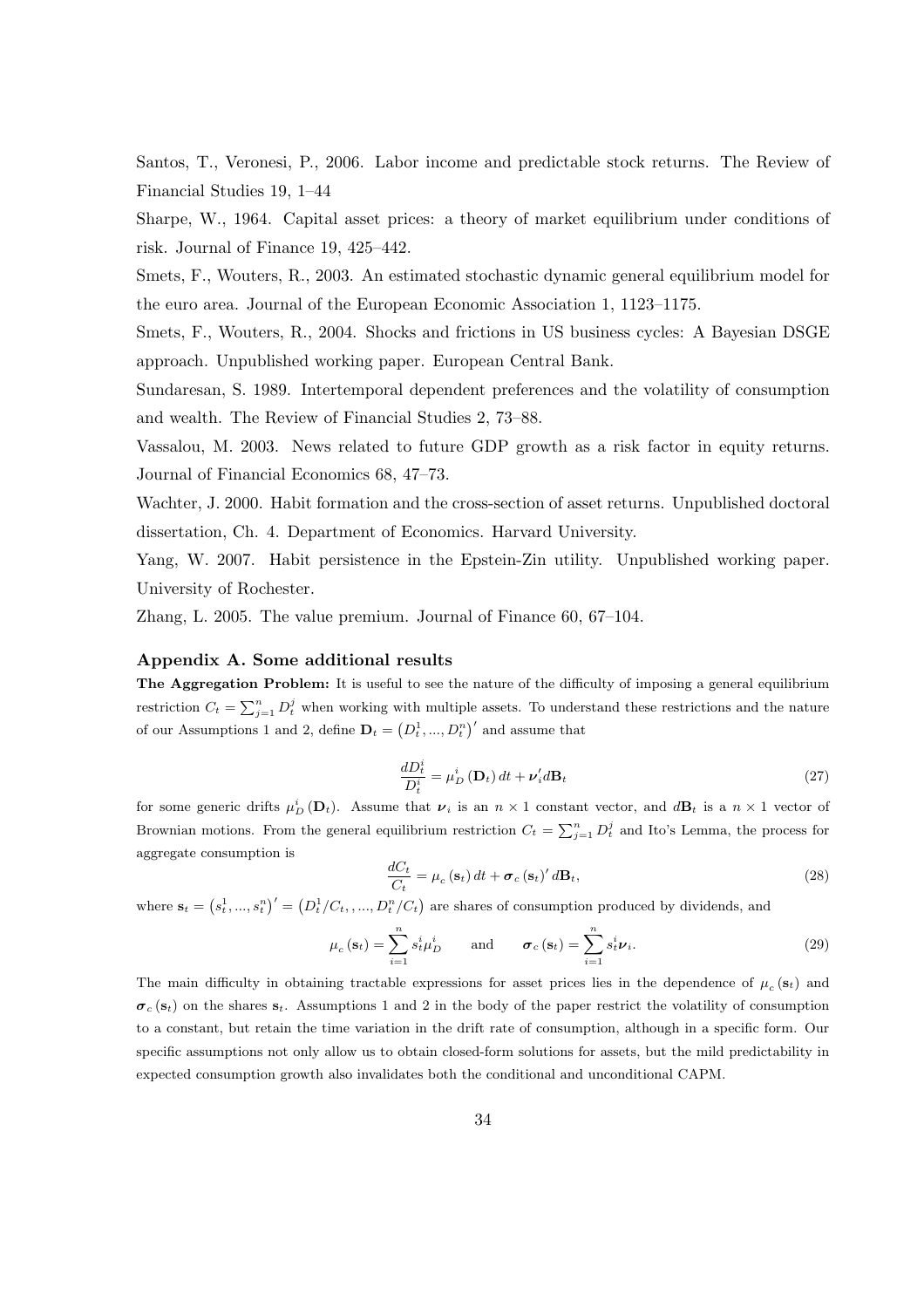We note that in this setting, the cash-flow risk is given by

$$
Cov\left(\frac{dD_t^i}{D_t^i}, \frac{dC_t}{C_t}\right) = \nu_i' \sigma_c\left(\mathbf{s}_t\right) = \sum_{j=1}^n s_t^j \nu_i' \nu_j.
$$
\n(30)

Finally, an application of Ito's Lemma to  $s_t^i = D_t^i/C_t$  when the processes of  $D_t^i$  and  $C_t$  are given by (27) and (28) shows that the volatility of the share process  $ds_t^i$  is as in expression (5).

The habit dynamics: If  $X_t = \lambda \int_{-\infty}^t e^{\lambda(\tau-t)} C_\tau d\tau$ , we have  $dX_t = \lambda (C_t - X_t) dt$ . Define then  $G_t =$  $f(C_t, X_t) = (C_t / (C_t - X_t))^{\gamma}$ . We then have

$$
f_C = -\gamma G_t \left( G_t^{\frac{1}{\gamma}} - 1 \right) C_t^{-1}
$$
  
\n
$$
f_{CC} = \left\{ \gamma (\gamma - 1) G \left( G_t^{\frac{1}{\gamma}} - 1 \right)^2 + 2\gamma \left( G_t^{\frac{1}{\gamma}} - 1 \right) G_t^{\frac{1}{\gamma} + 1} \right\} C_t^{-2}
$$
  
\n
$$
f_X = \gamma G_t \frac{1}{(C_t - X_t)},
$$

where we used  $G_t^{\frac{1}{\gamma}} = C_t/(C_t - X_t)$  and  $G_t^{\frac{1}{\gamma}} - 1 = X_t/(C_t - X_t)$ . Ito's Lemma then yields

$$
dG_t = \left\{ \mu_G \left( G_t \right) - \sigma_G \left( G_t \right) \mu_{c,1} \left( \mathbf{s}_t \right) \right\} dt - \sigma_G \left( G_t \right) \sigma_c dB_t^1,
$$

where

$$
\mu_G\left(G_t\right) = \gamma \lambda G_t + \frac{1}{2}\gamma \left(\gamma - 1\right)G\left(G_t^{\frac{1}{\gamma}} - 1\right)^2 \sigma_c^2 + \gamma \left(G_t^{\frac{1}{\gamma}} - 1\right)G_t^{\frac{1}{\gamma}+1}\sigma_c^2 - \sigma_G\left(G_t\right)\overline{\mu}_c \tag{31}
$$

$$
\sigma_G(G_t) = \gamma G_t \left( G_t^{\frac{1}{\gamma}} - 1 \right). \tag{32}
$$

# Appendix B. Proof of propositions

Our strategy to obtain prices and returns in our economy is standard. Given (13) , the stochastic discount factor is given by

$$
m_t = e^{-\rho t} (C_t - X_t)^{-\gamma} = e^{-\rho t} C_t^{-\gamma} G_t.
$$

We use Ito's Lemma and our assumptions on the dynamics of  $C_t$  and  $G_t = S_t^{-\gamma}$  to obtain

$$
\frac{dm_t}{m_t} = -r_t^f dt + \sigma'_m d\mathbf{B}_t,
$$

where the first, and only non-zero, entry in the diffusion component vector,  $\sigma_m$ , is given by

$$
\sigma_m^1 = -\left[\gamma + \alpha \left(1 - \lambda S_t^{\gamma}\right)\right] \sigma_c. \tag{33}
$$

Then we exploit our assumptions on the dynamics of  $C_t$ ,  $G_t = S_t^{-\gamma}$ , and  $s_t^i$  to solve for

$$
P_t^i = E_t \left[ \int_t^\infty \left( \frac{m_\tau}{m_t} \right) D_\tau^i d\tau \right] = E_t \left[ \int_t^\infty \left( \frac{m_\tau}{m_t} \right) s_\tau^i C_\tau d\tau \right]
$$
(34)

in closed-form. We then use (34) to compute returns and calculate the expected excess returns

$$
E_t\left[dR_t^i\right] = -cov\left(\frac{dm_t}{m_t}, dR^i\right) = -\sigma'_m \sigma_R^i,
$$
\n(35)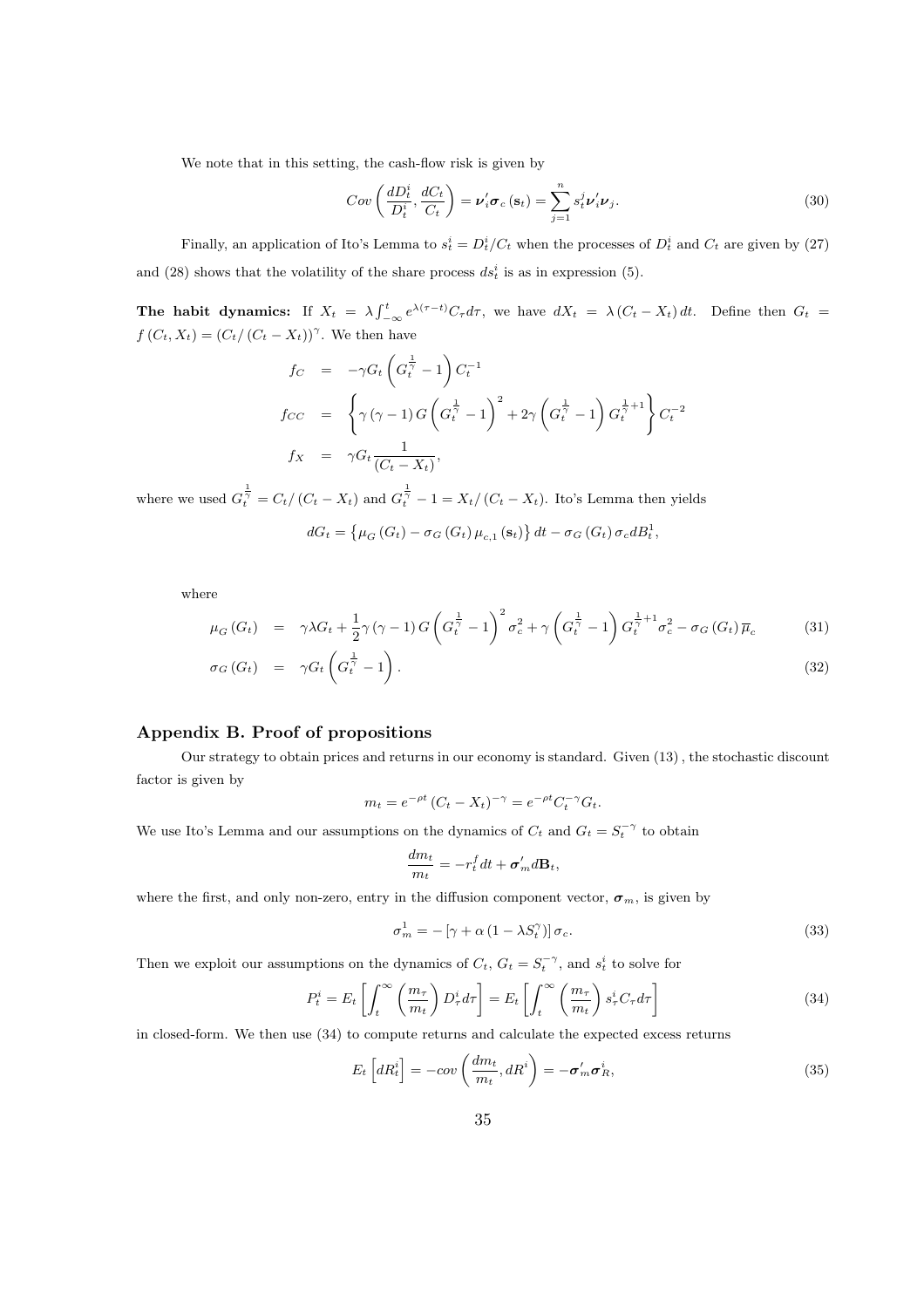where  $\sigma_R^i$  is the diffusion component associated with the returns of asset *i*.

Proof of Proposition 1. This is a corollary to Proposition 2, and it is proved below. Proof of Proposition 2. The pricing formula is

$$
P_t^i = E_t \left[ \int_t^\infty e^{-\rho(\tau - t)} \frac{u_c(C_\tau, X_\tau)}{u_c(C_t, X_t)} D_\tau^i d\tau \right]
$$
  
=  $C_t^\gamma G_t^{-1} E_t \left[ \int_t^\infty e^{-\rho(\tau - t)} C_\tau^{1-\gamma} G_\tau s_\tau^i d\tau \right].$ 

We divide the proof in two parts: First, we obtain a general pricing formula which depends on the state variables. Second, we obtain analytical solutions for the coefficients of these state variables.

Part a.1: A pricing formula. For this proof, it is convenient to rewrite the share processes in its general form as " "

$$
ds_t^i = \sum_{j=1}^n s_t^j \lambda_{ji} dt + s_t^i \left( \boldsymbol{\nu}^i - \mathbf{s}_t^i \boldsymbol{\nu} \right) d\mathbf{B}_t,
$$

where  $\lambda_{ji} = \phi \overline{s}^i$ , for  $i \neq j$ , and  $\lambda_{ii} = -\sum$  $\sum_{j\neq i}\lambda_{ij} = -\phi\sum_{j\neq j}$  $j \neq i$   $\overline{s}^j = -\phi \left(1 - \overline{s}^i\right) = \phi \overline{s}^i - \phi$ . Define the two quantities

$$
q^i_t = C^{1-\gamma}_t G_t s^i_t \quad \text{ and } \quad p^i_t = C^{1-\gamma}_t s^i_t
$$

and the  $2n \times 1$  vector  $\mathbf{y}_t = [\mathbf{q}_t, \mathbf{p}_t]$ . An application of Ito's Lemma and tedious algebra shows

$$
d\mathbf{y}_t = \widehat{\mathbf{\Lambda}}_y \mathbf{y}_t dt + \mathbf{\Sigma}_{y,t} d\mathbf{B}_t,
$$

where

$$
\widehat{\mathbf{\Lambda}}_{y} = \left[ \begin{array}{cc} \mathbf{\Lambda}' + \widehat{\Theta}_{q} & \widehat{\Theta}_{qp} \\ 0 & \mathbf{\Lambda}' + \widehat{\Theta}_{p} \end{array} \right],
$$

 $\Lambda = \phi (\bar{\mathbf{s}} \times \mathbf{1}'_n)$ ,  $\widehat{\Theta}_i$  for  $i = q, p, qp$  are diagonal matrices with  $ii$  element given by

$$
\begin{aligned}\n\widehat{\theta}_{q}^{i} &= (1 - \gamma) \, \overline{\mu}_{c} - \frac{1}{2} \gamma \, (1 - \gamma) \, \sigma_{c}^{2} - k - (1 - \gamma) \, \sigma_{c}^{2} \alpha + (1 - \gamma) \, \theta^{i} - \alpha \theta^{i} \\
\widehat{\theta}_{qp}^{i} &= k \overline{G} + (1 - \gamma) \, \sigma_{c}^{2} \alpha \lambda + \alpha \lambda \theta^{i} \\
\widehat{\theta}_{p}^{i} &= (1 - \gamma) \, \overline{\mu}_{c} - \frac{1}{2} \gamma \, (1 - \gamma) \, \sigma_{c}^{2} + (1 - \gamma) \, \theta^{i},\n\end{aligned}
$$

and  $\Sigma_{y,t}$  is an appropriate matrix. Assuming existence of the expectation in the pricing function, we can apply Fubini's theorem

$$
P_t^i = C_t^{\gamma} G_t^{-1} E_t \left[ \int_t^{\infty} e^{-\rho(\tau - t)} y_{\tau}^i d\tau \right] = C_t^{\gamma} G_t^{-1} \int_t^{\infty} E_t \left[ e^{-\rho(\tau - t)} y_{\tau}^i \right] d\tau.
$$

The expectation in the integral can be computed as follows: Let  $\omega$  be the vector of eigenvalues of  $\widehat{\Lambda}_y$ ,  $\big\lceil$  $e^{\boldsymbol{\omega}(\tau-t)}$ the diagonal matrix with ii element given by  $e^{\omega_i(\tau-t)}$ , and U the matrix of associated eigenvectors. Then, we can write

$$
E_t\left[e^{-\rho(\tau-t)}y_\tau^i\right] = \iota_i \cdot \mathbf{U} \cdot \left[e^{\omega(\tau-t)}\right] \cdot \mathbf{U}^{-1} \cdot \mathbf{y}_t e^{-\rho(\tau-t)} = \sum_{k=1}^{2n} \sum_{j=1}^{2n} u_{ik} e^{(\omega_k - \rho)(\tau-t)} \left[u_{jk}^{-1}\right] y_{jt},
$$

where  $\left[u_{jk}^{-1}\right]$  is the jk element of  $U^{-1}$ . Substituting into the expectation, and taking the integral, we find

$$
\int_{t}^{\infty} E_{t} \left[ e^{-\rho(\tau - t)} y_{\tau}^{i} \right] d\tau = \sum_{k=1}^{2n} \sum_{j=1}^{2n} \frac{u_{ik} \left[ u_{jk}^{-1} \right]}{\rho - \omega_{k}} y_{jt} = \sum_{j=1}^{2n} b_{j}^{i} y_{jt},
$$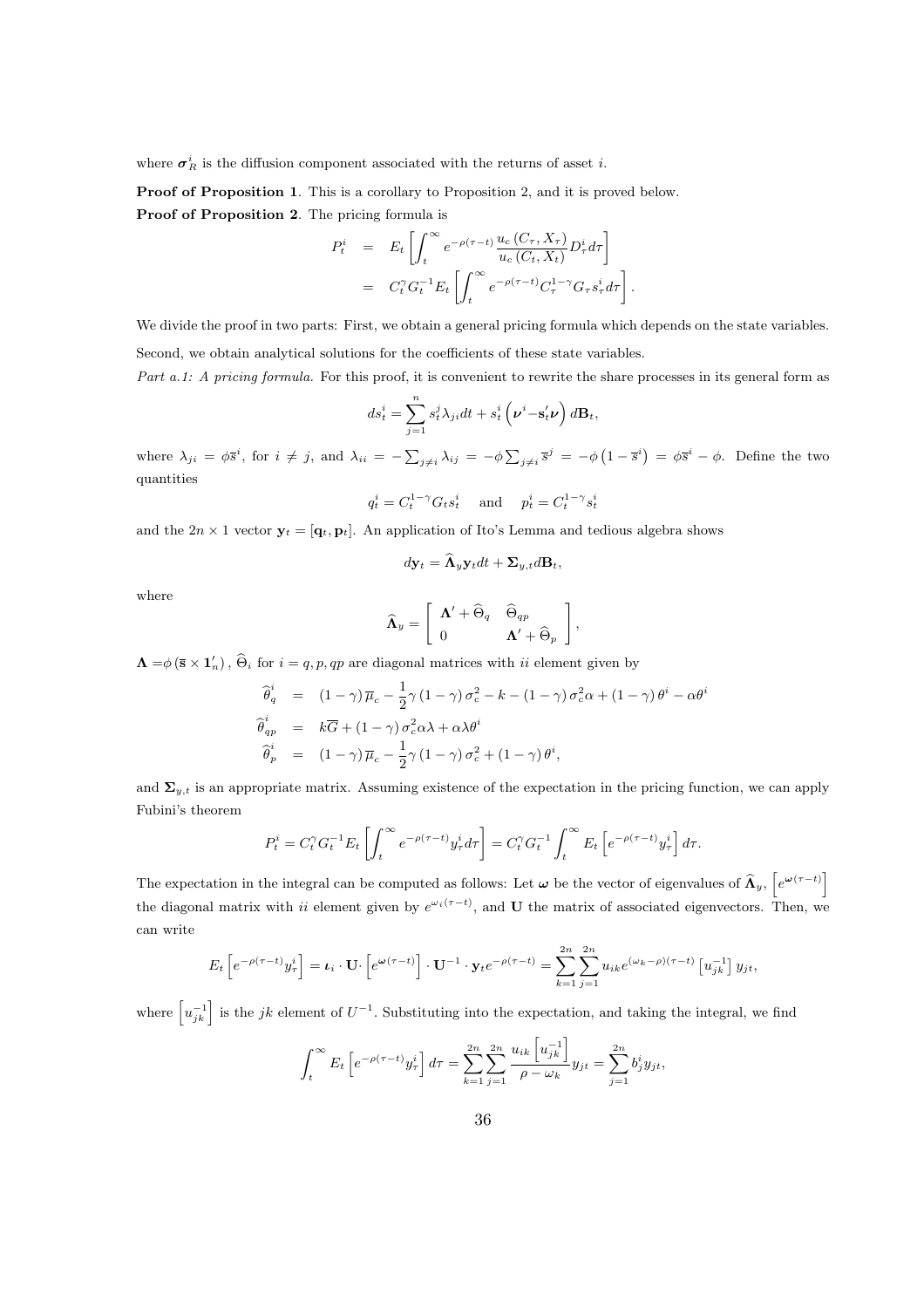where

$$
b_j^i = \sum_{k=1}^{2n} \frac{u_{ik} \left[ u_{kj}^{-1} \right]}{\rho - \omega_k}.
$$

Below, we obtain these coefficients in closed-form. Note, however, that by substituting  $y_{jt} = q_{jt}$  for  $j = 1, ..., n$ and  $y_{jt} = p_{j-n,t}$  for  $j = n + 1, ..., n$  we obtain

$$
P_t^i = C_t^{\gamma} G_t^{-1} E_t \left[ \int_t^{\infty} e^{-\rho(\tau - t)} y_\tau^i d\tau \right] = C_t^{\gamma} G_t^{-1} \left( \sum_{j=1}^n b_{1j}^i q_{j,t} + \sum_{j=1}^n b_{2j}^i p_{j,t} \right)
$$
  
\n
$$
= C_t^{\gamma} G_t^{-1} \left( C_t^{1-\gamma} G_t \sum_{j=1}^n b_{1j}^i s_t^j + C_t^{1-\gamma} \sum_{j=1}^n b_{2j}^i s_t^j \right)
$$
  
\n
$$
= C_t \sum_{j=1}^n \left( b_{1j}^i + b_{2j}^i S_t^{\gamma} \right) s_t^j.
$$

Part a.2: Analytical formulas for  $b_{1,j}^i$  and  $b_{2,j}^i$ . We finally obtain a closed form formula for  $b_j^i$ 's, and thus, of  $b_{1j}^i$  and  $b_{2j}^i$ . First, note that we can write

$$
b_j^i = \boldsymbol{\iota}_i \cdot \mathbf{U} \cdot \left( \mathbf{\Omega}^{-1} \right) \cdot \mathbf{U}^{-1} \boldsymbol{\iota}_j,
$$

where  $\Omega$  is the matrix with the eigenvalues of  $I\rho-\widehat{\Lambda}_y$  on the principal diagonal. But then, since  $\mathbf{U} \cdot (\mathbf{\Omega}^{-1}) \cdot \mathbf{U}^{-1} =$  $\left(\mathbf{I}\rho - \widehat{\mathbf{\Lambda}}_{y}\right)^{-1}$ , we have that for  $i = 1, ..., n$  and  $j = 1, ..., 2n$ 

$$
b_j^i = \boldsymbol{\iota}_i \cdot \left(\mathbf{I} \rho - \widehat{\boldsymbol{\Lambda}}_y\right)^{-1} \cdot \boldsymbol{\iota}_j.
$$

We now explicitly compute these quantities. Define  $\mathbf{B} =$  $\left(\mathbf{I}\rho - \widehat{\mathbf{\Lambda}}_{y}\right)^{-1}$ , so that

$$
\mathbf{B}\left(\mathbf{I}\rho - \widehat{\mathbf{\Lambda}}_{\mathbf{y}}\right) = \mathbf{I}.
$$

Making this explicit, for every  $i = 1, ..., n$  (row) we have

$$
\sum_{j=1}^{2n} b_j^i \left( \mathbf{I} \rho - \widehat{\mathbf{\Lambda}}_{\mathbf{y}} \right)_j = \boldsymbol{\iota}_i,
$$

where  $(I_{\rho} - \hat{\Lambda}_{y})$ is the *j*th row of  $(I_{\rho} - \widehat{\mathbf{\Lambda}}_{\mathbf{y}})$ and  $\iota_i$  is a  $(1 \times 2n)$  row vector with 1 in *i*th position, and zero elsewhere. For every i, we have a system of equations that pins down  $b_j^i$  for all  $j = 1, ..., 2n$ . We now solve this system of equations. To limit the number of indices involved, we do this exercise for  $i = 1$ . Of course, the methodology works for every i. For  $i = 1$  we have then the following two systems of equations. The first holds for  $j = 1, ..., n$  and the second for the remaining n rows:

$$
b_1^1 \left( \rho - \phi \overline{s}^1 + \phi - \widehat{\theta}_q^1 \right) - \sum_{j=2}^n b_j^1 \phi \overline{s}_j = 1 \quad (\text{row 1})
$$

$$
-b_1^1 \phi \overline{s}^1 + b_2^1 \left( \rho - \phi \overline{s}^2 + \phi - \widehat{\theta}_q^2 \right) - \sum_{j=3}^n b_j^1 \phi \overline{s}_j = 0 \qquad \qquad \text{(row 2)}
$$

$$
-\sum_{j=1}^{n-1} b_j^1 \phi \overline{s}_j + b_n^1 \left(\rho - \phi \overline{s}^n + \phi - \widehat{\theta}_q^n\right) = 0 \qquad \text{(row n)}
$$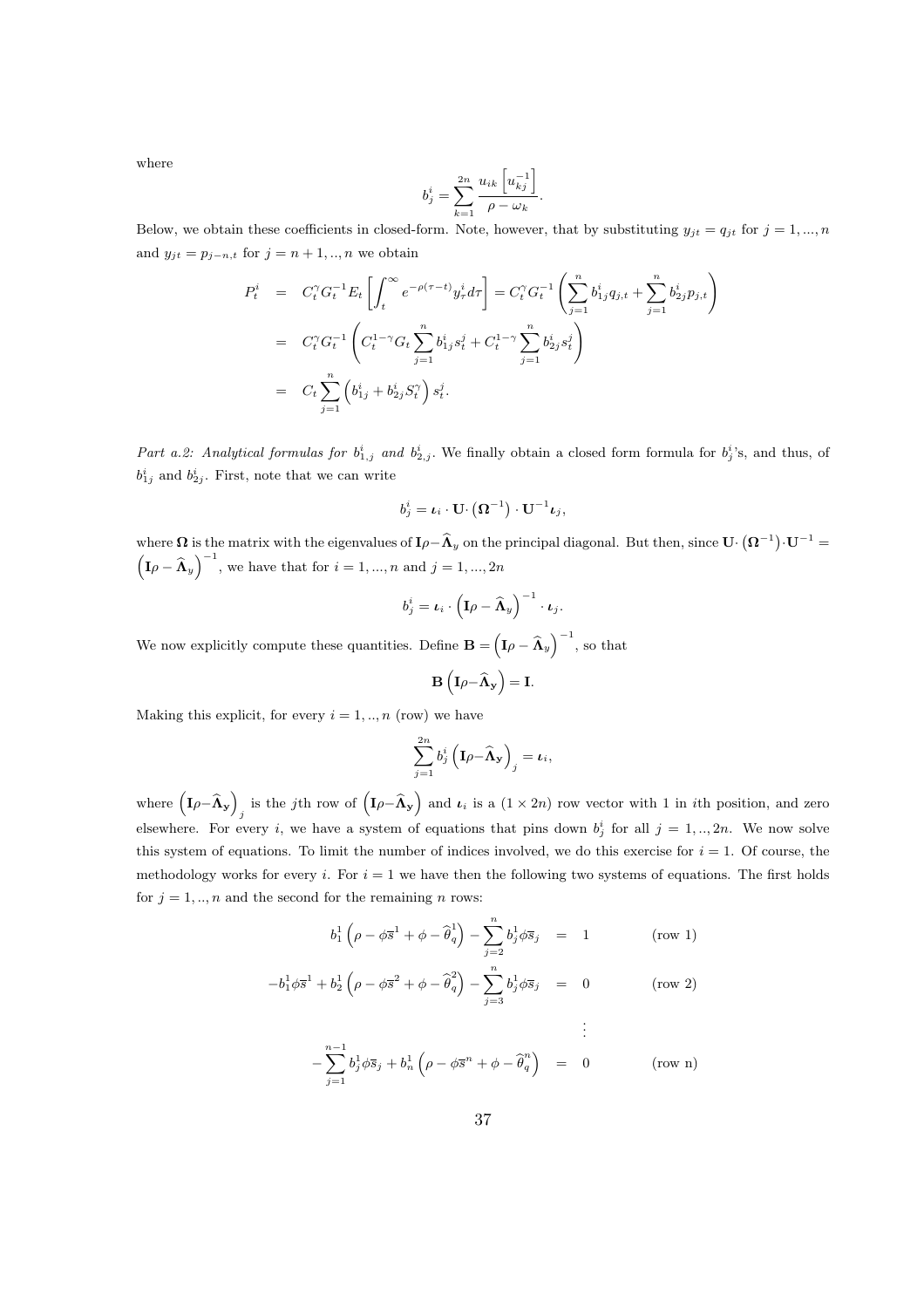$$
-b_1^1 \theta_{qp}^1 + b_{n+1}^1 \left(\rho - \phi \overline{s}^1 + \phi - \widehat{\theta}_p^1\right) - \sum_{j=2}^n b_{n+j}^1 \phi \overline{s}_j = 0 \qquad (\text{row } n+1)
$$

$$
-b_2^1 \theta_{qp}^2 - b_{n+1}^1 \phi \overline{s}_1 + b_{n+2}^1 \left( \rho - \phi \overline{s}^2 + \phi - \widehat{\theta}_p^2 \right) - \sum_{j=3}^n b_{n+j}^1 \phi \overline{s}_j = 0 \qquad (\text{row } n+2)
$$

$$
-b_n^1 \theta_{qp}^n - \sum_{j=1}^{n-1} b_{n+j}^1 \phi \overline{s}_j + b_{2n}^1 \left( \rho - \phi \overline{s}^n + \phi - \widehat{\theta}_p^n \right) = 0 \quad (\text{row } 2n).
$$

The first set of equations is readily solved. In fact, we can write

$$
\begin{array}{rcl} b^1_1&=&\alpha^1_q+\alpha^1_q\times\phi\sum\limits_{j=1}^nb^1_j\overline{s}^j\\[3mm] b^1_k&=&\alpha^k_q\times\phi\sum\limits_{j=1}^nb^1_j\overline{s}^j\quad\mbox{ for }\quad k=2,..,n, \end{array}
$$

where

$$
\alpha_q^i = \frac{1}{\left(\rho + \phi - \widehat{\theta}_q^i\right)}.
$$

Multiply both sides of each row  $k = 1, ..., n$  by  $\bar{s}^k$  and sum across rows to obtain

$$
\sum_{j=1}^n b_j^1 \overline{s}^j = \overline{s}^1 \alpha_q^1 + \sum_{j=1}^n \overline{s}_t^j \alpha_q^j \left( \phi \sum_{j=1}^n b_j^1 \overline{s}^j \right).
$$

Define the constants

$$
H_q = \sum_{j=1}^n \bar{s}^j \alpha_q^j \text{ and } K_q = \frac{1}{1 - \phi H_q}.
$$

Solving for  $\sum_{j=1}^n b_j^1 \bar{s}^j$  we obtain the quantity

$$
\sum_{j=1}^n b_j^1 \overline{s}^j = \overline{s}^1 \alpha_q^1 K_q.
$$

Thus,

$$
b_1^1 = \alpha_q^1 + \alpha_q^1 \times \phi_3^{-1} \alpha_q^1 K_q \tag{36}
$$

$$
b_k^1 = \alpha_q^k \times \phi \overline{s}^1 \alpha_q^1 K_q \quad \text{for} \quad k = 2, ..., n. \tag{37}
$$

Hence, the first term in the price-consumption ratio obtained earlier, i.e.,

$$
\frac{P_t^1}{C_t} = \sum_{j=1}^n b_{1j}^1 s_t^j + \sum_{j=1}^n b_{2j}^1 s_t^j S_t^{\gamma},
$$

is given by

$$
\sum_{j=1}^n b_{1j}^1 s_t^j = \alpha_q^1 s_t^1 + \phi \overline{s}^1 \alpha_q^1 K_q \sum_{j=1}^n \alpha_q^k s_t^j,
$$

where recall that for  $j = 1, ..., n$  we defined earlier  $b_{1j}^1 = b_j^1$ .

We now turn to the second system of equations, which for  $k = 1, ..., n$  can be rewritten as

$$
b_{n+k}^1=\alpha_p^k\phi\sum_{j=1}^nb_{n+j}^1\bar{s}^j+b_k^1\alpha_p^k\widehat{\theta}^k_{qp}
$$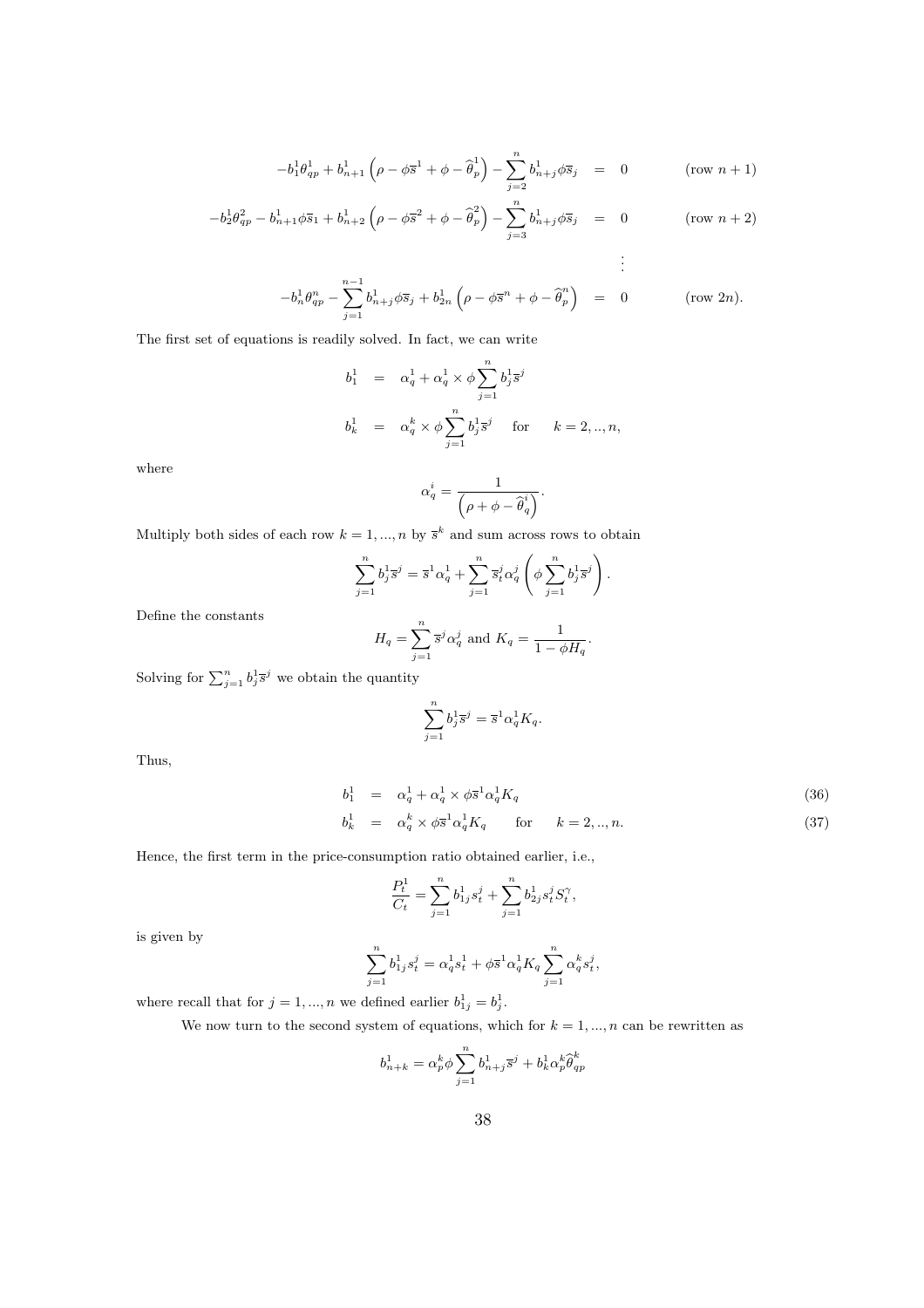with

$$
\alpha_p^k = \frac{1}{\left(\rho + \phi - \widehat{\boldsymbol \theta}_p^k\right)}
$$

and  $b_k^1$  given in (36) - (37). Substitute  $b_k^1$  first, to obtain

$$
b_{n+1}^1 = \alpha_p^1 \phi \sum_{j=1}^n b_{n+j}^1 \overline{s}^j + \alpha_{pq}^1 + \alpha_{pq}^1 \times \phi \overline{s}^1 \alpha_q^1 K_q
$$
  

$$
b_{n+k}^1 = \alpha_p^k \phi \sum_{j=1}^n b_{n+j}^1 \overline{s}^j + \alpha_{pq}^k \phi \overline{s}^1 \alpha_q^1 K_q,
$$

where

$$
\alpha_{pq}^k = \alpha_p^k \widehat{\theta}_{qp}^k \alpha_q^k.
$$

As before, for  $k = 1, ..., n$  multiply both sides by  $\bar{s}^k$  and sum across k's to obtain

$$
\sum_{k=1}^{n} \bar{s}^{k} b_{n+k}^{1} = \alpha_{pq}^{1} \bar{s}^{1} + \left(\sum_{k=1}^{n} \bar{s}^{k} \alpha_{p}^{k}\right) \phi \sum_{j=1}^{n} b_{n+j}^{1} \bar{s}^{j} + \left(\sum_{k=1}^{n} \bar{s}^{k} \alpha_{pq}^{k}\right) \phi \bar{s}^{1} \alpha_{q}^{1} K_{q}.
$$

Let

$$
H_p = \left(\sum_{k=1}^n \overline{s}^k \alpha_p^k\right),
$$

and solve for  $\sum_{k=1}^{n} \bar{s}^{k} b_{n+k}^{1}$  to find

$$
\sum_{k=1}^{n} \bar{s}^{k} b_{n+k}^{1} = \alpha_{pq}^{1} \bar{s}^{1} K_{p} + \left(\sum_{k=1}^{n} \bar{s}^{k} \alpha_{pq}^{k}\right) \phi \bar{s}^{1} \alpha_{q}^{1} K_{q} K_{p},
$$

where

$$
K_p = \frac{1}{(1 - \phi H_p)}.
$$

Substitute back into  $b_{n+1}^1$  and  $b_{n+k}^1$  and find

$$
b_{n+1}^1 = \alpha_{pq}^1 + \overline{s}^1 g_1^1
$$
  

$$
b_{n+k}^1 = \overline{s}^1 g_k^1,
$$

where for  $k = 1, ..., n$ 

$$
g_k^1 = \alpha_q^1 \phi \left\{ \alpha_p^k \left( \alpha_p^1 \theta_{pq}^1 K_p + \left( \sum_{j=1}^n \overline{s}^j \alpha_{pq}^j \right) \phi K_q K_p \right) + \alpha_{pq}^k K_q \right\}.
$$

Thus, the second part in the price-consumption ratio is given by

$$
\sum_{j=1}^{n} b_{2j}^{1} s_{t}^{j} = \alpha_{pq}^{1} s_{t}^{1} + \overline{s}^{1} \sum_{k=1}^{n} g_{k}^{1} s_{t}^{k}.
$$

Generalizing the above derivations for every  $i = 1, ..., n$ , we can finally write

$$
\frac{P_t^i}{D_t^i} = \alpha_0^i + \alpha_1^i S_t^\gamma + \alpha_2^i\left(\mathbf{s}_t\right) \left(\frac{\overline{s}^i}{s_t^i}\right) + \alpha_3^i\left(\mathbf{s}_t\right) \left(\frac{\overline{s}^i}{s_t^i}\right) S_t^\gamma,
$$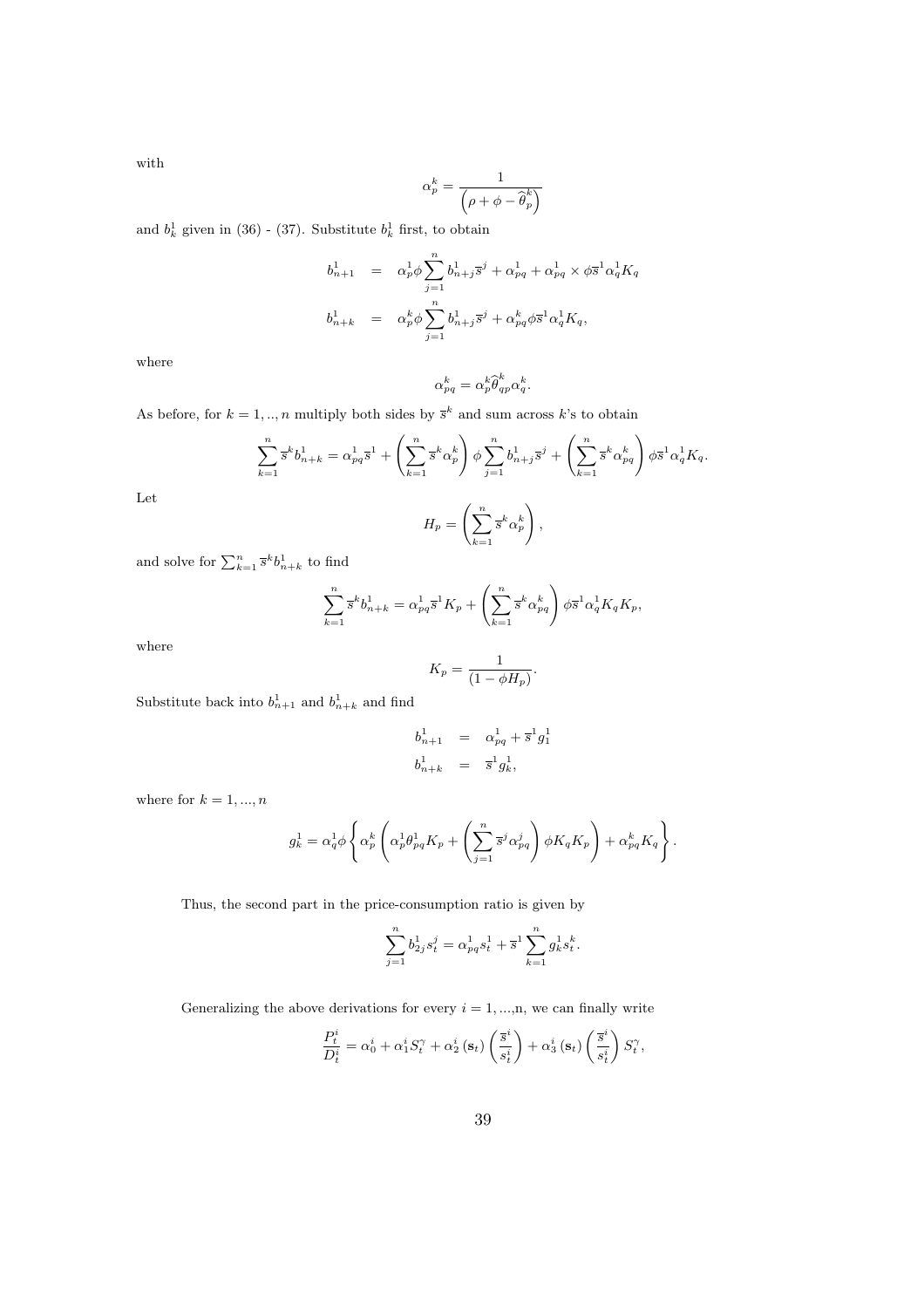where

$$
\alpha_0^i = \alpha_q^i = \frac{1}{\left(\rho + \phi - \hat{\theta}_q^i\right)}
$$
\n
$$
\alpha_1^i = \alpha_{pq}^i = \frac{\hat{\theta}_{pq}^i}{\left(\rho + \phi - \hat{\theta}_q^i\right)\left(\rho + \phi - \hat{\theta}_p^i\right)}
$$
\n
$$
\alpha_2^i \left(\mathbf{s}_t\right) = \phi \alpha_q^i K_q \left(\mathbf{s}_t^i \ \alpha_q\right)
$$
\n
$$
\alpha_3^i \left(\mathbf{s}_t\right) = \mathbf{s}_t^i \ \mathbf{g}^i,
$$

where

$$
g_{k}^{i}=\alpha_{q}^{i}\phi\left\{\alpha_{p}^{k}\left(\alpha_{p}^{i}\widehat{\theta}_{pq}^{i}K_{p}+\left(\mathbf{\overline{s}}^{\prime}\;\boldsymbol{\alpha}_{pq}\right)\phi K_{q}K_{p}\right)+\alpha_{pq}^{k}K_{q}\right\}
$$

and

$$
\begin{array}{rcl}\n\widehat{\theta}_q^i & = & \left(1-\gamma\right)\overline{\mu}_c - \left(1-\gamma\right)\left(\frac{1}{2}\gamma + \alpha\right)\sigma_c^2 - k + \left(1-\gamma - \alpha\right)\theta^i \\
\widehat{\theta}_{qp}^i & = & k\overline{G} + \left(1-\gamma\right)\sigma_c^2\alpha\lambda + \alpha\lambda\theta^i \\
\widehat{\theta}_p^i & = & \left(1-\gamma\right)\overline{\mu}_c - \frac{1}{2}\gamma\left(1-\gamma\right)\sigma_c^2 + \left(1-\gamma\right)\theta^i.\n\end{array}
$$

Proof of Proposition 3. The diffusion component of stock returns is given by

$$
\sigma_{R,t}^{i} = \frac{S_t^{\gamma} \alpha \left(1 - \lambda S_t^{\gamma}\right)}{f_1^{i}\left(\frac{\overline{s}_t^{i}}{s_t^{i}}, \mathbf{s}_t\right) + S_t^{\gamma}} \sigma_c + \left(\frac{1}{1 + f_2^{i}\left(S_t, \mathbf{s}_t\right)\left(\frac{\overline{s}_t^{i}}{s_t^{i}}\right)} + \eta_{it}^{i}\right) \sigma_D^{i}\left(\mathbf{s}_t\right) + \sum_{j \neq i} \eta_{jt}^{i} \sigma_D^{j}\left(\mathbf{s}_t\right).
$$
\n(38)

In fact, we can write

$$
P_t^i = C_t \left( \alpha_0^i s_t^i + \alpha_2^i \left( \mathbf{s}_t \right) \overline{s}^i + \left( \alpha_1^i s_t^i + \alpha_3^i \left( \mathbf{s}_t \right) \overline{s}^i \right) S_t^{\gamma} \right).
$$

Define by  $\widetilde{S}_t = S_t^{\gamma} = G_t^{-1}$ . Using Ito's Lemma, it is immediate to see that the diffusion of  $d\widetilde{S}$  is given by

$$
\boldsymbol{\sigma}_{S}\left(S^{\gamma}\right)=S_{t}^{\gamma}\alpha\left(1-\lambda S_{t}^{\gamma}\right)\boldsymbol{\sigma}_{c}.
$$

Thus, an application of Ito's Lemma shows that the diffusion term of  $P_t^i$  is given by

$$
\sigma_{R,t}^{i} = \sigma_{c} + \frac{\left(\alpha_{1}^{i}s_{t}^{i} + \alpha_{3}^{i}\left(\mathbf{s}_{t}\right)\bar{s}^{i}\right)S_{t}^{\gamma}\alpha\left(1-\lambda S_{t}^{\gamma}\right)}{\left(\alpha_{0}^{i}s_{t}^{i} + \alpha_{2}^{i}\left(\mathbf{s}_{t}\right)\bar{s}^{i} + \left(\alpha_{1}^{i}s_{t}^{i} + \alpha_{3}^{i}\left(\mathbf{s}_{t}\right)\bar{s}^{i}\right)S_{t}^{\gamma}\right)}\sigma_{c} + \sum_{k=1}^{n} \left\{\frac{\left(\alpha_{0}^{i} + \alpha_{1}^{i}S_{t}^{\gamma}\right)1_{\{i\}} + \phi\alpha_{q}^{i}K_{q}\alpha_{q}^{k} + g_{k}^{i}}{\left(\alpha_{0}^{i}s_{t}^{i} + \alpha_{2}^{i}\left(\mathbf{s}_{t}\right)\bar{s}^{i} + \left(\alpha_{1}^{i}s_{t}^{i} + \alpha_{3}^{i}\left(\mathbf{s}_{t}\right)\bar{s}^{i}\right)S_{t}^{\gamma}\right)}\right\}s_{t}^{k}\sigma^{k}\left(\mathbf{s}_{t}\right),
$$

where  $1_{\{i\}}$  is the indicator function for  $k = i$ . Since  $\sigma_D^i(\mathbf{s}_t) = \sigma_c + \sigma^i(\mathbf{s}_t)$ , and since by construction

$$
\sum_{k=1}^n\left\{\frac{\left(\alpha_0^i+\alpha_1^iS_t^{\gamma}\right)1_{\{k=i\}}+\phi\alpha_q^iK_q\alpha_q^k+g_k^i}{\left(\alpha_0^is_t^i+\alpha_2^i\left(\mathbf{s}_t\right)\overline{s}^i+\left(\alpha_1^is_t^i+\alpha_3^i\left(\mathbf{s}_t\right)\overline{s}^i\right)S_t^{\gamma}\right)}\right\}s_t^k=1,
$$

we can rewrite

$$
\sigma_{R,t}^{i} = \frac{S_t^{\gamma} \alpha (1 - \lambda S_t^{\gamma})}{f_1^{i} (\bar{s}^{i}/s_t^{i}; \mathbf{s}_t) + S_t^{\gamma}} \sigma_c + \sum_{k=1}^n \left\{ \frac{(\alpha_0^{i} + \alpha_1^{i} S_t^{\gamma}) 1_{\{k=1\}} + \phi \alpha_q^{i} K_q \alpha_q^{k} + g_k^{i}}{(\alpha_0^{i} s_t^{i} + \alpha_2^{i} (\mathbf{s}_t) \bar{s}^{i} + (\alpha_1^{i} s_t^{i} + \alpha_3^{i} (\mathbf{s}_t) \bar{s}^{i}) S_t^{\gamma}}) \right\} s_t^{k} \sigma_D^{k}(\mathbf{s}_t)
$$
\n
$$
= \frac{S_t^{\gamma} \alpha (1 - \lambda S_t^{\gamma})}{f_1^{i} (\bar{s}^{i}/s_t^{i}; \mathbf{s}_t) + S_t^{\gamma}} \sigma_c + \left\{ \frac{1}{1 + f_2(S_t^{\gamma} s_t) \left( \frac{\bar{s}_t^{i}}{s_t^{i}} \right)} + \eta_{i,t}^{i} \right\} \sigma_D^{i}(\mathbf{s}_t) + \sum_{k \neq i} \eta_{k,t}^{i} \sigma_D^{k}(\mathbf{s}_t),
$$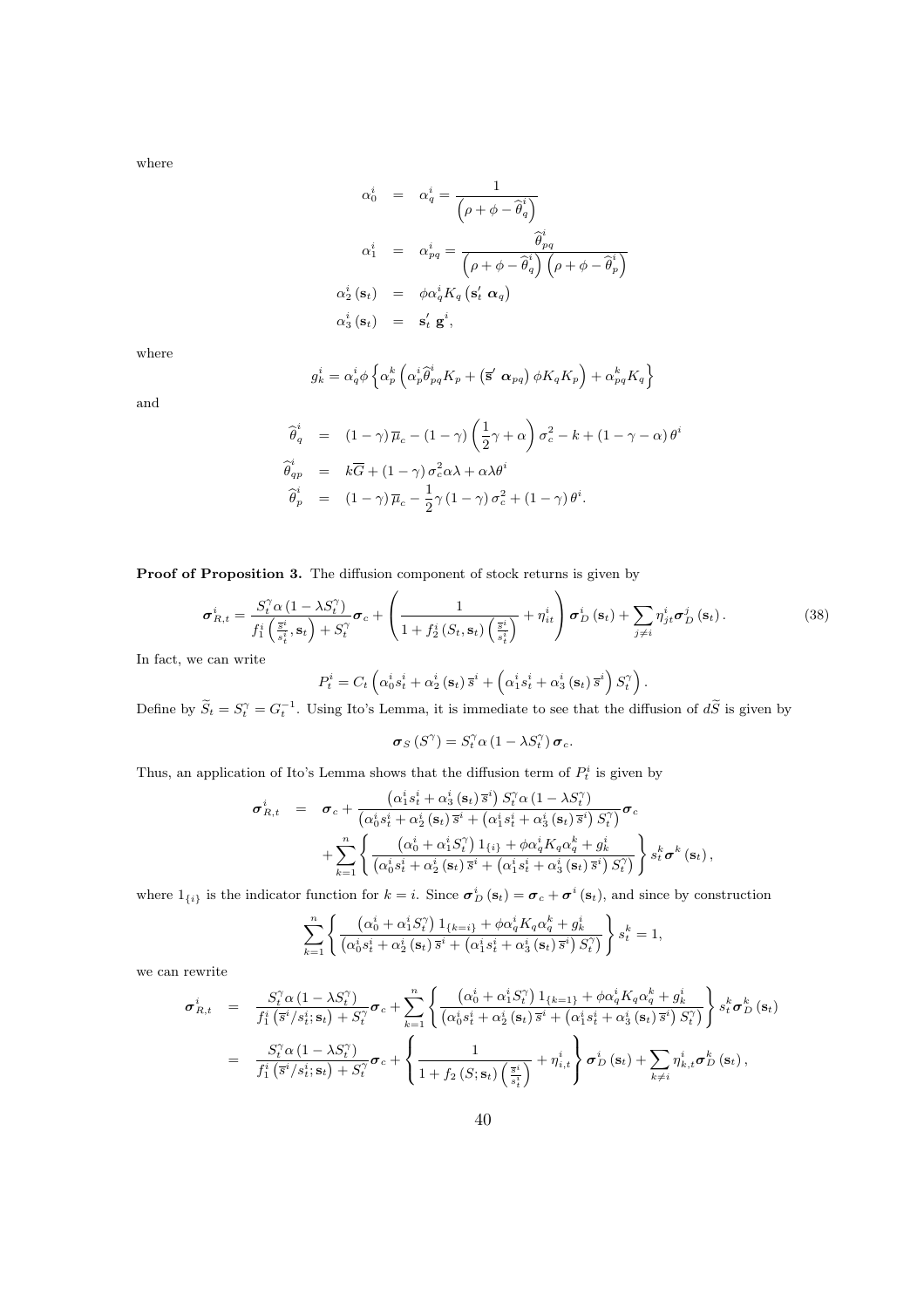where

$$
f_1^i\left(\overline{s}^i/s_t^i; \mathbf{s}_t\right) = \frac{\alpha_0^i + \alpha_2^i\left(\mathbf{s}_t\right)\left(\overline{s}^i/s_t^i\right)}{\alpha_1^i + \alpha_3^i\left(\mathbf{s}_t\right)\left(\overline{s}^i/s_t^i\right)}
$$

$$
f_2\left(S; \mathbf{s}_t\right) = \frac{\alpha_2^i\left(\mathbf{s}_t\right) + \alpha_3^i\left(\mathbf{s}_t\right)S_t^{\gamma}}{\alpha_0^i + \alpha_1^iS_t^{\gamma}}
$$

and

$$
\eta_{k,t}^{i} = \frac{\left(\phi\alpha_q^i K_q \alpha_q^k + g_k^i\right) s_t^k}{\left(\alpha_0^i s_t^i + \alpha_2^i \left(\mathbf{s}_t\right) \overline{s}^i + \left(\alpha_1^i s_t^i + \alpha_3^i \left(\mathbf{s}_t\right) \overline{s}^i\right) S_t^{\gamma}\right)}.
$$
\n(39)

Note also that

$$
f_1' < 0 \text{ if and only if } \frac{\alpha_2^i(\mathbf{s})}{\alpha_3^i(\mathbf{s})} < \frac{\alpha_0^i}{\alpha_1^i} = \frac{1}{\alpha_p^i \widehat{\theta}_{pq}}.
$$

Finally, the expected return is obtained from  $\sigma_{R,t}$  by using the formula

$$
E_t\left[dR_t^i\right] = -Cov_t\left(dR_t^i, \frac{dm}{m_t}\right).
$$

Q.E.D.

Proof of Proposition 1. The price-consumption ratio of the total wealth portfolio can be obtained by simply adding the prices of individual securities. In particular, we find

$$
\alpha_0^{TW}(\mathbf{s}_t) = \sum_{i=1}^n \alpha_q^i s_t^i + \sum_{i=1}^n \phi \overline{s}^i \alpha_q^i K_q \sum_{j=1}^n \alpha_q^k s_t^j = (1 + \phi K_q \overline{\mathbf{s}}' \alpha_q) \alpha_q' \mathbf{s}_t
$$
  

$$
\alpha_1^{TW}(\mathbf{s}_t) = \sum_{i=1}^n \alpha_{pq}^i s_t^i + \sum_{i=1}^n \phi \overline{s}^i \sum_{k=1}^n \left\{ \alpha_p^k \left( \alpha_{pq}^i K_p + \overline{\mathbf{s}} \alpha_{pq} \phi \alpha_q^i K_q K_p \right) + \alpha_{pq}^k \alpha_q^i K_q \right\} s_t^k.
$$

Algebra shows

$$
\alpha_0^{TW}(\mathbf{s}_t) = \frac{1}{1 - \phi H_q} \alpha'_q \mathbf{s}_t
$$
  
\n
$$
\alpha_1^{TW}(\mathbf{s}_t) = \frac{1}{1 - \phi H_q} ((\alpha_p \mathbf{s}_t) K_p \phi \overline{\mathbf{s}} \alpha_{pq} + \alpha_{pq} \mathbf{s}_t).
$$

We now turn to the computation of the volatility and expected returns of the total wealth (TW) portfolio. An application of Ito's Lemma to  $P_t^{TW} = C_t \left( \alpha_0^{TW} (\mathbf{s}_t) + \alpha_1^{TW} (\mathbf{s}_t) S_t^{\gamma} \right)$ ´ implies that the diffusion part of the TW portfolios is given by

$$
\sigma_{P,t}^{TW} = \sigma_c + \frac{\alpha_1^{TW}(\mathbf{s}_t)}{\alpha_0^{TW}(\mathbf{s}_t) + S_t^{\gamma} \times \alpha_1^{TW}(\mathbf{s}_t)} S_t^{\gamma} \alpha (1 - \lambda S_t^{\gamma}) \sigma_c \n+ \frac{\alpha_q + S_t^{\gamma} (K_p \phi \bar{\mathbf{s}} \alpha_{pq} \alpha_p + \alpha_{pq})}{\alpha_q' \mathbf{s}_t + S_t^{\gamma} \times ((\alpha_p \mathbf{s}_t) K_p \phi \bar{\mathbf{s}} \alpha_{pq} + \alpha_{pq} \mathbf{s}_t)} \mathbf{I}(\mathbf{s}_t) \sigma (\mathbf{s}_t) \n= \sigma_c + \frac{S_t^{\gamma} \alpha (1 - \lambda S_t^{\gamma})}{f_1^{TW}(\mathbf{s}_t) + S_t^{\gamma}} \sigma_c + \sum_{j=1}^n \frac{\{\alpha_q^j + S_t^{\gamma} (K_p \phi \bar{\mathbf{s}} \alpha_{pq} \alpha_p^j + \alpha_{pq}^j)\} s_t^j}{\sum_{k=1}^n \{\alpha_q^k + S_t^{\gamma} \times (K_p \phi \bar{\mathbf{s}} \alpha_{pq} \alpha_p^k + \alpha_{pq}^k)\} s_t^k} (\nu^j - \mathbf{s}' \cdot \nu) \n= \frac{S_t^{\gamma} \alpha (1 - \lambda S_t^{\gamma})}{f_1^{TW}(\mathbf{s}_t) + S_t^{\gamma}} \sigma_c + \sum_{j=1}^n w_{jt}^{TW} \sigma_D(\mathbf{s}_t)
$$

with

$$
f_1^{TW}(\mathbf{s}_t) = \frac{\alpha_0^{TW}(\mathbf{s}_t)}{\alpha_1^{TW}(\mathbf{s}_t)},
$$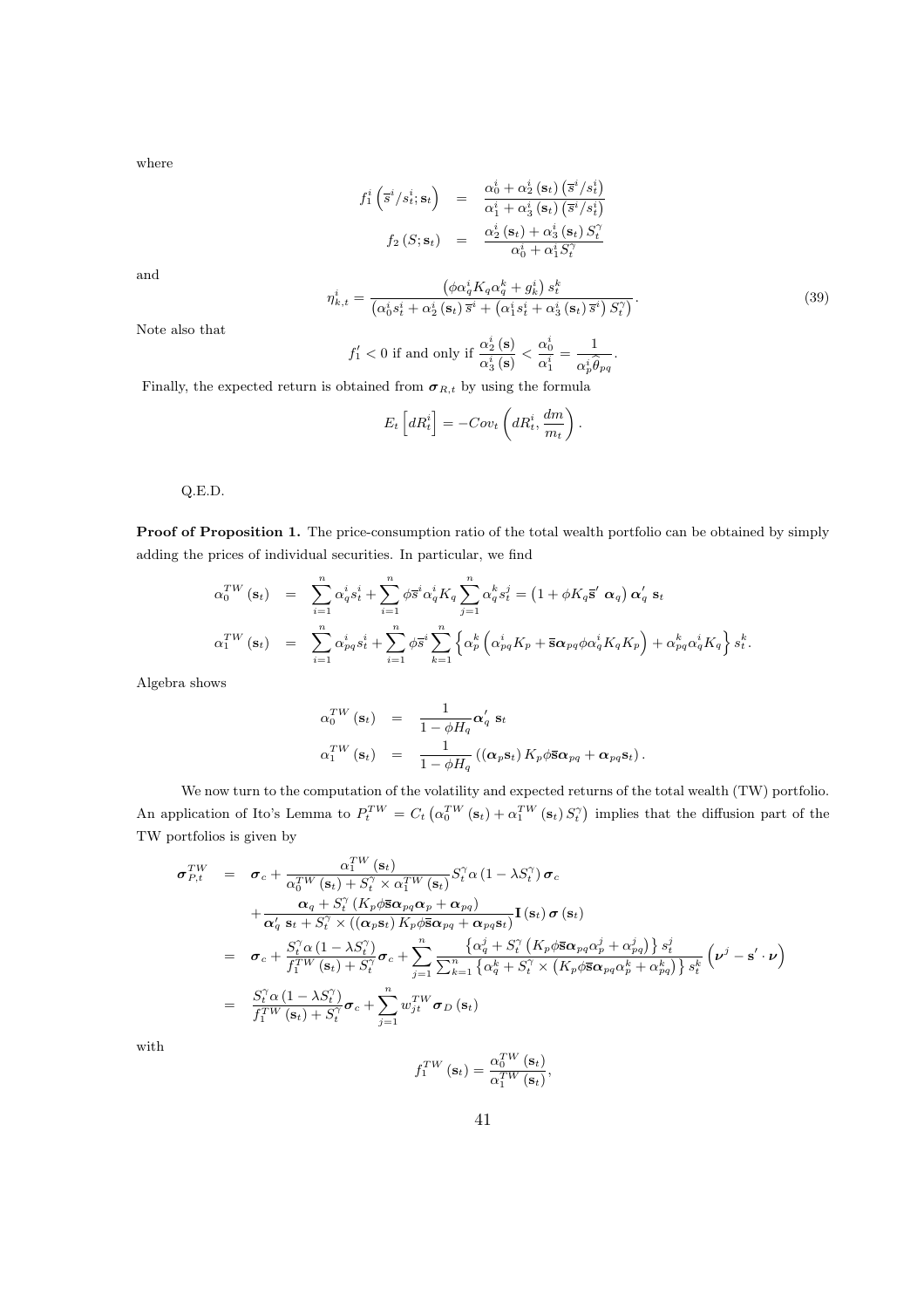and where

$$
w_{jt}^{TW} = \frac{\left\{\alpha_q^j + S_t^{\gamma} \left(K_p \phi \overline{\mathbf{s}} \alpha_{pq} \alpha_p^j + \alpha_{pq}^j\right)\right\} s_t^j}{\sum_{k=1}^n \left\{\alpha_q^k + S_t^{\gamma} \times \left(K_p \phi \overline{\mathbf{s}} \alpha_{pq} \alpha_p^k + \alpha_{pq}^k\right)\right\} s_t^k}
$$

are weights such that  $\sum_j w_{jt}^{TW} = 1$ . Given the form of the stochastic discount factor, we obtain

$$
E_t \left[ dR_t^{TW} \right] = -Cov_t \left( dR_t^{TW}, \frac{dm_t}{m_t} \right)
$$
  
= 
$$
(\gamma + \alpha (1 - \lambda S^{\gamma})) \left\{ \frac{S_t^{\gamma} \alpha (1 - \lambda S_t^{\gamma})}{f_1^{TW}(\mathbf{s}_t) + S_t^{\gamma}} \boldsymbol{\sigma}_c + \sum_{j=1}^n w_{jt}^{TW} \boldsymbol{\sigma}_{CF,t}^{jc} \right\}.
$$

Q.E.D.

#### Appendix C. Simulation results under different parameterizations

In this appendix we discuss the simulations results under different parameterizations, contained in Tables A.1 and A.2.

#### C.1 Return characteristics under different parameterizations

Columns 1 to 3 of Table A.1 report the combination of cash-flow parameters used in simulations. Columns 4 to 11 report the results for the total wealth portfolio and risk-free rate, while columns 12 and 13 report the value premium. In boldface we report the benchmark case discussed in the previous sections.

The properties of the total wealth portfolio return (columns 4 and 5), interest rate (columns 6 and 7) and return predictability (columns 8 to 11) are empirically reasonable across parameter choices, although some differences exist across the various cash-flow parameter combinations. These differences are driven by general equilibrium restrictions, as the properties of the aggregate portfolio depend upon the properties of individual stock returns, and thus, on the characteristics of the individual cash-flow dynamics. The main impact of the general equilibrium restrictions on the total wealth portfolio is that it induces a small predictable component in expected consumption growth (see the discussion in Section 5.2.) In particular, as we increase the cash-flow risk  $\bar{\theta}_{CF}$ , the term  $\mu_{c,1}$  (s<sub>t</sub>) = s'<sub>t</sub>  $\theta_{CF}$  in (3), which governs the forecastable component in expected consumption growth, varies more and as a result, consumption growth becomes more predictable. This higher predictability of consumption growth decreases the average equity premium. To reiterate the intuition, our model features a low elasticity of intertemporal substitution and this translates into a declining price/consumption ratio in the presence of an increase in expected consumption growth; because the latter is positively correlated with consumption shocks, it follows that the equity premium declines as  $\bar{\theta}_{CF}$  increases. This argument is also behind the lower long-return predictability in our model relative to other external habit persistence models.

Turning now to the cross-section of stock returns, column 12 of Table A.1 reports the difference in average return between the value portfolio (portfolio 10, with low  $P/D$  ratio) and the growth portfolio (portfolio 1, with high P/D ratio). We see that for each level of  $\phi$  and for each level of share volatility  $\overline{\nu}$ , as we increase the cash-flow risk parameter from  $\bar{\theta}_{CF} = 0$  to  $\bar{\theta}_{CF} = 0.345\%$ , the value premium moves from negative (i.e. a growth premium) to positive. The intuition behind this result was discussed in Sections 4.2 and 4.3 and summarized in Fig. 2 and 4. Table A.1 shows that indeed, the model is able to quantitatively match the value premium for several parametric specifications, in addition to the one used in our benchmark case (in boldface).

Column 13 of Table 3 shows the CAPM fitted value premium. For each simulated portfolio i we compute the CAPM implied expected return,  $\bar{r}^i = \beta^i \bar{r}^m$ , where  $\bar{r}^m$  is the simulated average market excess return, and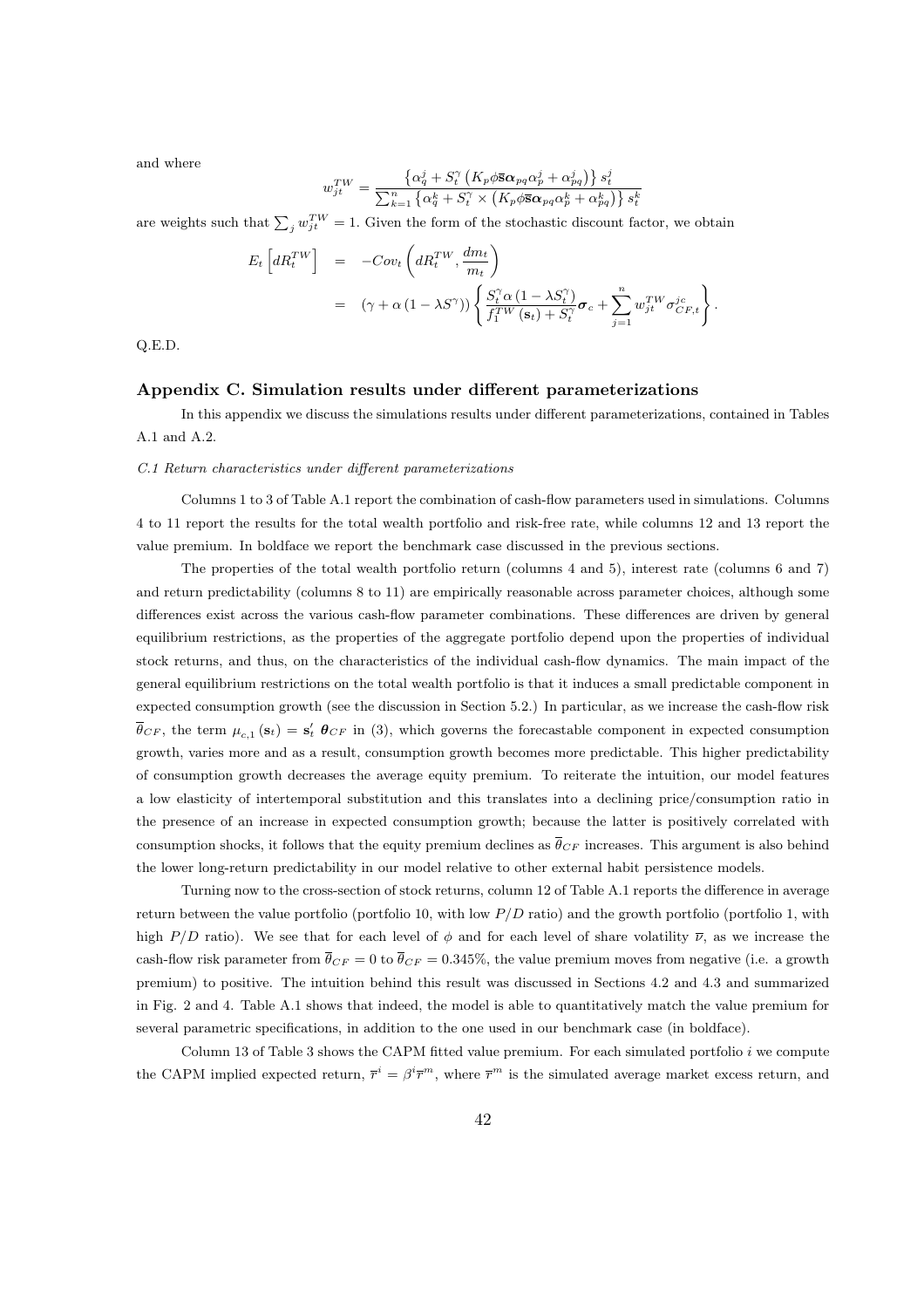$\beta^i = cov(r_t^i, r_t^m)/var(r_t^m)$  is the market beta. The last column reports the difference in CAPM expected return between the value portfolio (portfolio 10) and the growth portfolio (portfolio 1). If the CAPM gave a good description of the model, we would obtain a spread identical to the difference in average return in column 12. The last column of Table A.1 shows that this is not the case when  $\overline{\theta}_{CF}$  is high. Why does the CAPM fail in our setting when  $\bar{\theta}_{CF}$  is high? In our model, a high  $\bar{\theta}_{CF}$  yields a mild time variation in expected consumption growth through the term  $\mu_{c,1}(\mathbf{s}_t) = \mathbf{s}'_t \boldsymbol{\theta}_{CF}$ , a time variation which, as discussed earlier in Section 5.2, invalidates the **CAPM** 

At this point, it is perhaps useful to return to the evidence concerning the CAPM in the longer sample. As we showed in Table 1 Panel C-2, and unlike the postwar sample, betas and average returns correlate positively in the cross-section in the 1926-2001 sample and the CAPM can, at least partially, explain some of the value premium. If generating a big gap between the simulated value premium and the CAPM fitted value premium is not an objective, one can greatly improve the performance of our model, particularly in what refers to the market portfolio. Indeed, consider the parameterization  $\phi = 0.07$ ,  $\overline{\nu} = 0.40$  and  $\overline{\theta}_{CF} = 0.3\%$ . In this case, notice that as shown in Table A.1, the value premium is a respectable 4.91%, close to the empirical counterpart in the long sample of 5.76%, but more importantly the simulated equity premium is a robust 7.06% and the volatility is 17.37%, which are much closer to the empirically observed values (see Table 1). Thus, the model is quite capable of matching the fundamental moments in the time-series and the cross-section at the expense of a relatively good CAPM fit of the value premium, which is consistent with the evidence in the long sample. But as we show next, the cash-flow risk puzzle obtains in all these alternative parameterizations.

#### C.2 Cash-flow characteristics under different parameterizations

Table A.2 shows the properties of the cash-flow processes under the different parameterizations. Our purpose is to evaluate whether different parameterizations of the model imply cash-flow betas which are closer to their empirical counterparts, as opposed to the benchmark case. columns 6 and 7 of Table A.2 report the cash-flow beta for the growth portfolio (portfolio 1) and the value portfolio (portfolio 10), respectively, while column 8 reports their spread. For each level of  $\phi$  and each volatility  $\overline{\nu}$ , as we increase the cash-flow risk dispersion parameter  $\bar{\theta}_{CF}$ , the cash-flow beta of the growth portfolio decreases, while the one of the value portfolio increases, in line with the empirical evidence. As shown in Table A.1, in order for the model to yield a value premium of 5% or more, we must have a dispersion of cash-flow risk  $\bar{\theta}_{CF}$  of at least 0.2%, independently of the other cash-flow risk parameters,  $\phi$  and  $\overline{\nu}$ . The last column of Table A.2 shows that for such values, the implied cash-flow beta spread is too high.

An alternative way of seeing this "excessive" cash-flow risk that the model seems to require to undo the strong discount effects implied by external habit persistence models, is to look at the implied dispersion in the correlation coefficients between dividend and consumption growth across individual assets. The minimum and maximum correlation in simulation is contained in columns 4 and 5 in Table A.2. Again, for those parameter combinations in which a value premium arises, the dispersion of correlations is large: For instance, when  $\phi = 0.07$ ,  $\overline{\nu} = 0.55$ , and  $\overline{\theta}_{CF} = 0.345\%$ , we have that the dispersion of correlations between dividend growth and consumption across assets is  $[\rho, \overline{\rho}] = [-37.44\%, 42.44\%]$ , which are rather large. This can be compared, for instance, with the correlation between aggregate dividend and consumption growth in quarterly data which is at most 0.2 and thus, the presence of substantial idiosyncratic risk should imply a lower correlation coefficient for individual assets.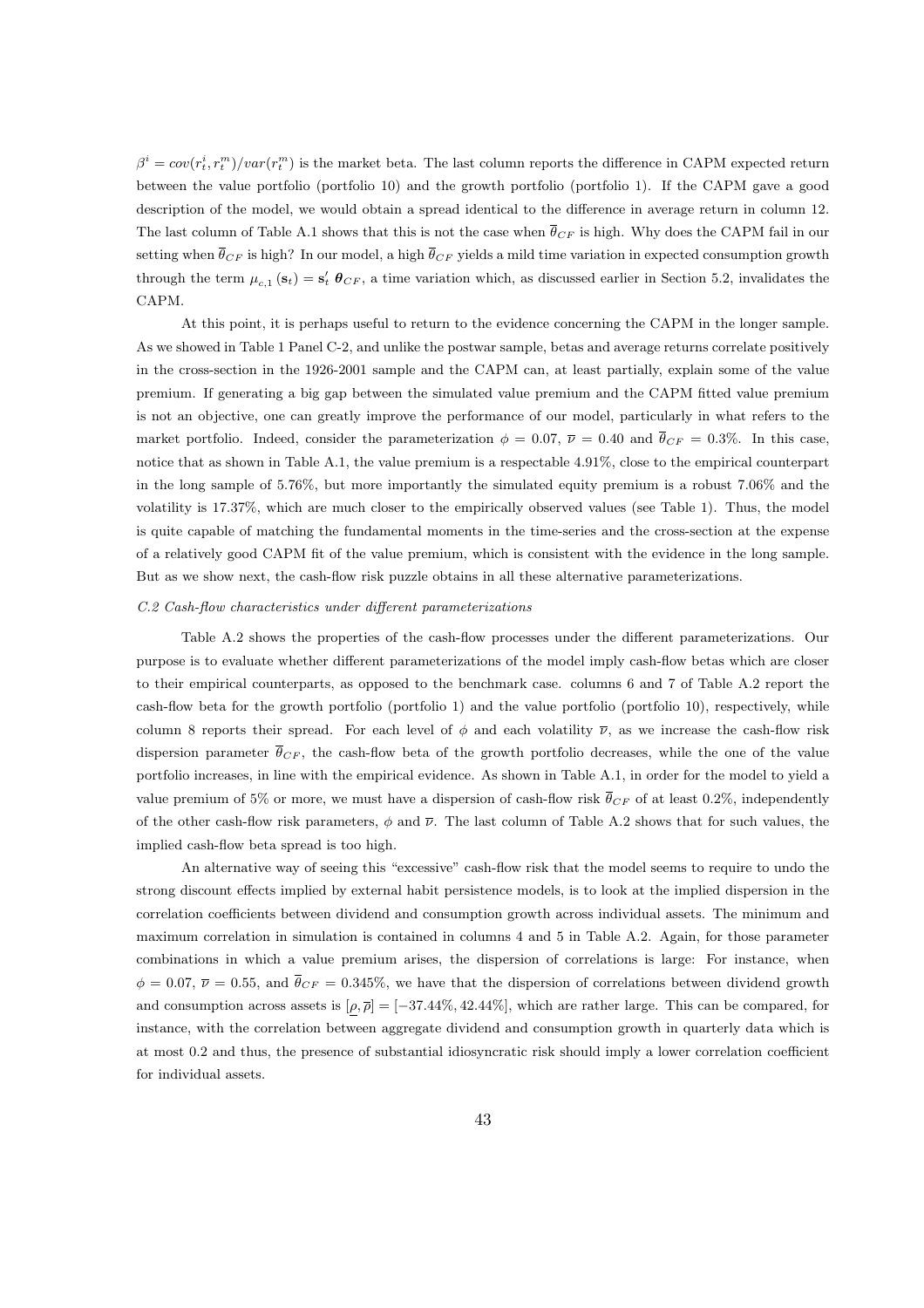## Table 1.

Basic moments in empirical data: 1948 – 2001.

Panel A: Summary statistics for the market portfolio.  $\overline{R}^M$  and vol $(R^M)$  the annualized mean and standard deviation, respectively, of the excess returns of the market portfolio over the three-month Treasury bill.  $\bar{r}^f$  and  $\text{vol}(r^f)$  are the mean and standard deviation, respectively, of the real risk-free rate, as measured by three-month Treasury bill rate at the end of each quarter minus the expected (CPI) inflation computed from an AR(4). Panel B: Predictability quarterly regressions of excess returns at the 1-, 2-, 3-, and 4-year horizons on the log of the price-dividend ratio of the market portfolio. t-Stat denotes the Newey-West t-statistic where the number of lags is the double of the forecasting horizon. Panel C-1: Summary statistics for the cross-section of stock returns for the sample period 1948–2001.  $\overline{R}$  is the annualized average excess returns of each of the decile portfolios,  $\overline{ME/BE}$  is the average market-to-book, and  $\overline{P/D}$  the average price-dividend ratio. CAPM  $\beta$  is obtained by running time-series regressions of excess return on each of the ten decile portfolios sorted on  $ME/BE$  on the market excess return, where ME is the market equity and BE is the book value. CAPM  $\alpha$ denotes the intercepts of the time-series regression and the  $t(\alpha)$  is the heteroskedasticity corrected t-statistic. Quarterly dividends, returns, market equity, and other financial series are obtained from the CRSP-Compustat database. The construction of the BE/ME sorted portfolios follows the standard procedure of Fama and French (1992): Each year t portfolios are sorted into ten BE/ME-sorted portfolios using book-to-market ratios for year  $t-1$ . Returns on each of these portfolios are calculated from July of year t to June of year  $t+1$ . Panel C-2: Annualized monthly returns on value-sorted decile portfolios and their corresponding betas for the sample period 1926:07–2001:12 from Ang and Chen (2007), Table 1 Panel A.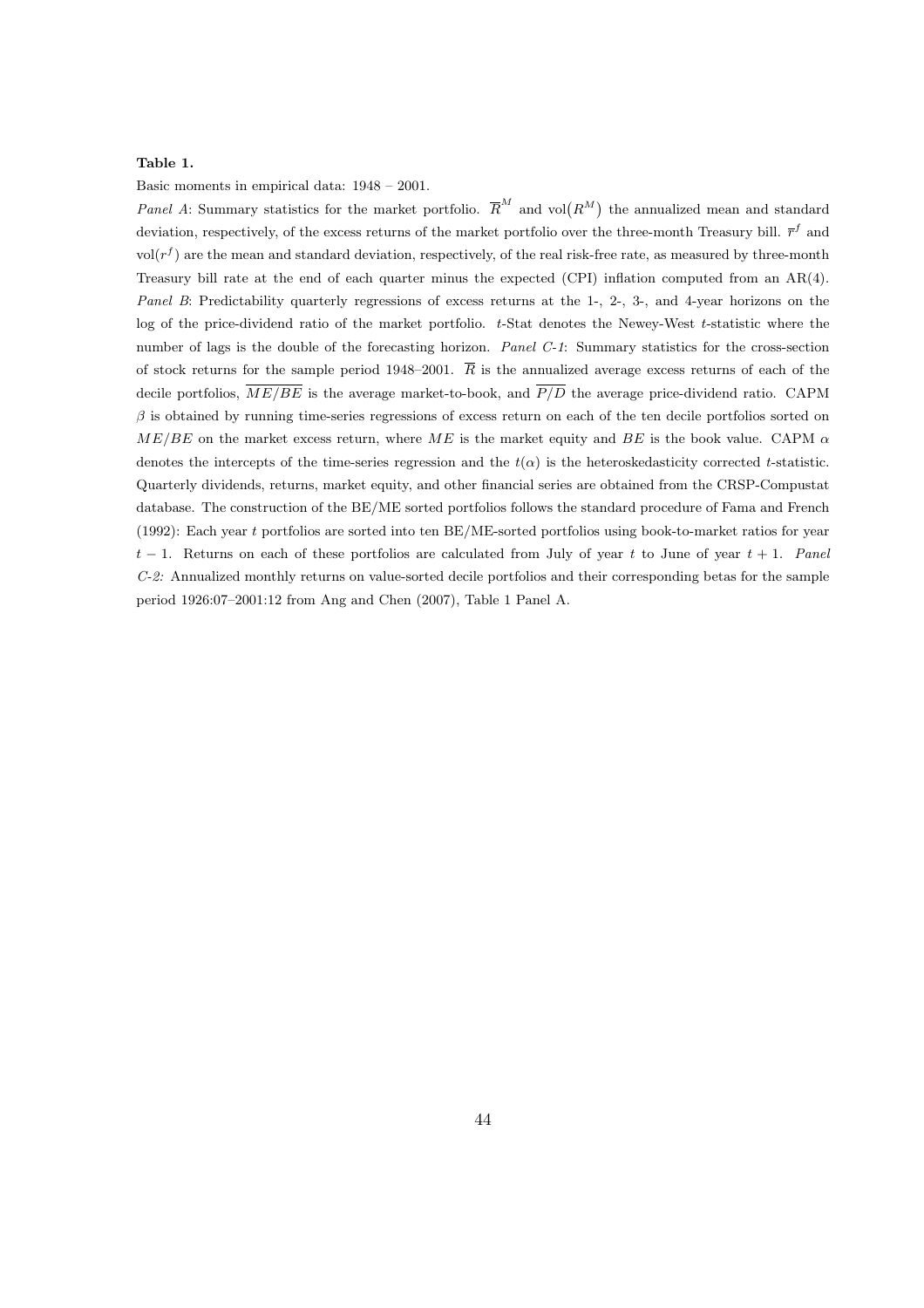| $\overline{R}^M$<br>$\overline{r}^f$<br>$vol(R^M)$<br>$\mathrm{vol}(r^f)$ |                    |                             |          |             |                |            |                              |                   |            |                  |            |
|---------------------------------------------------------------------------|--------------------|-----------------------------|----------|-------------|----------------|------------|------------------------------|-------------------|------------|------------------|------------|
| 7.71%                                                                     | 16.25%             | 1.48%                       | 2.15%    |             |                |            |                              |                   |            |                  |            |
|                                                                           |                    |                             |          |             |                |            |                              |                   |            |                  |            |
| Panel B: Predictability regressions                                       |                    |                             |          |             |                |            |                              |                   |            |                  |            |
|                                                                           |                    | Panel B-1: Sample 1948-2001 |          |             |                |            | Panel B-2: Sample 1948 -1995 |                   |            |                  |            |
| Horizon                                                                   | $\overline{4}$     | 8                           | 12       | 16          |                | $\sqrt{4}$ | $8\,$                        | 12                | 16         |                  |            |
| $\ln\left(\frac{D}{P}\right)$                                             | $0.13\,$           | $0.20\,$                    | $0.26\,$ | $0.35\,$    |                | $0.28\,$   | 0.48                         | $\,0.63\,$        | $0.78\,$   |                  |            |
| $t$ -stat.                                                                | (2.13)             | (1.65)                      | (1.34)   | (1.29)      |                | (4.04)     | (4.00)                       | (4.49)            | (5.41)     |                  |            |
| $\mathbb{R}^2$                                                            | $0.09\,$           | $0.10\,$                    | 0.11     | $0.14\,$    |                | 0.19       | $\rm 0.32$                   | $0.43\,$          | $0.54\,$   |                  |            |
|                                                                           |                    |                             |          |             |                |            |                              |                   |            |                  |            |
| Panel C-1: The value premium $1948 - 2001$                                | ${\rm Growth}$     |                             |          |             |                |            |                              |                   |            |                  | Value      |
| Portf.                                                                    | $\,1$              | $\boldsymbol{2}$            |          | $\,3$       | $\,4\,$        | $\bf 5$    | $\,6\,$                      | $\scriptstyle{7}$ | $8\,$      | $\boldsymbol{9}$ | $10\,$     |
| $\overline{R}$ (%)                                                        | 6.86               |                             |          | 7.67        |                |            |                              |                   |            |                  |            |
| $\overline{ME/BE}$                                                        | $5.05\,$           | 7.77                        |          |             | 7.63           | 8.53       | 9.96                         | 8.39              | 11.00      | 11.39            | 12.36      |
| $\overline{P/D}$                                                          |                    | 2.68                        |          | 2.00        | 1.63           | 1.38       | 1.18                         | $1.01\,$          | $0.86\,$   | 0.70             | 0.45       |
|                                                                           | $\phantom{0}43.47$ | $31.38\,$                   |          | $26.87\,$   | 24.65          | 22.65      | 21.62                        | $20.64\,$         | 19.95      | 20.00            | 21.77      |
| Sharpe ratio                                                              | $\rm 0.352$        | 0.450                       |          | $\,0.452\,$ | 0.461          | 0.555      | 0.640                        | 0.522             | 0.657      | 0.644            | 0.600      |
| CAPM $\beta$                                                              | $1.13\,$           | $1.02\,$                    |          | $1.01\,$    | 0.95           | 0.88       | 0.89                         | 0.88              | 0.91       | 0.92             | $\rm 0.98$ |
| CAPM $\alpha$                                                             | $-0.46$            | $-0.03$                     |          | $-0.02$     | 0.07           | $0.44\,$   | 0.78                         | 0.40              | 0.99       | 1.07             | $1.20\,$   |
| $t(\alpha)$                                                               | $(-2.00)$          | $(-0.18)$                   |          | $(-0.14)$   | (0.32)         | (2.07)     | (3.73)                       | (1.51)            | (3.73)     | (3.32)           | (2.65)     |
| Panel C-2: The value premium 1926-2001                                    |                    |                             |          |             |                |            |                              |                   |            |                  |            |
|                                                                           | Growth             |                             |          |             |                |            |                              |                   |            |                  | Value      |
| Portf.                                                                    | $\mathbf{1}$       | $\boldsymbol{2}$            |          | 3           | $\overline{4}$ | $\bf 5$    | $\,6$                        | 7                 | 8          | 9                | $10\,$     |
| $\overline{R}$ (%)                                                        | 7.08               | $8.28\,$                    |          | 8.16        | 7.56           | 9.12       | 9.12                         | 10.08             | 11.52      | 12.96            | 12.84      |
| CAPM $\beta$                                                              | $1.01\,$           | 0.98                        |          | 0.95        | 1.06           | $0.97\,$   | $1.07\,$                     | $1.13\,$          | 1.14       | 1.31             | 1.42       |
| CAPM $\alpha$                                                             | $-0.08$            | $0.05\,$                    |          | $0.06\,$    | $\!-0.06$      | $0.11\,$   | 0.06                         | $0.09\,$          | $\rm 0.21$ | $0.21\,$         | $0.14\,$   |
| $t(\alpha)$                                                               | $(-1.16)$          | (0.84)                      |          | (1.08)      | $(-0.92)$      | (1.61)     | (0.72)                       | (0.88)            | (1.90)     | (1.50)           | (0.76)     |

Panel A: Summary statistics for the market portfolio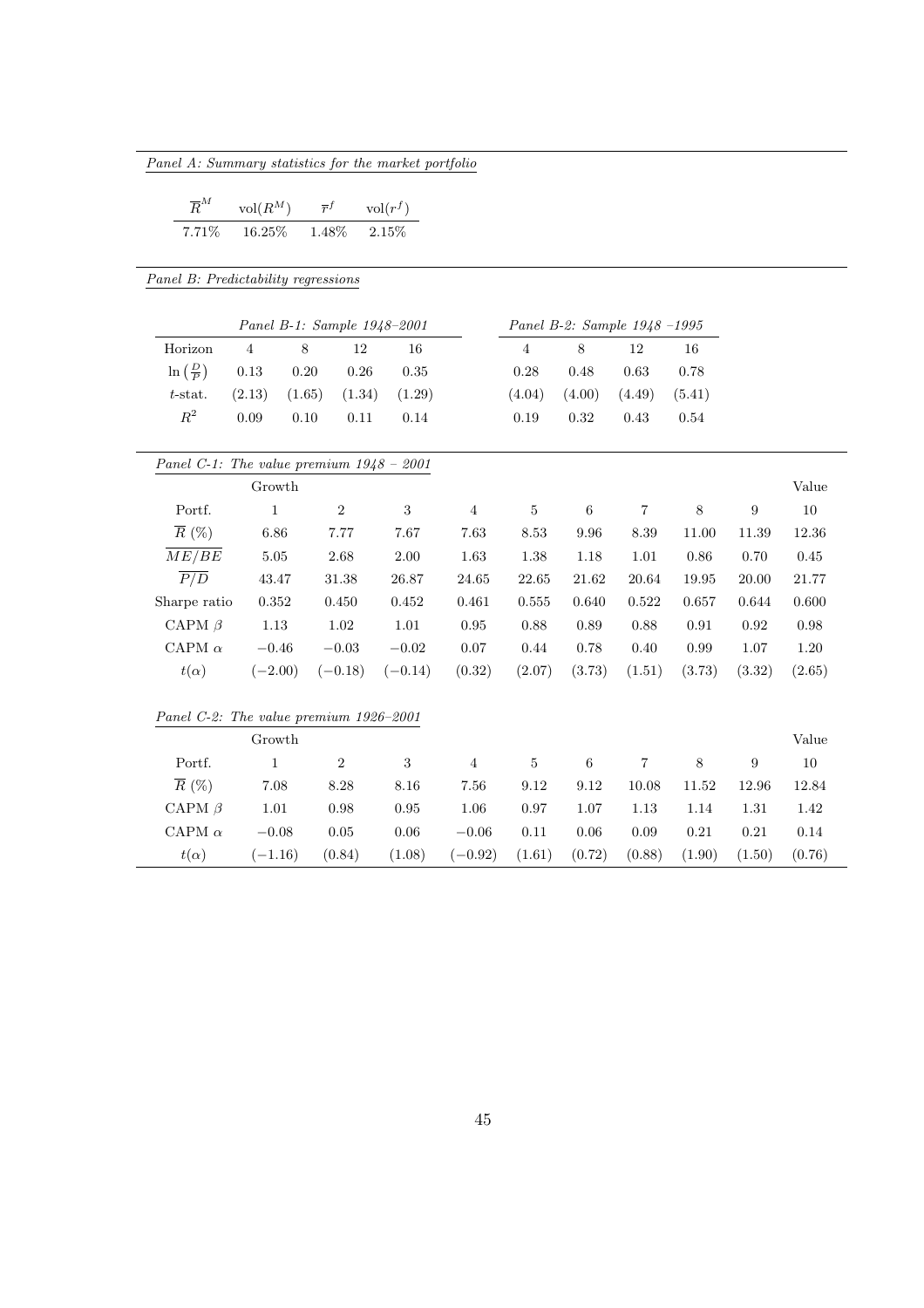# Table 2.

Model parameters used in the simulation.

Panel A:  $\mu_c$  is the annual average growth rate of the consumption process,  $\sigma_c$  is the standard deviation of consumption growth,  $\gamma$  is the coefficient controlling the local curvature of the utility function,  $\rho$  is the subjective discount rate,  $\overline{G}$ ,  $\lambda$ ,  $\alpha$ , and k are the parameters controlling the dynamics of the process  $G_t = S_t^{-\gamma}$ , where  $S_t = (C_t - X_t)C_t^{-1}$  is the surplus-consumption ratio and the process for  $G_t$  is given by

$$
dG_t = [k(\overline{G} - G_t) - \alpha(G_t - \lambda) \mu_{c,1}(\mathbf{s}_t)] dt - \alpha(G_t - \lambda) \sigma_c dB_t^1.
$$

*Panel B*: The share process for  $i = 1, 2 \cdots, n$  is

$$
ds_t^i = \phi\left(\overline{s}^i - s_t^i\right) + s_t^i \sigma^i(\mathbf{s}_t) d\mathbf{B}'_t.
$$

 $n = 200$  is the number of assets in our artificial economy.  $\theta_{CF}^i$  is the parameter controlling the cash-flow risk. Each asset is assigned a value of  $\theta_{CF}^i$ , which are distributed uniformly in the range above.  $\bar{s}^i$  is the fraction that each asset contributes to consumption in the steady state and  $\phi$  is the speed of mean-reversion of the share process. Finally,  $\sigma^{i}(\mathbf{s}_{t}) = \boldsymbol{\nu}^{i} - \mathbf{s}'_{t}\boldsymbol{\nu}$  where  $\boldsymbol{\nu}^{i}$  are vectors with  $\nu_{i,0} = \theta_{CF}^{i}/\sigma_{c}, \nu_{i,i} = \sqrt{\overline{\nu}^{2} - \nu_{0,i}^{2}}$ , and the remaining entries equal to zero. The simulation consists of 10,000 years of daily data.

|                  | Panel A: Consumption and preference parameters |          |                                     |                       |                      |          |                  |                                         |
|------------------|------------------------------------------------|----------|-------------------------------------|-----------------------|----------------------|----------|------------------|-----------------------------------------|
| $\mu_c$          | $\sigma_c$                                     | $\gamma$ | $\rho$                              | $\gamma/\overline{S}$ | $\min\{\gamma/S_t\}$ | $\alpha$ | $\boldsymbol{k}$ |                                         |
| 0.02             | 0.015                                          | 1.5      | 0.072                               | 48                    | 27.75                | 77       | 0.13             |                                         |
|                  | Panel B: Share process parameters              |          |                                     |                       |                      |          |                  |                                         |
| $\boldsymbol{n}$ |                                                |          | $\overline{\theta}_{CF}$            |                       | $\overline{s}^i$     | Φ        |                  | $\overline{\nu}$                        |
| <b>200</b>       |                                                |          | $[0, 0.1\%, 0.2\%, 0.3\%, 0.345\%]$ |                       | 0.005                |          |                  | $[0.05, 0.07, 0.1]$ $[0.25, 0.4, 0.55]$ |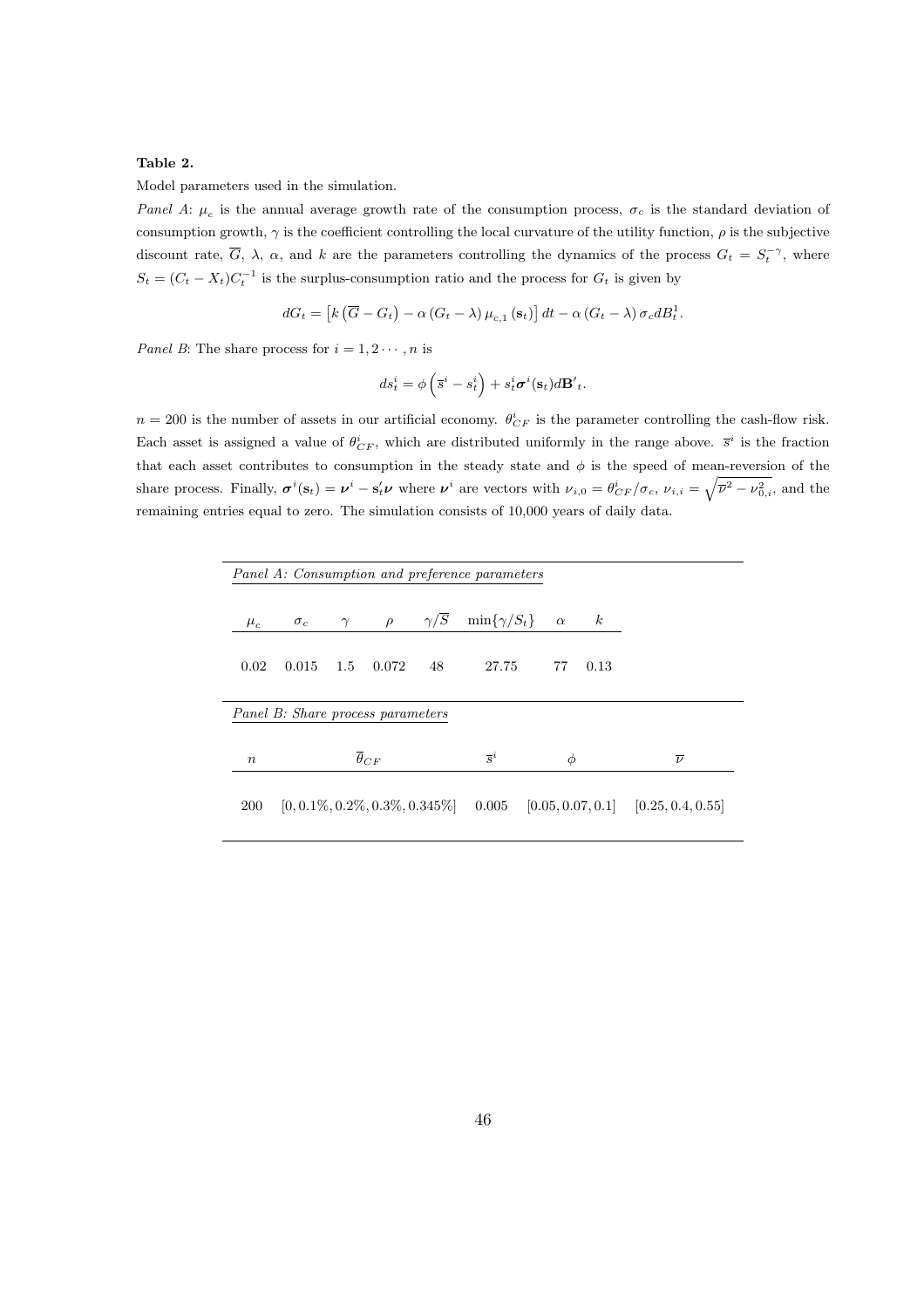# Table 3.

Basic moments in simulated data.

Moments of interest in simulated data, which consist of 10,000 years of quarterly data for 200 firms. To construct the portfolios, we sort on simulated price-dividend ratios following the standard procedures in the literature. The parameters for the simulation are the ones reported in Table 2 with  $\phi = 0.07$ ,  $\overline{\nu} = 0.55$ , and  $\overline{\theta}_{CF} = 0.00345$ . Panel A: Summary statistics for the market portfolio.  $\overline{R}^M$  and vol $(R^M)$  are the annualized mean and standard deviation, respectively of the excess returns of the market portfolio over the three-month Treasury bill.  $\bar{r}^f$  is the average risk-free rate and  $\text{vol}(r^f)$  is its annualized standard deviation. *Panel B*: Predictability quarterly regressions of excess returns at the 1-, 2-, 3-, and 4-year horizons on the log of the price-dividend ratio of the market portfolio. Panel C: Annualized average returns  $\overline{R}$ , average log price-dividend ratio,  $\overline{ln (P/D)}$ , CAPM  $\beta$ , and CAPM  $\alpha$ . CAPM fitted returns are the returns resulting from multiplying the CAPM betas by the average excess return of the market portfolio reported in Panel A.

|                               |                  |                        |                              |                                     | Panel A: Summary statistics for the aggregate portfolio |            |                |          |       |       |       |                  |       |
|-------------------------------|------------------|------------------------|------------------------------|-------------------------------------|---------------------------------------------------------|------------|----------------|----------|-------|-------|-------|------------------|-------|
|                               | $\overline{R}^M$ |                        | $\mathrm{vol}(\mathbb{R}^M)$ | $\overline{r}^f$                    | $\mathrm{vol}(r^f)$                                     |            |                |          |       |       |       |                  |       |
|                               | $4.35\%$         |                        | $13.03\%$                    | $0.69\%$                            | 4.36%                                                   |            |                |          |       |       |       |                  |       |
|                               |                  |                        |                              | Panel B: Predictability regressions |                                                         |            |                |          |       |       |       |                  |       |
| Horizon                       |                  | 4                      | 8                            | 12                                  | 16                                                      |            |                |          |       |       |       |                  |       |
| $\ln\left(\frac{D}{P}\right)$ |                  | 0.10                   | 0.17                         | 0.22                                | 0.27                                                    |            |                |          |       |       |       |                  |       |
| $\mathbb{R}^2$                |                  | 0.03                   | 0.04                         | 0.05                                | 0.06                                                    |            |                |          |       |       |       |                  |       |
|                               |                  |                        | Panel C: The value premium   |                                     |                                                         |            |                |          |       |       |       |                  |       |
|                               |                  |                        |                              | Growth                              |                                                         |            |                |          |       |       |       |                  | Value |
| Portf.                        |                  |                        |                              | $\mathbf{1}$                        | $\overline{2}$                                          | $\sqrt{3}$ | $\overline{4}$ | $\bf 5$  | 6     | 7     | 8     | $\boldsymbol{9}$ | 10    |
| $\overline{R}$ (%)            |                  |                        |                              | 3.07                                | 3.58                                                    | $4.37\,$   | 4.77           | $5.27\,$ | 5.45  | 5.84  | 6.00  | 6.43             | 8.23  |
|                               | ln(P/D)          |                        |                              | 6.38                                | 5.07                                                    | 4.613      | 4.35           | 4.12     | 3.90  | 3.68  | 3.44  | 3.15             | 2.68  |
|                               | Sharpe ratio     |                        |                              | 0.260                               | 0.271                                                   | 0.307      | 0.313          | 0.331    | 0.328 | 0.336 | 0.330 | 0.334            | 0.366 |
|                               | CAPM $\beta$     |                        |                              | 0.84                                | 0.91                                                    | 0.98       | 1.05           | 1.10     | 1.13  | 1.16  | 1.20  | 1.22             | 1.26  |
|                               | CAPM $\alpha$    |                        |                              | $-0.15$                             | $-0.09$                                                 | 0.02       | 0.06           | 0.12     | 0.13  | 0.20  | 0.20  | 0.29             | 0.68  |
|                               |                  | CAPM fitt. ret. $(\%)$ |                              | $3.67\,$                            | 3.94                                                    | 4.28       | 4.55           | 4.78     | 4.91  | 5.05  | 5.21  | 5.29             | 5.50  |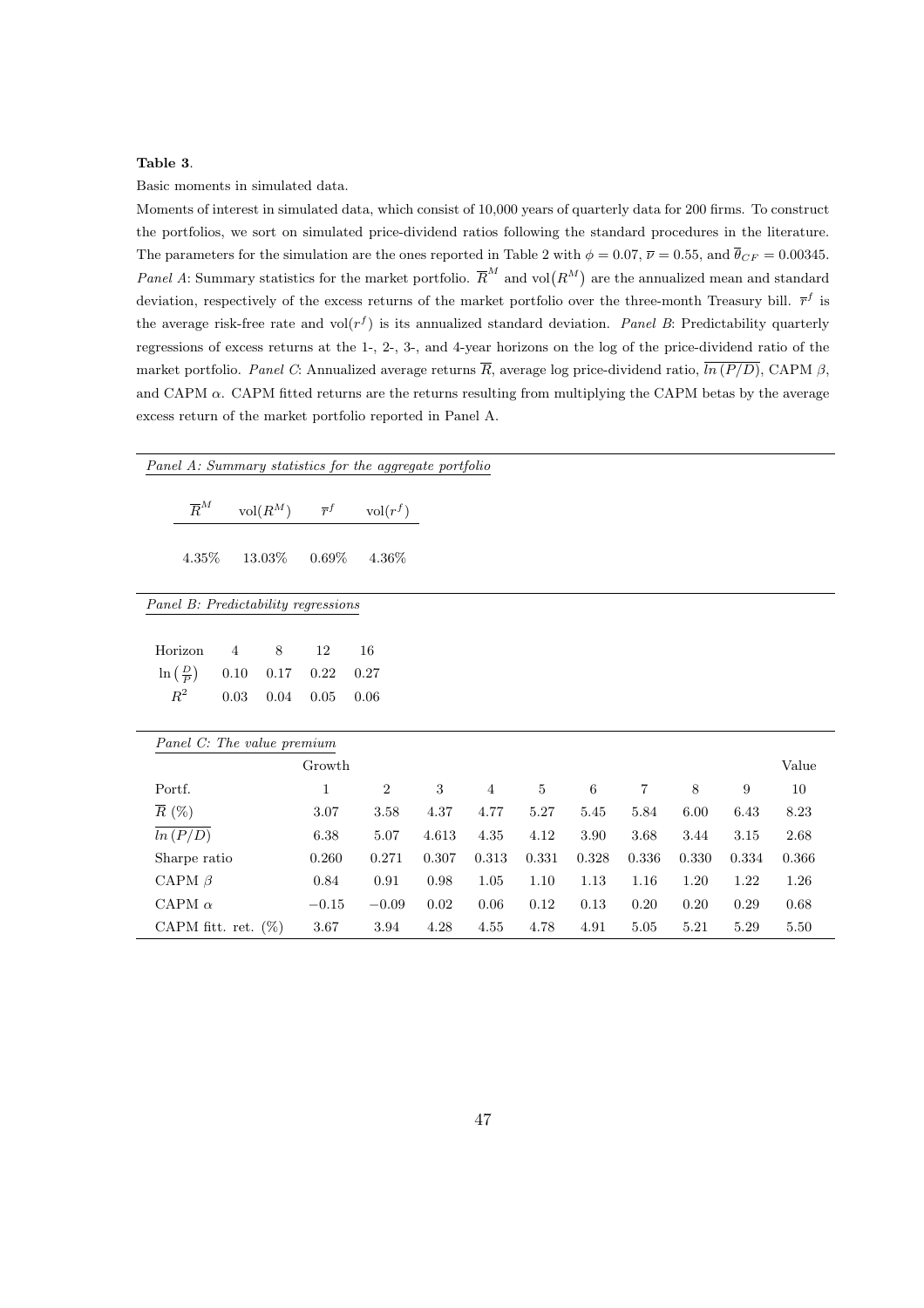#### Table 4. Cash-flow betas.

Panel A: This panel reports the results of Cohen, Polk, and Vuolteenaho (2009, Table II, Panel B) for the following regressions with annual data for each of the ten decile portfolios sorted on market-to-book,

$$
\sum_{j=0}^{4} \rho^{j} ROE_{t+j,j+1}^{p} = \beta_{CF,0}^{p} + \beta_{CF,1}^{p} \sum_{j=0}^{4} \rho^{j} ROE_{t+j}^{M} + \epsilon_{4}^{p}
$$
\n
$$
\sum_{j=0}^{4} \rho^{j} \frac{X_{t+j,j+1}^{p}}{ME_{t+j-1,j}^{p}} = \beta_{CF,0}^{p} + \beta_{CF,1}^{p} \sum_{j=0}^{4} \rho^{j} \frac{X_{t+j,j+1}^{M}}{ME_{t+j-1}^{M}} + \epsilon_{4}^{p}
$$
\n
$$
\frac{\sum_{j=0}^{4} \rho^{j} X_{t+j,j+1}^{p}}{ME_{t-1,0}^{p}} = \beta_{CF,0}^{p} + \beta_{CF,1}^{p} \frac{\sum_{j=0}^{4} \rho^{j} X_{t+j,j+1}^{M}}{ME_{t-1}^{M}} + \epsilon_{4}^{p}
$$
\n
$$
\frac{X_{t+4,j+4}^{p} - X_{t-1,0}^{p}}{ME_{t-1,0}^{p}} = \beta_{CF,0}^{p} + \beta_{CF,1}^{p} \left( \frac{X_{t+4}^{M} - X_{t-1}^{M}}{ME_{t-1}^{M}} \right) + \epsilon_{4}^{p}
$$
\n
$$
\sum_{j=0}^{4} \rho^{j} \Delta d_{t+j,j+1}^{p} = \beta_{CF,0}^{p} + \beta_{CF,1}^{p} \sum_{j=0}^{4} \rho^{j} \Delta d_{t+j}^{M} + \epsilon_{4}^{p}.
$$

ROE denotes the ratio of clean-surplus earning  $(X_t = BE_t - BE_{t-1} + D_t$  where  $BE_{t-1}$  is the beginning-ofthe-period book equity and  $D_t$  are the dividends from CRSP) to  $BE_{t-1}$ .  $ME_{t-1}$  denotes the market value at the beginning of the period and  $\Delta d_{t+j,j+1}^p$  is the log of dividend growth of decile portfolio p. The first subscript refers to the year of observation and the second to the number of years after the portfolio formation in the sorting procedure. Similar quantities are defined for the market portfolio. GMM standard errors computed using the Newey-West formula with four lags and leads are reported in parentheses.  $\rho$  is a constant, linked to one minus the dividend yield, set at 0.95. Panel B: The first line reports the regression in simulated data which corresponds to the fifth regression  $\sum_{j=0}^{4} \rho^{j} \Delta d_{t+j,j+1}^{p}$  above. The second line,  $\text{Avge}(\theta_{CF}^{i}) \times 100$ , reports the average cash-flow parameter for each of the ten decile portfolios.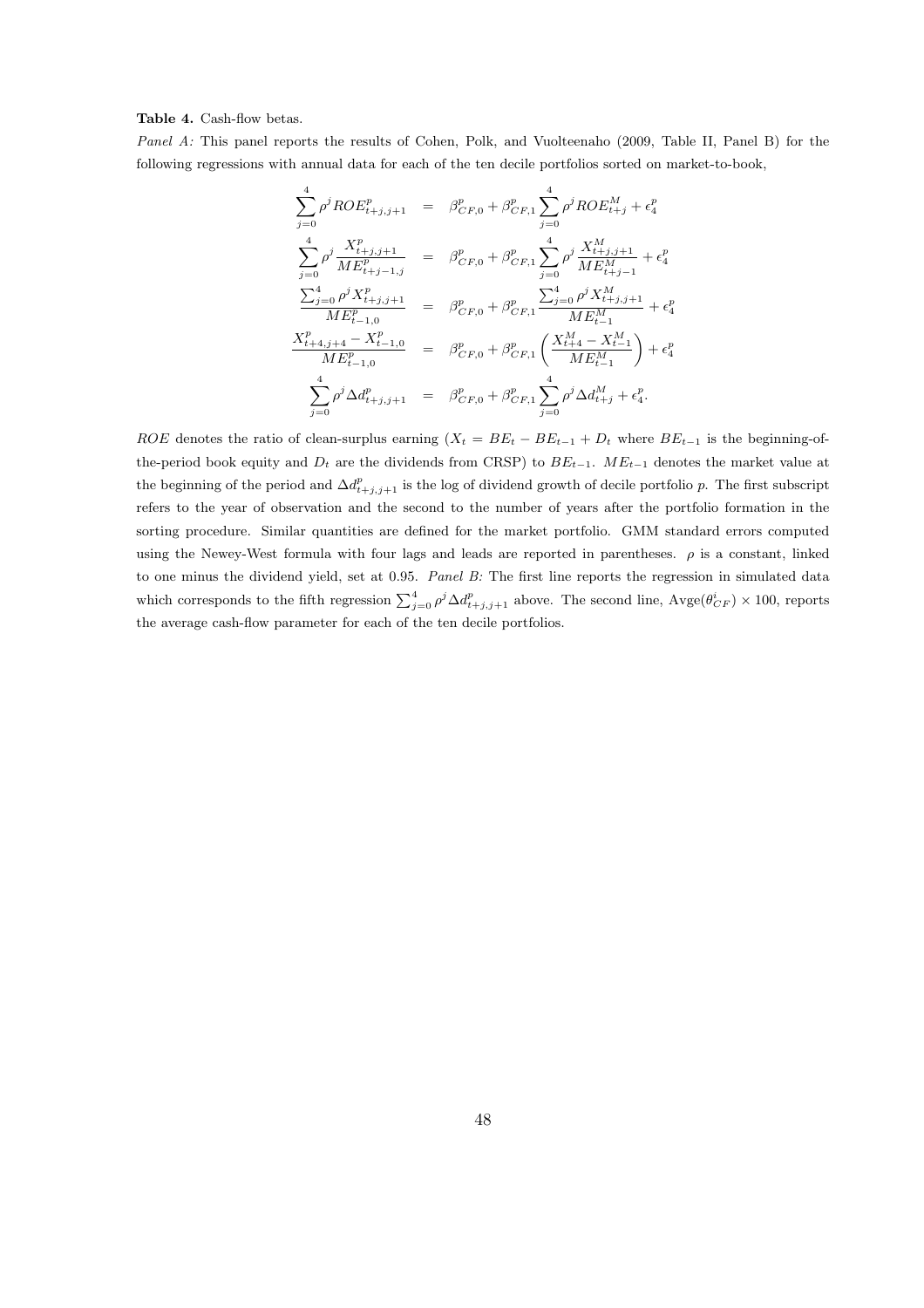| Panel A: Empirical data from Cohen, Polk, and Vuolteenaho (2009) |              |                  |            |                |                |        |                |        |        |         |          |
|------------------------------------------------------------------|--------------|------------------|------------|----------------|----------------|--------|----------------|--------|--------|---------|----------|
|                                                                  |              |                  |            |                |                |        |                |        |        |         |          |
| Cash-flow definition                                             | Growth       |                  |            |                |                |        |                |        |        | Value   |          |
|                                                                  | 1            | $\boldsymbol{2}$ | 3          | $\overline{4}$ | $\overline{5}$ | 6      | $\overline{7}$ | 8      | 9      | 10      | $10-1$   |
| $\sum_{i=0}^4 \rho^j ROE_{t+i,j+1}^p$                            | $0.72\,$     | 0.91             | 0.94       | 0.96           | 0.95           | 0.96   | 0.97           | 1.11   | 1.28   | 1.51    | 0.79     |
| std. err.                                                        | (0.50)       | (0.31)           | (0.12)     | (0.25)         | (0.14)         | (0.12) | (0.14)         | (0.24) | (0.32) | (0.30)  | (0.21)   |
|                                                                  |              |                  |            |                |                |        |                |        |        |         |          |
| $\sum_{j=0}^{4} \rho^j \frac{X_{t+j,j+1}^p}{ME_{t+j-1,j}^p}$     | 0.35         | 0.66             | 0.93       | 1.18           | 1.25           | 1.61   | 1.91           | 2.92   | 4.09   | 11.05   | 10.70    |
| std. err.                                                        | (0.32)       | (0.31)           | (0.17)     | (0.17)         | (0.28)         | (0.68) | (1.00)         | (2.19) | (3.23) | (10.58) | (4.17)   |
|                                                                  |              |                  |            |                |                |        |                |        |        |         |          |
| $\frac{\sum_{j=0}^4 \rho^j X_{t+j,j+1}^p}{ME_{t-1,0}^p}$         | 0.48         | 0.72             | 0.96       | 1.13           | 1.22           | 1.40   | 1.50           | 2.00   | 3.13   | 7.63    | 7.14     |
| std. err.                                                        | (0.18)       | (0.18)           | (0.17)     | (0.15)         | (0.19)         | (0.35) | (0.41)         | (1.18) | (2.21) | (8.85)  | (3.45)   |
| $\frac{X_{t+4,j+4}^p - X_{t-1,0}^p}{ME_{t-1,0}^p}$               | 0.21         | 0.66             |            |                |                |        |                |        |        |         |          |
|                                                                  |              |                  | 1.46       | 1.61           | $0.24\,$       | 1.83   | 2.74           | 5.50   | 2.38   | 2.64    | 2.43     |
| std. err.                                                        | (0.19)       | (0.08)           | (0.52)     | (0.28)         | (0.61)         | (0.60) | (1.24)         | (2.69) | (0.60) | (1.65)  | (0.57)   |
| $\sum_{i=0}^4 \rho^j \Delta d_{t+j, j+1}^p$                      | 0.79         | 0.90             | $\rm 0.96$ | $1.03\,$       | 1.32           | 1.42   | 1.12           | 1.44   | 1.37   | 1.20    | 0.41     |
| std. err.                                                        | (0.19)       | (0.14)           | (0.10)     | (0.13)         | (0.27)         | (0.45) | (0.30)         | (0.91) | (0.74) | (0.92)  | (0.41)   |
|                                                                  |              |                  |            |                |                |        |                |        |        |         |          |
| Panel B: Simulated data                                          |              |                  |            |                |                |        |                |        |        |         |          |
|                                                                  | Growth       |                  |            |                |                |        |                |        |        | Value   |          |
|                                                                  | $\mathbf{1}$ | $\sqrt{2}$       | $\sqrt{3}$ | $\overline{4}$ | $\bf 5$        | 6      | $\overline{7}$ | 8      | 9      | 10      | $1 - 10$ |
| $\sum_{i=0}^4 \rho^j \Delta d_{t+j,j+1}^p$                       | $-7.40\,$    | $-4.84$          | $-2.47$    | $-1.04$        | $-0.05$        | 0.75   | 1.44           | 2.05   | 2.64   | 4.73    | 12.13    |
| $\text{Avge}(\theta_{CF}^i) \times 100$                          | $-0.2858$    | $-0.1589$        | $-0.0665$  | $-0.0083$      | 0.0295         | 0.0568 | 0.0787         | 0.0958 | 0.1128 | 0.1431  | .4289    |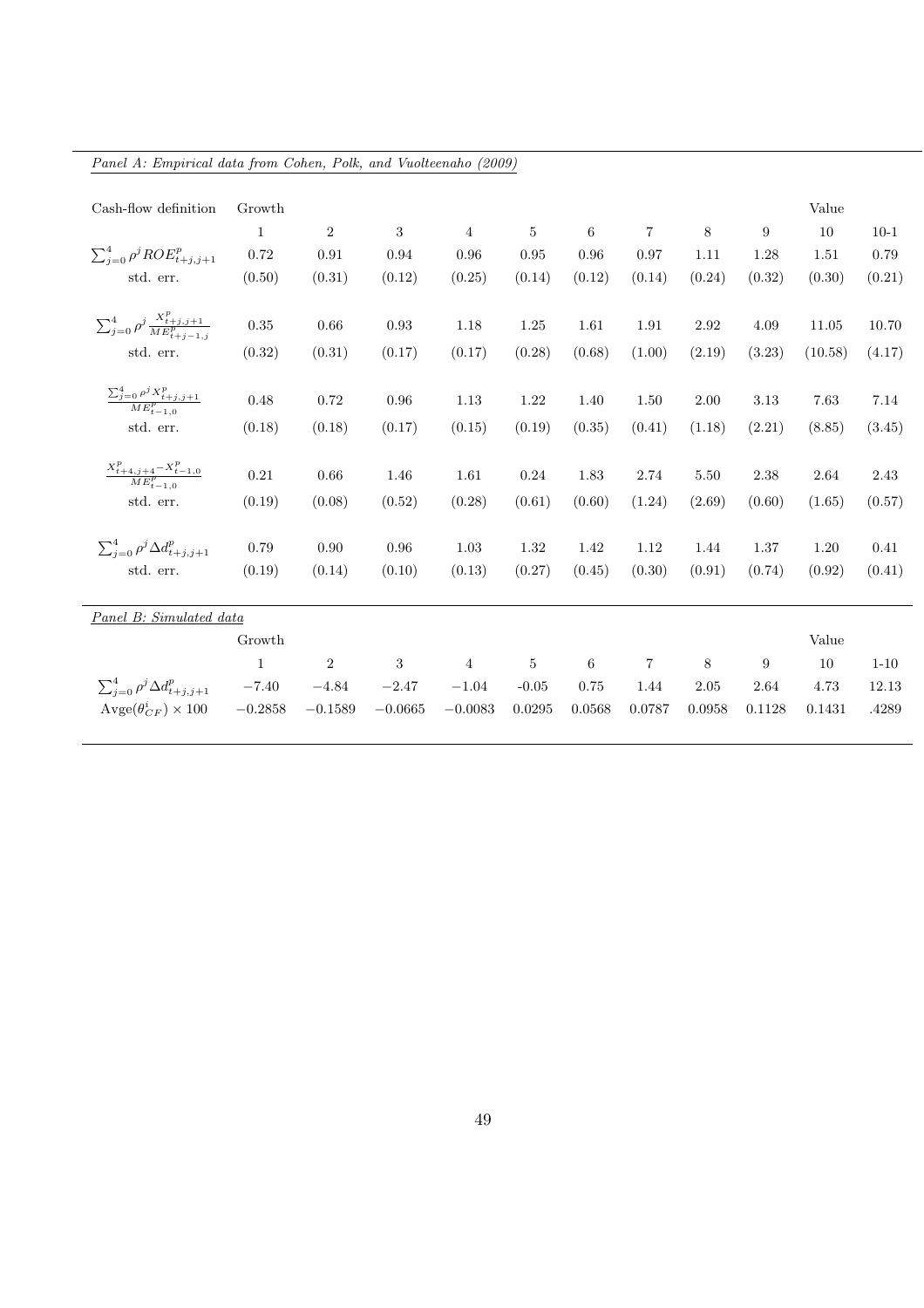#### Table 5.

The dynamics of the value premium.

Panel A: Annualized average excess returns in the 1948–2001 sample for the growth (portfolio 1) and value (portfolio 10) portfolios depending on whether the market-to-book of the market portfolio is below or above the  $\bar{c}$  percentile of its empirical distribution. *Panel B*: Annualized average excess returns in simulated data of the growth (portfolio 1) and value (portfolio 10) portfolios depending on whether the simulated price-dividend ratio of the market portfolio is below or above the  $\bar{c}$  percentile of its distribution in simulated data.  $\bar{R}^M$  is the average excess return on the market portfolio in empirical data (Panel A) and simulated data (Panel B).

| Panel A: Annualized average excess returns $(\%)$ in empirical data |  |  |  |  |
|---------------------------------------------------------------------|--|--|--|--|
|---------------------------------------------------------------------|--|--|--|--|

| $\overline{c}$<br>15\% | $\mathbf{1}$<br>13.18 | 10    | $10-1$ | $\overline{R}^M$ | $\overline{c}$ |              |       |        |                  |
|------------------------|-----------------------|-------|--------|------------------|----------------|--------------|-------|--------|------------------|
|                        |                       |       |        |                  |                | $\mathbf{1}$ | 10    | $10-1$ | $\overline{R}^M$ |
|                        |                       | 23.57 | 10.38  | 15.40            | $15\%$         | 5.73         | 10.35 | 4.62   | 6.34             |
| 20\%                   | 10.57                 | 21.70 | 11.14  | 13.41            | $20\%$         | 5.95         | 10.06 | 4.11   | 6.31             |
| 25\%                   | 5.51                  | 19.16 | 13.64  | 9.89             | $25\%$         | 7.31         | 10.11 | 2.80   | 6.99             |
| 30\%                   | 6.97                  | 19.49 | 12.51  | 10.50            | 30\%           | 6.82         | 9.32  | 2.50   | 6.62             |
| 35\%                   | 8.19                  | 18.65 | 10.45  | 11.14            | $35\%$         | 6.15         | 8.98  | 2.83   | 5.87             |

Panel B: Annualized average excess returns (%) in simulated data

|                | Price-dividend of market portfolio $\langle \bar{c} \rangle$ |       |        |                  |  |                | Price-dividend of market portfolio $\geq \overline{c}$ |      |        |                  |  |  |  |
|----------------|--------------------------------------------------------------|-------|--------|------------------|--|----------------|--------------------------------------------------------|------|--------|------------------|--|--|--|
| $\overline{c}$ | $\overline{1}$                                               | 10    | $10-1$ | $\overline{R}^M$ |  | $\overline{c}$ | 1                                                      | 10   | $10-1$ | $\overline{R}^M$ |  |  |  |
| 15\%           | 7.37                                                         | 18.27 | 10.90  | 10.43            |  | $15\%$         | 2.30                                                   | 6.46 | 4.15   | 3.27             |  |  |  |
| 20%            | 6.56                                                         | 16.07 | 9.51   | 9.22             |  | $20\%$         | 2.19                                                   | 6.26 | 4.07   | 3.13             |  |  |  |
| 25\%           | 5.96                                                         | 14.60 | 8.64   | 8.36             |  | 25%            | 2.10                                                   | 6.10 | 4.00   | 3.01             |  |  |  |
| 30\%           | 5.50                                                         | 13.46 | 7.96   | 7.67             |  | $30\%$         | 2.02                                                   | 5.98 | 3.96   | 2.92             |  |  |  |
| $35\%$         | 5.13                                                         | 12.60 | 7.47   | 7.18             |  | $35\%$         | 1.95                                                   | 5.87 | 3.92   | 2.82             |  |  |  |
|                |                                                              |       |        |                  |  |                |                                                        |      |        |                  |  |  |  |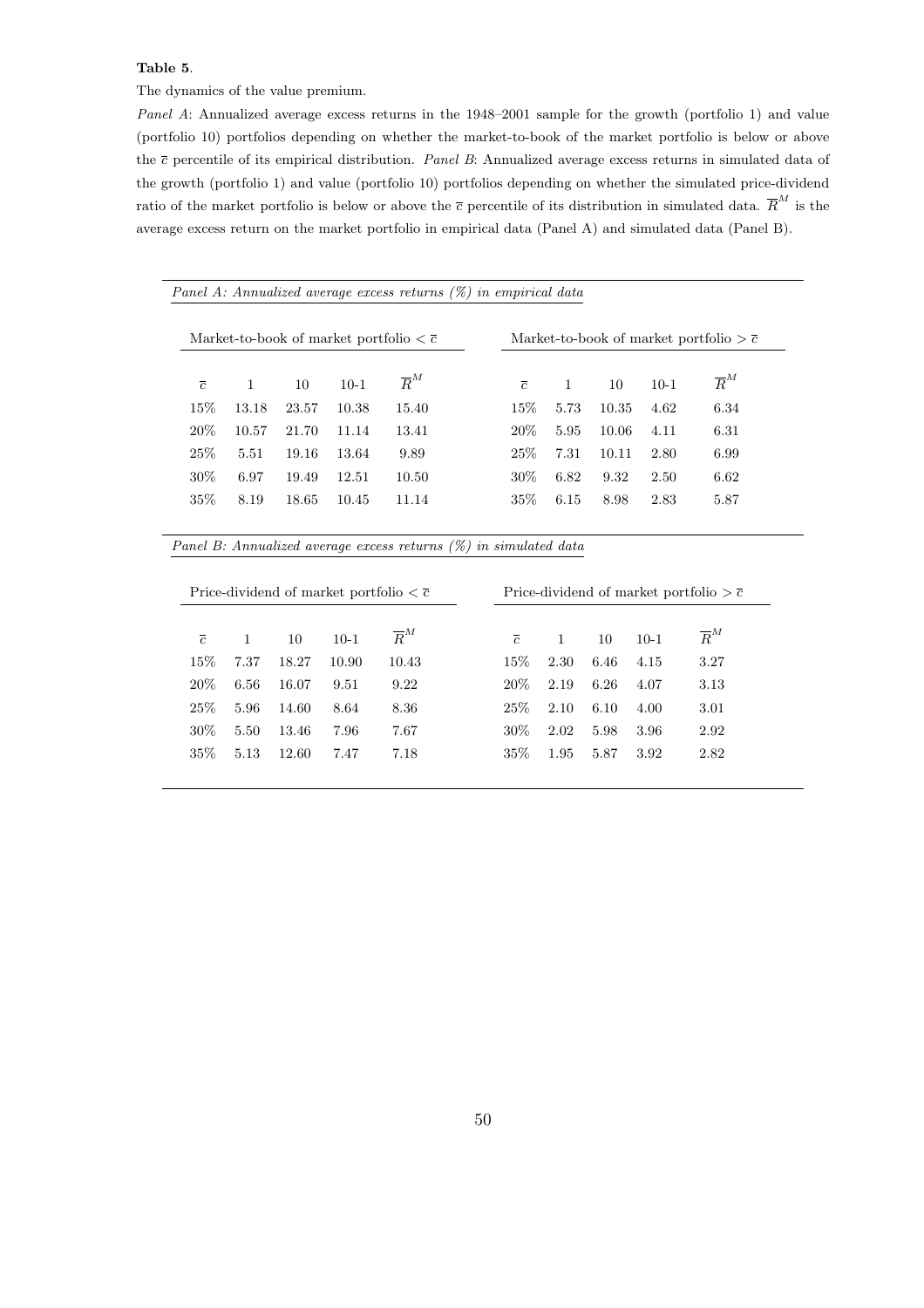#### Table 6.

The Fama-French (1993) model: Time series regressions (quarterly). This table reports the results of time-series regressions

$$
R_t^p = \alpha + \beta^M R_t^M + \beta^{HML} R_t^{HML} + \epsilon_t^p \quad \text{for} \quad p = 1, 2, \cdots, 10
$$

in empirical (Panel A) and simulated (Panel B) data of returns on each of the book-to-market sorted portfolios on the market excess return and the returns on HML, where  $\beta^{HML}$  is the regression coefficient on HML. Quarterly dividends, returns, market equity, and other financial series are obtained from the CRSP-Compustat database for the period 1948 – 2001. The construction of the BE/ME sorted portfolios follows the standard procedure of Fama and French (1992): Each year t portfolios are sorted into ten BE/ME-sorted portfolios using book-tomarket ratios for year  $t - 1$ . Returns on each of these portfolios are calculated from July of year t to June of year  $t + 1$ . The HML portfolio is constructed by taking long and short position in the top and bottom three decile portfolios, respectively. For Panel B, the simulations consist of 10,000 years of quarterly artificial data. Returns on portfolios and HML are computed using the same procedure as in the data, except we sort stocks by their price-dividend ratios rather than their book-to-market ratios, which are not available in simulations.

|                             | Panel A: Empirical data |                |            |                |                |          |                |         |           |           |
|-----------------------------|-------------------------|----------------|------------|----------------|----------------|----------|----------------|---------|-----------|-----------|
|                             | Growth                  |                |            |                |                |          |                |         |           | Value     |
| Portf.                      | $\mathbf{1}$            | $\,2$          | 3          | $\overline{4}$ | $5\,$          | $\,6\,$  | $\,7$          | 8       | 9         | 10        |
| $\alpha$                    | 0.20                    | $0.17\,$       | $\rm 0.02$ | $-0.12$        | $0.19\,$       | $0.28\,$ | $-0.40$        | 0.01    | $-0.08$   | $-0.36$   |
| $t(\alpha)$                 | (1.13)                  | (1.05)         | (0.14)     | $(-0.61)$      | (0.87)         | (1.58)   | $(-2.15)$      | (0.09)  | $(-0.43)$ | $(-1.23)$ |
|                             |                         |                |            |                |                |          |                |         |           |           |
| $\beta^M$                   | 1.04                    | $\,0.99\,$     | 1.00       | $0.98\,$       | $\rm 0.91$     | 0.96     | 0.99           | 1.05    | 1.09      | $1.20\,$  |
| $t\left(\beta^{M}\right)$   | (43.68)                 | (51.25)        | (46.13)    | (35.28)        | (30.25)        | (38.66)  | (39.90)        | (48.04) | (39.61)   | (29.85)   |
|                             |                         |                |            |                |                |          |                |         |           |           |
| $\beta^{HML}$               | $-0.42$                 | $-0.12$        | $-0.03$    | 0.12           | 0.16           | 0.31     | 0.50           | 0.61    | 0.72      | 0.97      |
| $t\left(\beta^{HML}\right)$ | $(-12.13)$              | $(-2.37)$      | $(-0.68)$  | (1.88)         | (3.62)         | (8.85)   | (10.35)        | (15.52) | (21.04)   | (14.14)   |
|                             |                         |                |            |                |                |          |                |         |           |           |
|                             | Panel B: Simulated data |                |            |                |                |          |                |         |           |           |
|                             | Growth                  |                |            |                |                |          |                |         |           | Value     |
| Portf.                      | $\mathbf{1}$            | $\overline{2}$ | $\sqrt{3}$ | $\overline{4}$ | $\overline{5}$ | $\,6\,$  | $\overline{7}$ | $\,8\,$ | 9         | 10        |
| $\alpha$                    | $-0.01$                 | 0.02           | 0.07       | 0.06           | 0.09           | 0.10     | 0.11           | 0.03    | 0.07      | 0.13      |
|                             |                         |                |            |                |                |          |                |         |           |           |
| $\beta^M$                   | $\rm 0.93$              | 0.97           | 1.01       | 1.05           | 1.08           | 1.11     | 1.11           | 1.10    | 1.09      | 0.93      |
|                             |                         |                |            |                |                |          |                |         |           |           |
| $\beta^{HML}$               | $-0.28$                 | $-0.21$        | $-0.09$    | $-0.01$        | 0.06           | 0.08     | 0.16           | 0.31    | 0.41      | 1.07      |
|                             |                         |                |            |                |                |          |                |         |           |           |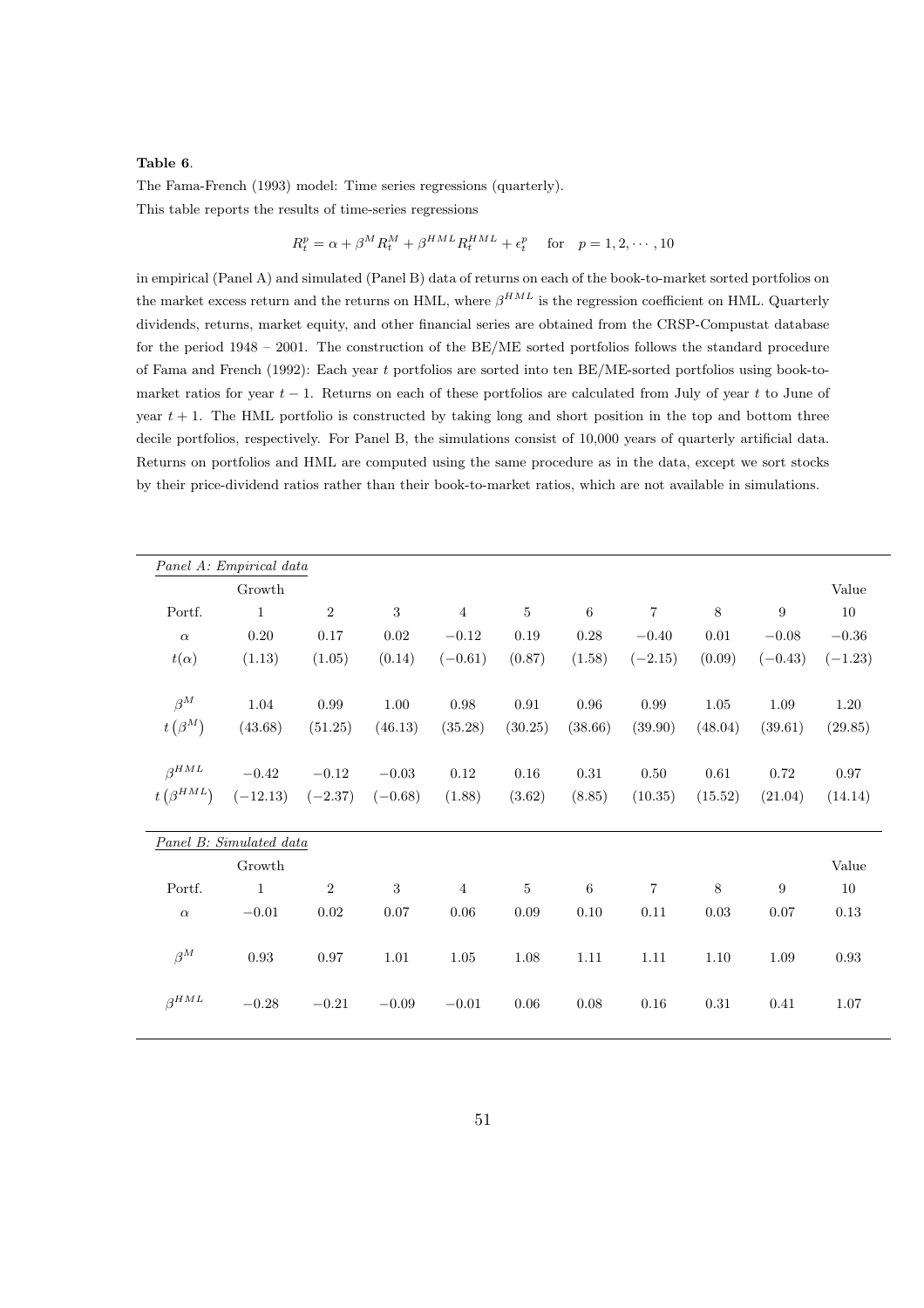# Table 7.

Asset pricing models: Fama-MacBeth regressions (quarterly).

Panel A: Fama-MacBeth regressions in empirical data for the sample 1948 – 2001. Line 1, CAPM regressions where Mkt. represents the average excess return of the market portfolio. Line 2, Fama and French (1993) model, where SMB is the return on "small minus big" and HML is the return on "high minus low." Line 3, conditional CAPM regression where the dividend yield,  $log(D/P)$ , of the market portfolio is used as a conditioning variable. Line 4 conditional CAPM regression where the variable cay of Lettau and Ludvigson (2001) is used as a conditioning variable. Panel B: Fama-MacBeth regressions in simulated data. t-Statistics are in parentheses and Adj.  $R^2$  is the adjusted  $R^2$ .

|    | Panel A: Empirical data |                    |            |                       |            |                                        |            |
|----|-------------------------|--------------------|------------|-----------------------|------------|----------------------------------------|------------|
|    |                         |                    |            |                       |            |                                        |            |
|    | Const.                  | Mkt.               | <b>SMB</b> | HML                   |            | $Mkt \times log(D/P)$ $Mkt \times cay$ | Adj. $R^2$ |
| 1. | 4.69                    | $-2.52$            |            |                       |            |                                        | 11%        |
|    |                         | $(3.21)$ $(-1.65)$ |            |                       |            |                                        |            |
| 2. | 0.36                    | 1.63               | $-0.31$    | 1.05                  |            |                                        | 80%        |
|    | (0.23)                  | $(0.99)$ $(-0.31)$ |            | (2.16)                |            |                                        |            |
| 3. | 2.72                    | $-0.87$            |            |                       | 1.71       |                                        | 83\%       |
|    |                         | $(2.24)$ $(-0.65)$ |            |                       | (2.46)     |                                        |            |
| 4. | 3.06                    | $-1.37$            |            |                       |            | 0.06                                   | 81\%       |
|    |                         | $(2.48)$ $(-1.01)$ |            |                       |            | (2.34)                                 |            |
|    |                         |                    |            |                       |            |                                        |            |
|    | Panel B: Simulated data |                    |            |                       |            |                                        |            |
|    |                         |                    |            |                       |            |                                        |            |
|    | Const.                  | Mkt.               | HML        | $Mkt \times log(D/P)$ | Adj. $R^2$ |                                        |            |
|    |                         |                    |            |                       |            |                                        |            |
| 5. | $-1.45$                 | 2.56               |            |                       | $91\%$     |                                        |            |
|    |                         |                    |            |                       |            |                                        |            |
| 6. | $-0.17$                 | $1.31\,$           | 0.94       |                       | 99%        |                                        |            |
|    |                         |                    |            |                       |            |                                        |            |
| 7. | 0.63                    | 0.38               |            | 1.16                  | 98%        |                                        |            |
|    |                         |                    |            |                       |            |                                        |            |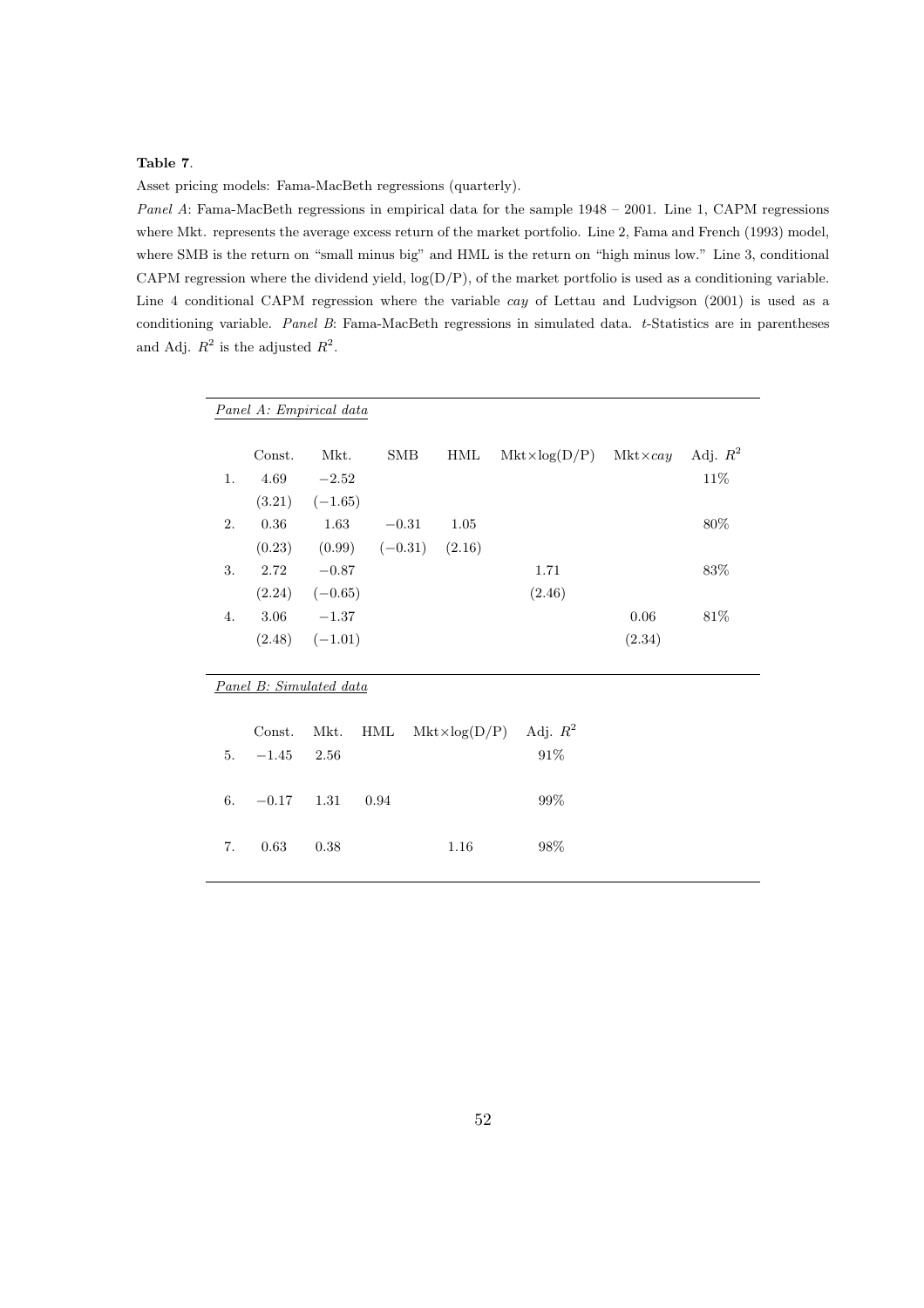### Table A.1.

The market portfolio and the value premium in simulations: Robustness.

This table reports basic moments of the returns for three different values of  $\bar{\nu}$ , which determines the maximum volatility of share process across assets, and the measure of cash-flow risk,  $\bar{\theta}_{CF} > 0$ , which determines the support on which the cash-flow risk parameters of individual firms are uniformly distributed,  $\theta_{CF}^i \in [-\overline{\theta}_{CF}, \overline{\theta}_{CF}]$ .  $\overline{R}^M$ and vol $(R^M)$  are the annualized mean and stadard deviation, respectively, of the excess returns of the market portfolio over the three-month Treasury bill.  $\bar{r}^f$  is the average risk-free rate and vol $(r^f)$  is its annualized standard deviation. All these numbers are in percentages.  $b_{12}$  and  $b_{16}$  are the regression coefficients of the quarterly predictability regressions of excess returns on the log of the price-dividend ratio of the market portfolio for the three- and four-year horizons.  $R_{12}^2$  and  $R_{16}^2$  are the corresponding  $R^2$ s. 10 – 1 denotes the value premium, in percentages, defined as the difference between the average return on the value portfolio, portfolio 10, and the growth portfolio, portfolio 1. CAPM 10 − 1 is the fitted CAPM value premium, where the betas are calculated the standard way in simulated data and the market premium is the corresponding  $\overline{R}^M$  in each line. The numbers in bold correspond to the benchmark case presented in more detail in Table 2.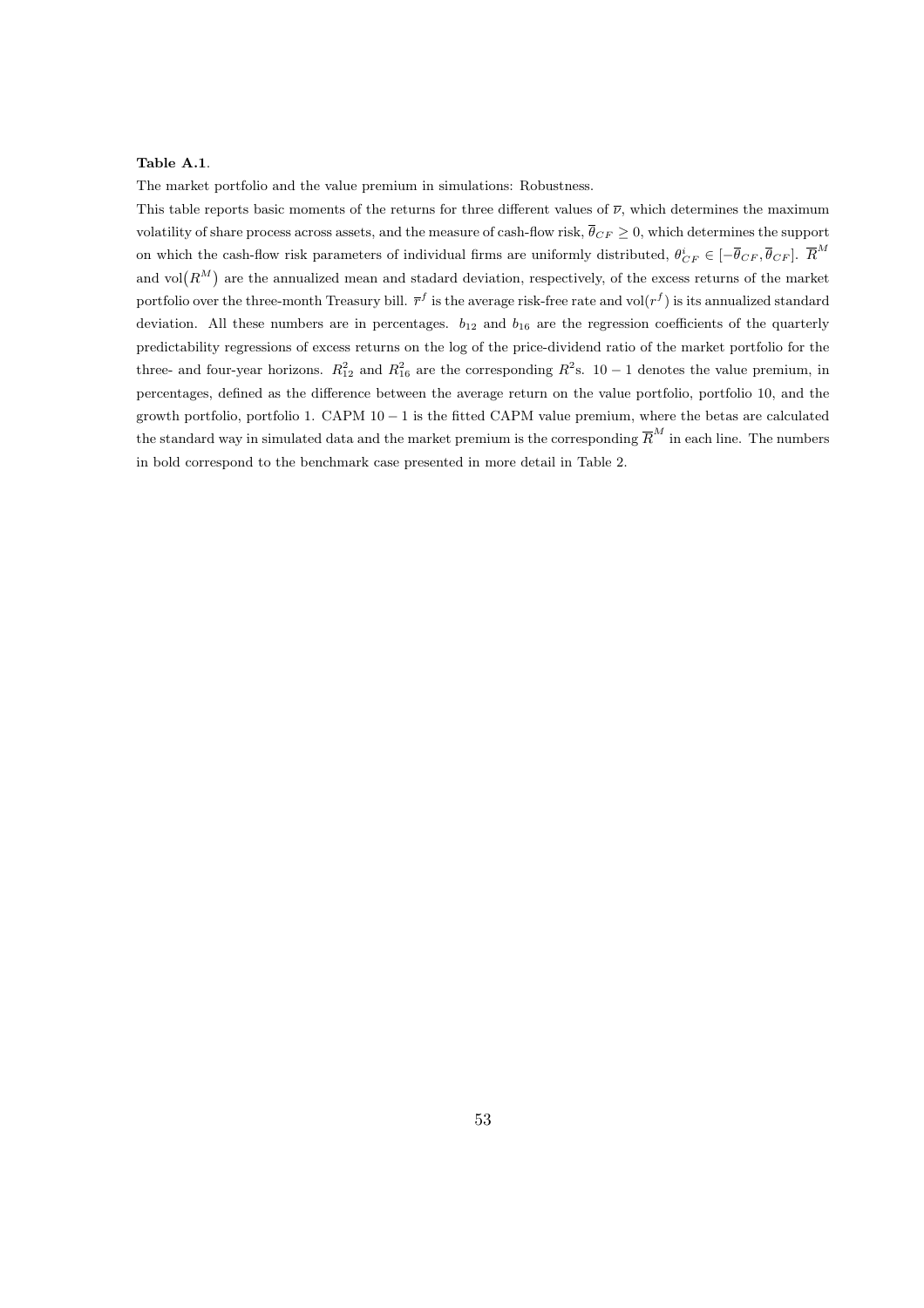|            | Cash-flow risk<br>Market portfolio |                                     |                  |                     |                  |                     | Predictability<br>Value premium |                     |          |            |          |                        |
|------------|------------------------------------|-------------------------------------|------------------|---------------------|------------------|---------------------|---------------------------------|---------------------|----------|------------|----------|------------------------|
| (1)        | (2)                                | (3)                                 | (4)              | (5)                 | (6)              | (7)                 | (8)                             | (9)                 | (10)     | (11)       | (12)     | (13)                   |
| $\phi$     | $\overline{\nu}$                   | $\overline{\theta}_{CF} \times 100$ | $\overline{R}^M$ | $\mathrm{vol}(R^M)$ | $\overline{r}^f$ | $\mathrm{vol}(r^f)$ | $b_{12}$                        | $R_{12}^2$          | $b_{16}$ | $R_{16}^2$ | $10 - 1$ | $\mbox{CAPM}$ 10 $-$ 1 |
| $0.05\,$   | 0.25                               | 0.00                                | $\,9.90$         | $24.16\,$           | 1.16             | 5.44                | 0.64                            | 24.69               | $0.74\,$ | 28.40      | $-2.54$  | $-2.59$                |
| $0.05\,$   | 0.25                               | 0.30                                | $6.32\,$         | $15.57\,$           | 0.78             | 4.48                | 0.43                            | $10.82\,$           | 0.50     | 12.22      | $8.59\,$ | $8.48\,$               |
| $0.05\,$   | 0.40                               | 0.00                                | $\,9.90$         | $24.16\,$           | $1.16\,$         | 5.44                | 0.64                            | 24.69               | $0.74\,$ | 28.40      | $-3.28$  | $-3.38$                |
| $0.05\,$   | 0.40                               | 0.30                                | 6.40             | 15.97               | 0.79             | 4.52                | 0.43                            | 11.03               | 0.49     | 12.57      | $6.61\,$ | $5.84\,$               |
| 0.05       | 0.55                               | 0.00                                | 9.90             | 24.16               | 1.16             | 5.44                | 0.64                            | 24.69               | 0.74     | 28.40      | $-3.71$  | $-3.82$                |
| 0.05       | $0.55\,$                           | 0.30                                | 6.61             | 17.03               | $\rm 0.81$       | 4.71                | $\,0.36$                        | 9.98                | 0.42     | 11.35      | $4.53\,$ | $2.81\,$               |
| 0.07       | $0.25\,$                           | 0.00                                | 9.90             | 24.16               | $1.16\,$         | 5.44                | 0.64                            | 24.69               | $0.74\,$ | 28.40      | $-2.44$  | $-2.53$                |
| 0.07       | 0.25                               | 0.10                                | 9.69             | $23.62\,$           | 1.12             | $5.32\,$            | 0.63                            | 23.92               | 0.73     | 27.51      | $-1.27$  | $-1.42$                |
| 0.07       | 0.25                               | 0.20                                | 8.95             | 21.79               | 1.00             | 4.97                | 0.61                            | 21.25               | 0.70     | 24.36      | 2.40     | $2.34\,$               |
| $0.07\,$   | 0.25                               | 0.30                                | $7.02\,$         | 17.22               | 0.79             | 4.46                | $0.53\,$                        | 14.14               | 0.60     | 15.89      | $7.51\,$ | 7.45                   |
| $0.07\,$   | 0.25                               | 0.35                                | $3.97\,$         | $10.23\,$           | 0.67             | 4.20                | 0.22                            | 4.23                | 0.27     | $4.98\,$   | $7.10\,$ | 6.70                   |
| $0.07\,$   | 0.40                               | 0.00                                | $\,9.90$         | 24.16               | $1.16\,$         | 5.44                | 0.64                            | 24.29               | 0.74     | 28.40      | $-3.22$  | $-3.37$                |
| $0.07\,$   | 0.40                               | 0.10                                | $9.69\,$         | 23.63               | 1.12             | $5.33\,$            | 0.63                            | $23.87\,$           | 0.73     | 27.45      | $-2.56$  | $-2.77$                |
| 0.07       | 0.40                               | 0.20                                | 8.96             | 21.83               | 1.00             | 4.99                | 0.61                            | 21.16               | 0.70     | 24.26      | $-0.07$  | $-0.25$                |
| 0.07       | 0.40                               | 0.30                                | 7.06             | 17.37               | 0.80             | 4.49                | 0.52                            | 14.17               | 0.60     | 15.95      | 4.91     | $4.62\,$               |
| 0.07       | 0.40                               | 0.35                                | $4.09\,$         | $11.14\,$           | 0.68             | 4.23                | 0.25                            | 5.63                | 0.30     | 6.69       | $6.29\,$ | $4.57\,$               |
| 0.07       | 0.55                               | 0.00                                | 9.90             | 24.16               | $1.16\,$         | 5.44                | 0.64                            | 24.69               | 0.74     | 28.40      | $-3.67$  | $-3.86$                |
| 0.07       | 0.55                               | 0.10                                | 9.70             | $23.66\,$           | $1.13\,$         | $5.34\,$            | 0.63                            | 23.19               | 0.73     | 27.34      | $-3.27$  | $-3.48$                |
| 0.07       | 0.55                               | 0.20                                | 8.99             | 21.95               | $1.01\,$         | $5.05\,$            | 0.60                            | 20.92               | 0.69     | 23.95      | $-1.49$  | $-1.70$                |
| $0.07\,$   | 0.55                               | 0.30                                | $7.15\,$         | 17.85               | $\rm 0.81$       | 4.60                | 0.49                            | 13.66               | 0.57     | 15.43      | $2.83\,$ | $2.19\,$               |
| $\bf 0.07$ | 0.55                               | $\bf 0.35$                          | $\bf 4.35$       | 13.03               | 0.69             | 4.36                | $\bf 0.22$                      | $\boldsymbol{5.39}$ | 0.27     | 6.48       | 5.16     | 1.83                   |
| 0.10       | 0.25                               | 0.00                                | $\,9.90$         | $24.16\,$           | $1.16\,$         | $5.44\,$            | 0.64                            | 24.69               | $0.74\,$ | 28.40      | $-2.21$  | $\textbf{-2.34}$       |
| 0.10       | 0.25                               | $0.35\,$                            | 6.23             | $15.43\,$           | 0.70             | 4.21                | 0.48                            | 11.05               | 0.55     | 12.17      | 7.38     | $7.29\,$               |
| 0.10       | 0.40                               | 0.00                                | 9.90             | 24.16               | 1.16             | 5.44                | 0.64                            | 24.69               | 0.74     | 28.40      | $-3.04$  | $-3.23$                |
| 0.10       | 0.40                               | 0.35                                | 6.26             | 15.56               | 0.70             | 4.23                | 0.48                            | 11.23               | 0.55     | 12.41      | $5.30\,$ | 4.97                   |
| 0.10       | 0.55                               | 0.00                                | 9.90             | 24.16               | $1.16\,$         | 5.44                | 0.64                            | 24.69               | 0.74     | 28.40      | $-3.51$  | $-3.80$                |
| 0.10       | $0.55\,$                           | $0.35\,$                            | 6.33             | 15.93               | $0.70\,$         | 4.30                | $0.47\,$                        | 11.29               | 0.54     | 12.51      | $3.57\,$ | $2.89\,$               |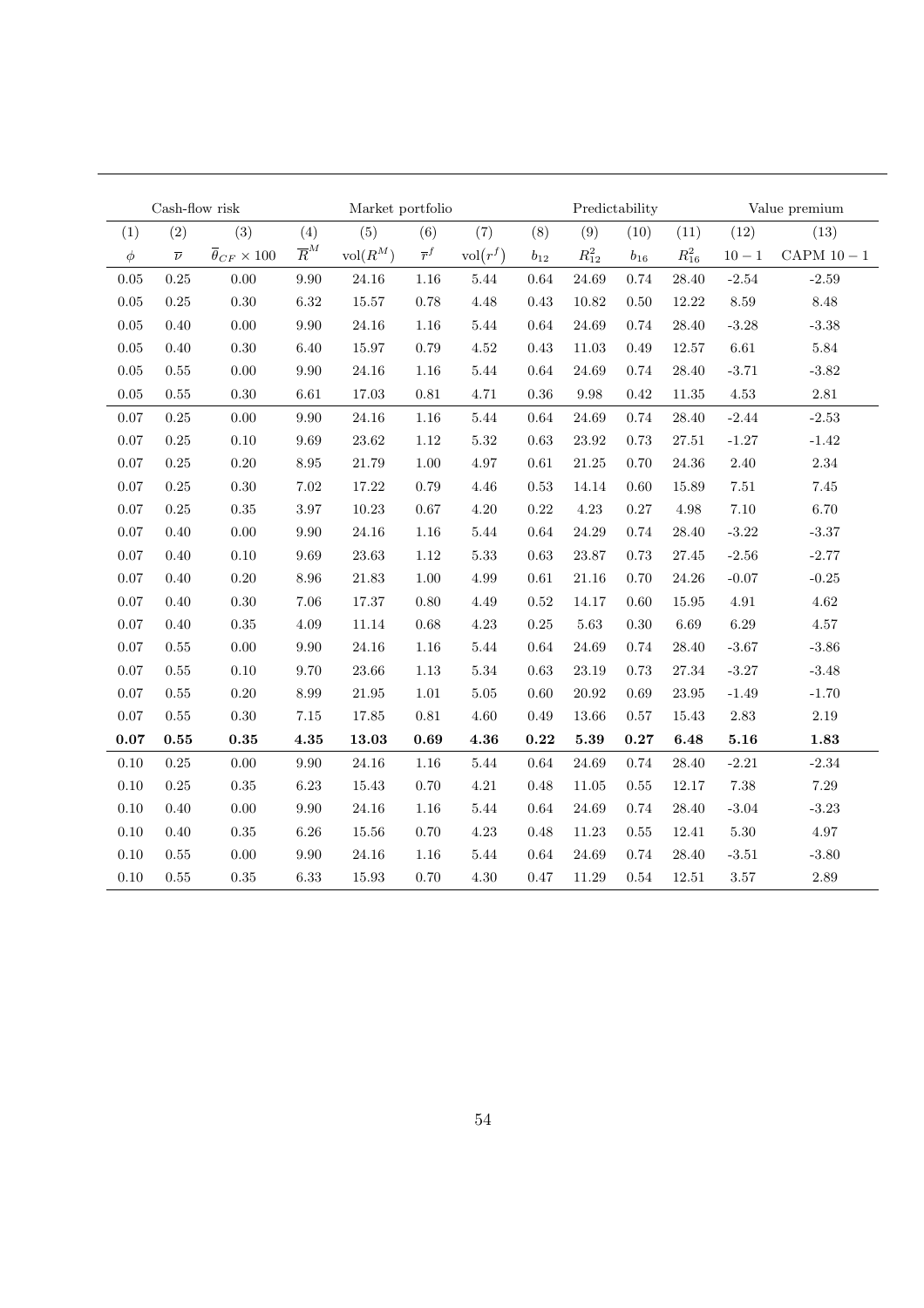# Table A.2.

The properties of the cash-flow process in simulations: Robustness.

For each value of  $\overline{\nu}$  and  $\overline{\theta}_{CF}$  the table reports several moments of the cash-flow process in simulated data.  $[\rho, \overline{\rho}]$  stands for the range of the correlation coefficients between individual dividend growth and consumption growth.  $\beta_{CF,1}^1$  and  $\beta_{CF,1}^{10}$  correspond to the regression coefficients of the time-series regression

$$
\sum_{j=0}^{4} \rho^j \Delta d_{t+j,j+1}^p = \beta_{CF,0}^p + \beta_{CF,1}^p \sum_{j=0}^{4} \rho^j \Delta d_{t+j}^M + \epsilon_4^p,
$$

as in the legend to Table 4 in simulated data for the Growth  $(p = 1)$  and Value  $(p = 10)$  portfolios. The benchmark parameterization discussed in the text appears in boldface.